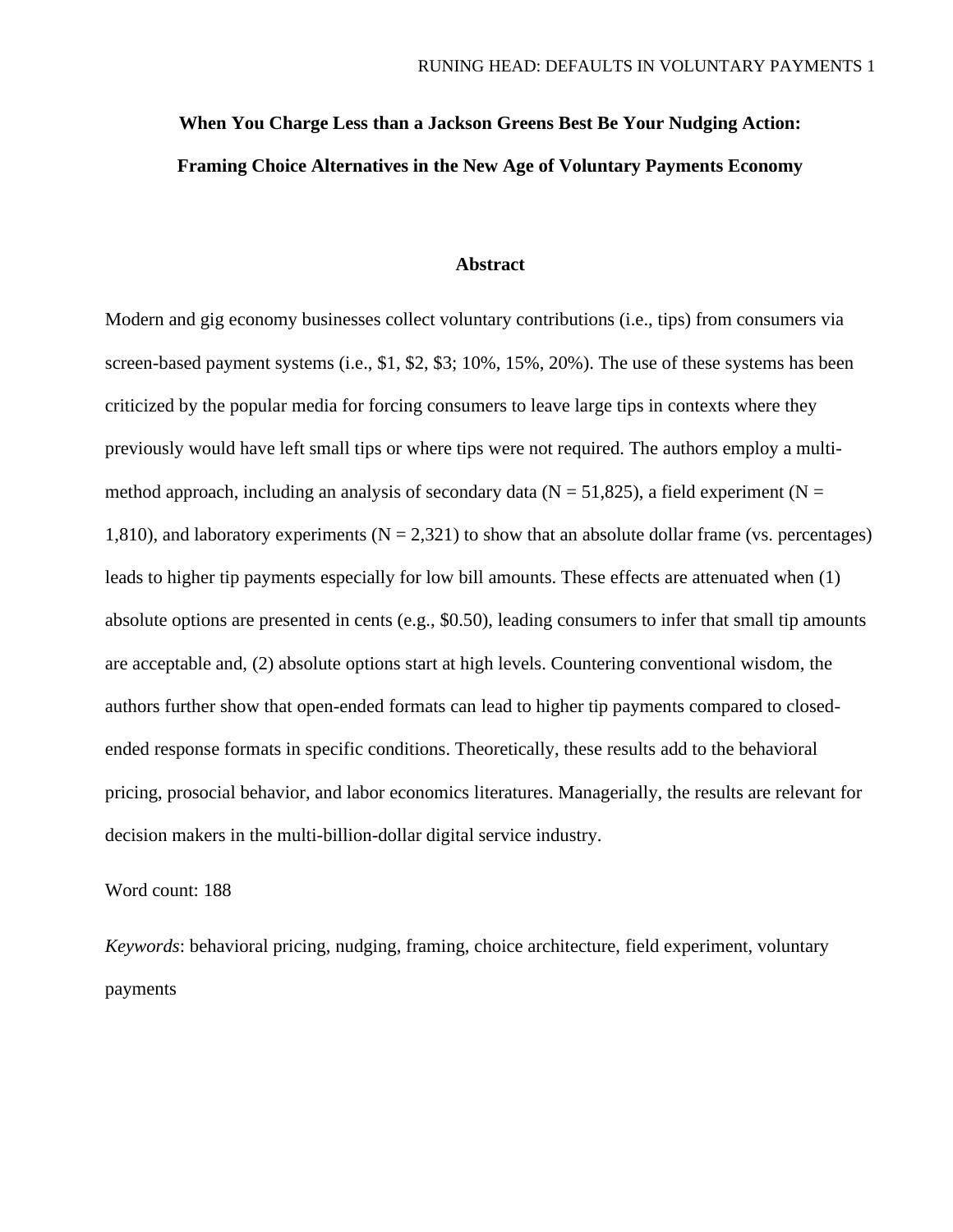*"American consumers are feeling a bit of tip creep…The coffee drink was \$4. The cashier swiped the credit card, then whirled the screen of her iPad sales device around to face the customer. 'Add a tip,' the screen commanded, listing three options: \$1, \$2 or \$3, In other words: 25 percent, 50 percent or 75 percent of the bill. There was a 'no tip' and a 'customize tip' button, too, but neither seemed particularly inviting."*

New York Times (January  $31<sup>th</sup>$ ,  $2015)<sup>1</sup>$ 

*"We have no real idea how and when to tip anymore, because those spinning touchscreen registers fudged up the metaphysical playbook we followed for decades."*

Philadelphia (January  $20^{th}$ ,  $2018$ )<sup>2</sup>

*"Don't Let Technology Bully You into Tipping."*

Financial avenue (April 10th, 2018)3

*"You Want 20% for Handing Me a Muffin? The Awkward Etiquette of iPad Tipping."*

The Wall Street Journal (Oct  $17<sup>th</sup>$ ,  $2018<sup>4</sup>$ )

*"Point-of-sale systems, with touch screens asking you whether you'd like to tip \$1, \$2 or \$3 for that latte or 15, 20 or 25 percent for a salad, have been spreading like an infectious disease…"*

New York Times (September  $15<sup>th</sup>$ , 2019)<sup>5</sup>

The new age of digital payment collection systems appears to be changing the expectations and

etiquette of voluntary gratuities payments, an event that the press argues is bullying consumers into

contributing in services where tips were previously prohibited or not required (i.e., ride share [Uber/

Lyft], vendors, fees for collecting charitable donations), or paying more than they had previously been

used to (e.g., coffee shops, delivery apps; see "*tip creep,*" Stout 2015), or, at most, had contributed

nominal cash amounts (e.g., \$1 in a tip jar in a self-service establishment). Frequently, these electronic

gratuities are requested before any service is provided (e.g., at the time of ordering; Kugel 2019) and/

or when the only service provided is handing over a product (e.g., coffee-shop) or processing a

payment (e.g., farmer's market vendors). These so called digital "nudging" systems are challenging

<sup>1</sup> https://www.nytimes.com/2015/02/01/business/dollar3-tip-on-a-dollar4-cup-of-coffee-gratuities-growautomatically.html

<sup>&</sup>lt;sup>2</sup> https://www.phillymag.com/foobooz/2018/01/20/philadelphia-coffee-shops-tipping/

<sup>3</sup> <https://fa.financialavenue.org/dont-let-technology-bully-tipping/>

<sup>4</sup> [https://www.wsj.com/articles/you-want-20-for-handing-me-a-muffin-the-awkward-etiquette-of-ipad-tipping-](https://www.wsj.com/articles/you-want-20-for-handing-me-a-muffin-the-awkward-etiquette-of-ipad-tipping-1539790018)[1539790018](https://www.wsj.com/articles/you-want-20-for-handing-me-a-muffin-the-awkward-etiquette-of-ipad-tipping-1539790018)

<sup>5</sup> <https://www.nytimes.com/2019/09/15/travel/ipad-tipping-gratuity.html>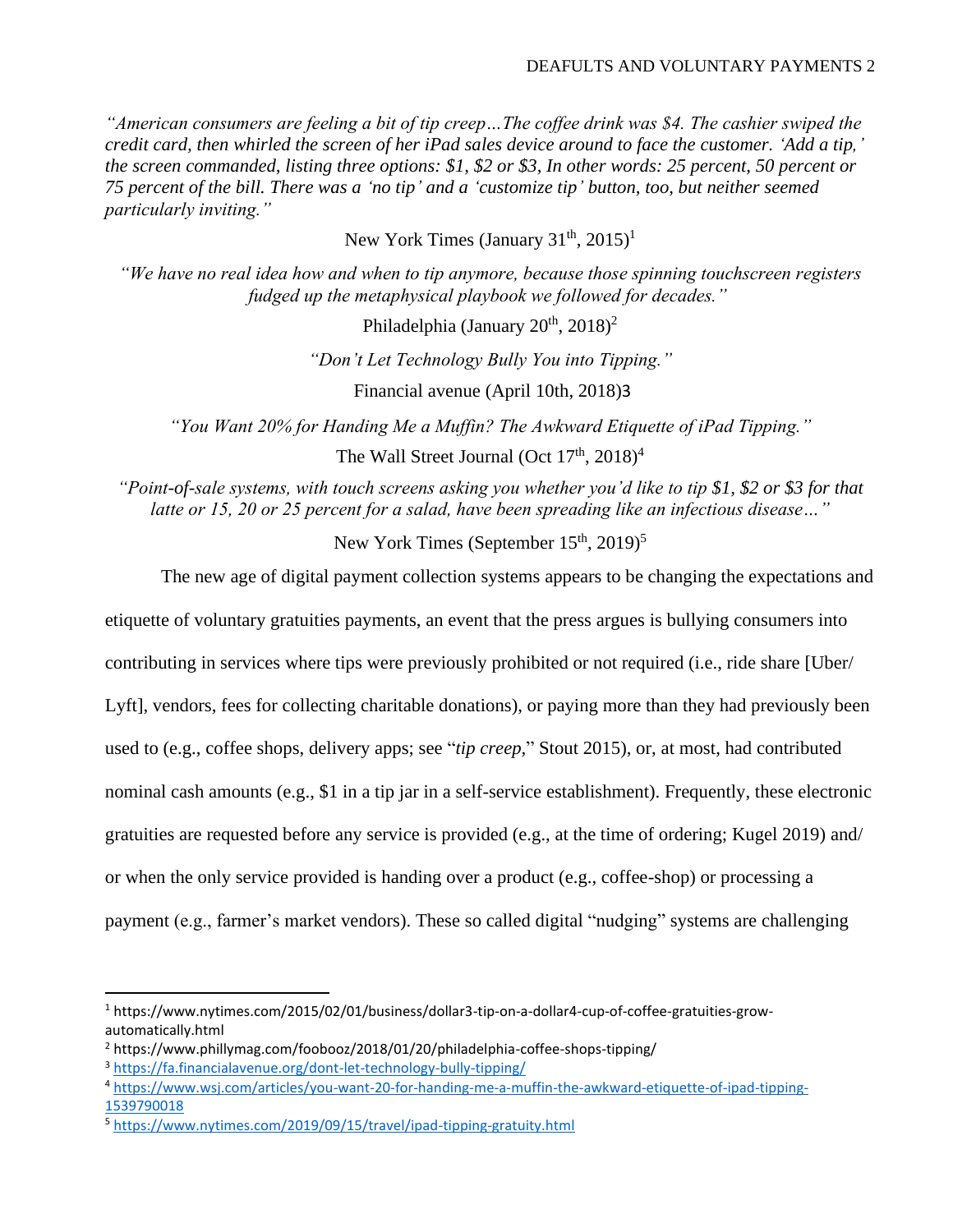and changing the norm of when and how much to tip in service contexts. The new digital payment collection systems frequently default to 15%, 20%, 25%, even going up to more than 100% of bill size (see Figure 1 for examples of ranges and frames of different tip options in the marketplace).



# **Figure 1:** Variety of Default Tipping Options in the Market Place

The popular press reports that these digital numerical nudging options pressure customers to leave a tip, and oblige them to pay more than they would otherwise have preferred (Levitz 2018). But is this true? And is there any effect of the way these options are displayed on consumers' payments decisions? This paper examines customers' tipping decisions as a function of the range of tip alternatives presented to them, if any, and whether these tip alternatives are framed in absolute (i.e., U.S. dollars), or relative terms (i.e., percentages). To do so, we draw on the literatures on participative pricing, framing effects of price promotions examining dollar off vs. percent discounts, and prosocial behavior with voluntary payments.

Theoretically, the paper aims to contribute to the literature on choice architecture (e.g., Johnson et al. 2012, 2013), framing of prices (Darke and Freedman 1993; Darke and Chung 2005; Krishna et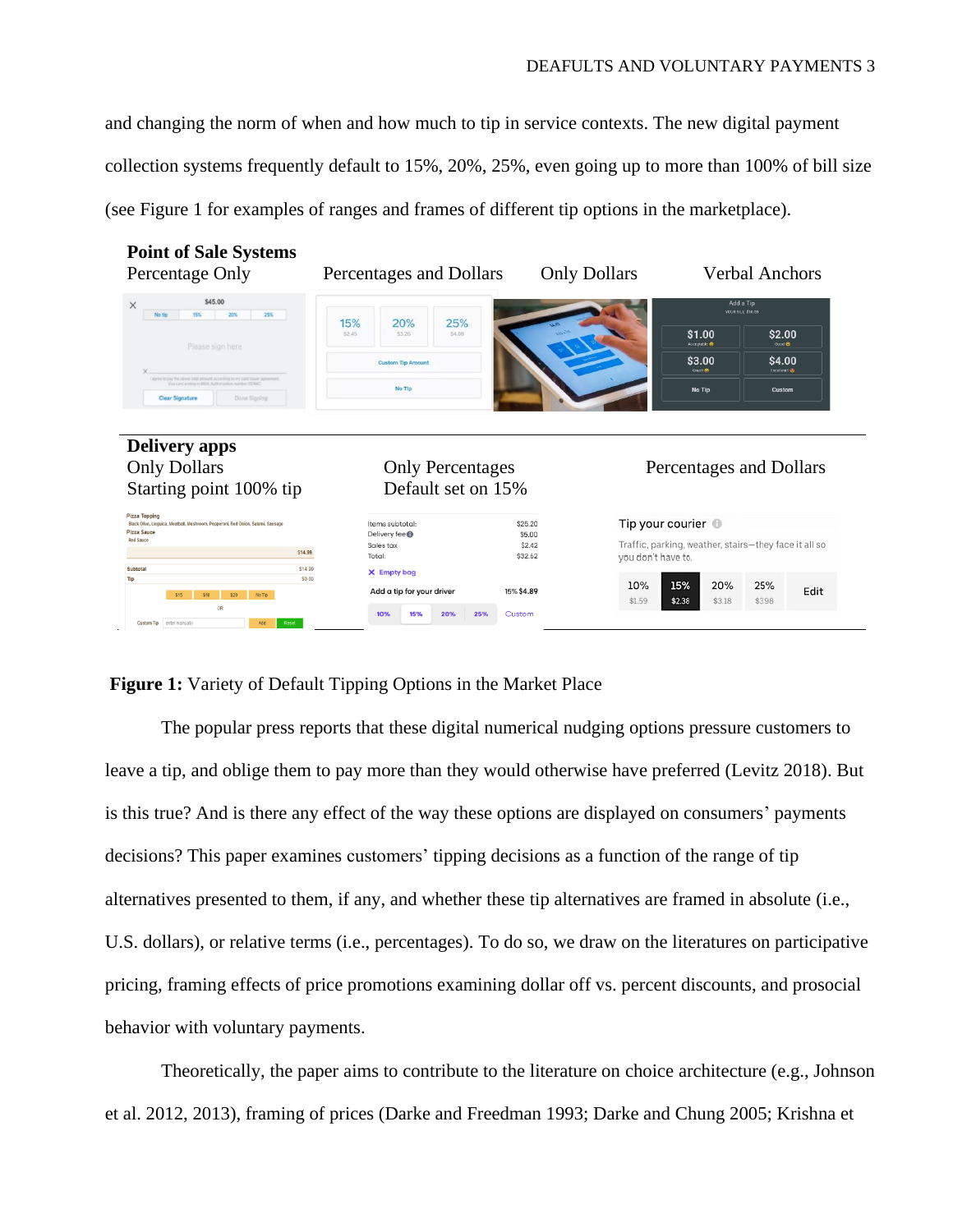al. 2002), and to the burgeoning literature of voluntary payments. While the consumer psychology literature has shown an increased interest in the psychology of voluntary payments in the form of charitable giving and elective pricing such as Pay-What-You-Want ( e.g., Gneezy et al. 2012; Kim, Natter and Spann 2008; Jung et al. 2014, 2017), researchers have only recently begun to examine the psychology of a far more widespread voluntary payment economy: service fees and tipping (Bluvstein Netter and Raghubir 2021; Luangrath, Peck, and Gustafsson 2020).As such, examining the predictions from the elective pricing literature in the broader context of voluntary payments such as tipping could enrich this literature. Aside from being a very large context of consumers' voluntary payments tipping is also an important managerial inquiry. As many consumers tip frequently for services ranging from personal services to dining, and many in the service industry rely on tip income as a substantial part of their compensation, examining consumers reaction to default tipping suggestions has implications for consumer welfare, social welfare, labor economics and even public policy, given the evolving practices and laws around "mandatory" service charges in different countries (e.g., U.K. vs. Israel).

Following an overview of the antecedent of consumers' voluntary payments and a summary of the importance of the new digital nudging economy, we derive our hypotheses. Each study is then described. We end with managerial implications for the service and hospitality sectors, and theoretical contributions to the aforementioned literatures.

### *FACTORS AFFECTING CONSUMERS' VOLUNTARY PAYMENTS*

Both economics and psychology would argue that voluntary payment decisions are complicated. This literature can be arranged in to two factors affecting consumers' behavior: inherent prosocial motives (either altruistic or egoistic oriented) and contextual considerations.

*Prosocial Motives.* Voluntary payments for tips are considered a prosocial norm (e.g., Greenberg 2014). Prior research has suggested that consumers' prosocial behavior is driven by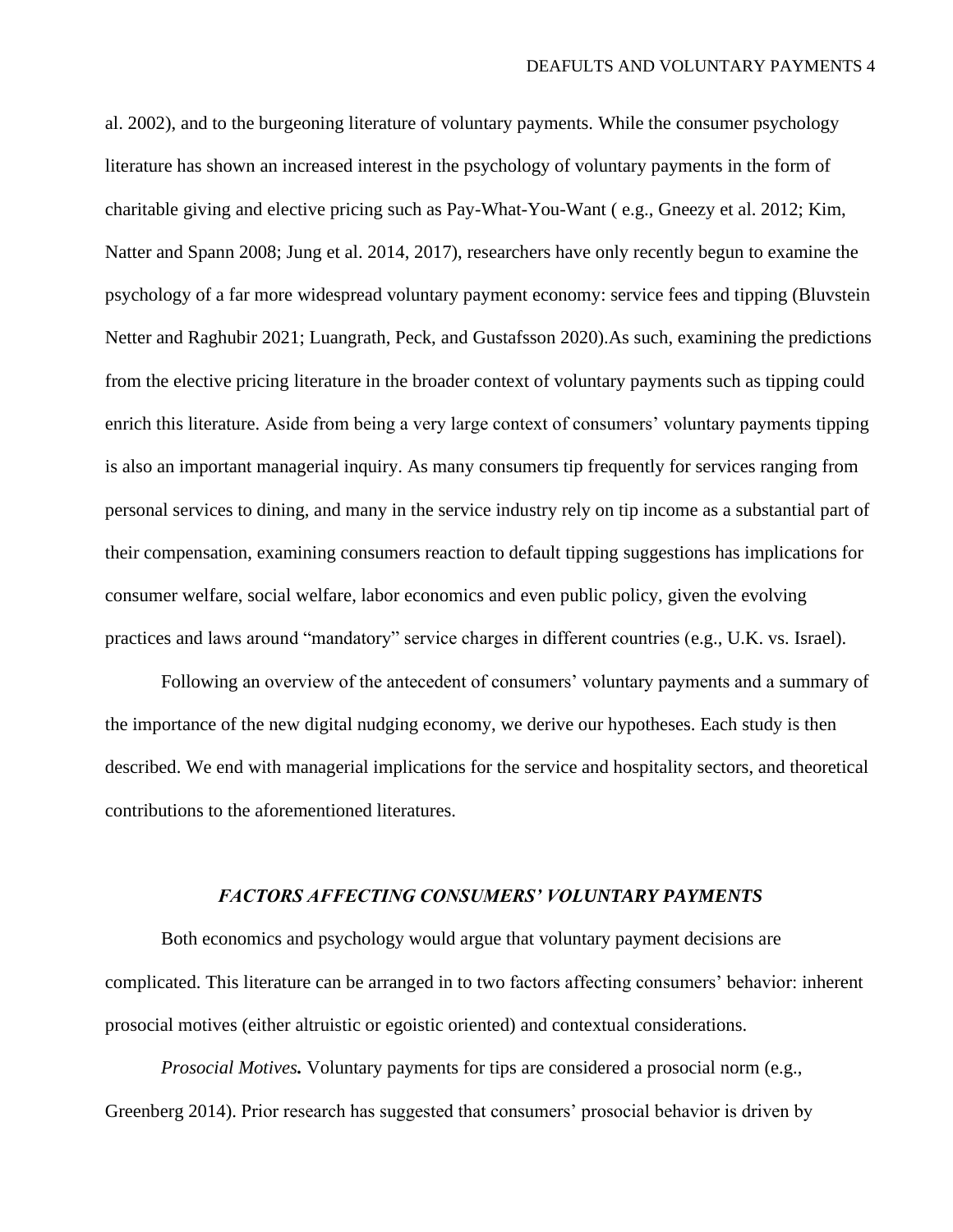people's motivation to be fair, reciprocal, and generous (Andreoni and Miller 2002; Elster 1989, 1998; Falk and Fischbacher 2006; Fehr and Schmidt 1999; Fehr and Gächter 2000; Haws and Bearden 2006; Rabin 1998; Seiter and Weger 2020). Other motives include utility from warm glow (Andreoni 1989), moral satisfaction (Kahneman and Knetsch, 1992), self-image concerns (Akerlof and Kranton, 2000; Azar 2004; Bluvstein Netter and Raghubir 2021; Lynn 2009) and the need to follow social norms (e.g., Azar 2007; Bodvarsson and Gibson 1999; Dana et al. 2006, 2007; White and Peloza 2009). However, in the context of tipping further motives govern consumers including displaying status or power (Faber 1982; Lee, Rafieian, Korschun 2020), compensating for poor wages (Futrell 2015; Holloway 1985), and expressing interpersonal attraction (Guéguen and Jacob 2012; Lynn and Graves 1996).

*Contextual Considerations.* Among the contextual factors that affecting voluntary payments are mood (e.g., Isen and Levin 1972) and emotions during payment such as guilt, embarrassment, pride, love and sense of rightness (e.g., Azar 2004, 2007; Basil, Ridgway, and Basil 2007; Cavanaugh, Bettman, and Luce 2015; Lynn 2015; Ruffle 1999). Other contextual factors are physical location (Pearl 1985), weather (Cunningham 1979), background music (Jacob, Guéguen, and Boulbry 2010), time of year (Greenberg 2014), whether it is easy to opt out from paying (Andreoni and Miller 2002), payment mode (Feinberg 1986; Garrity and Degelman 1990; but recent studies have found no difference: Bluvstein Netter and Raghubir 2021; Parrett 2006), size of the group (e.g., McCarty et al. 1990), and service quality (e.g., Futrell 2015; Lynn and Graves 1996).

While much research in the hospitality and economics literatures have examined the effect of various factors on consumers' choices to engage in prosocial payments in the form of tipping, little has focused on the role of how the suggested default payment options are presented to consumers. Research in the realm of charitable giving using various scale donation suggestions has found that the way the suggestions are framed impact the amount of money contributed (Desmet and Feinberg 2003). Specifically in the context of tipping, the range of the displayed showed that higher options are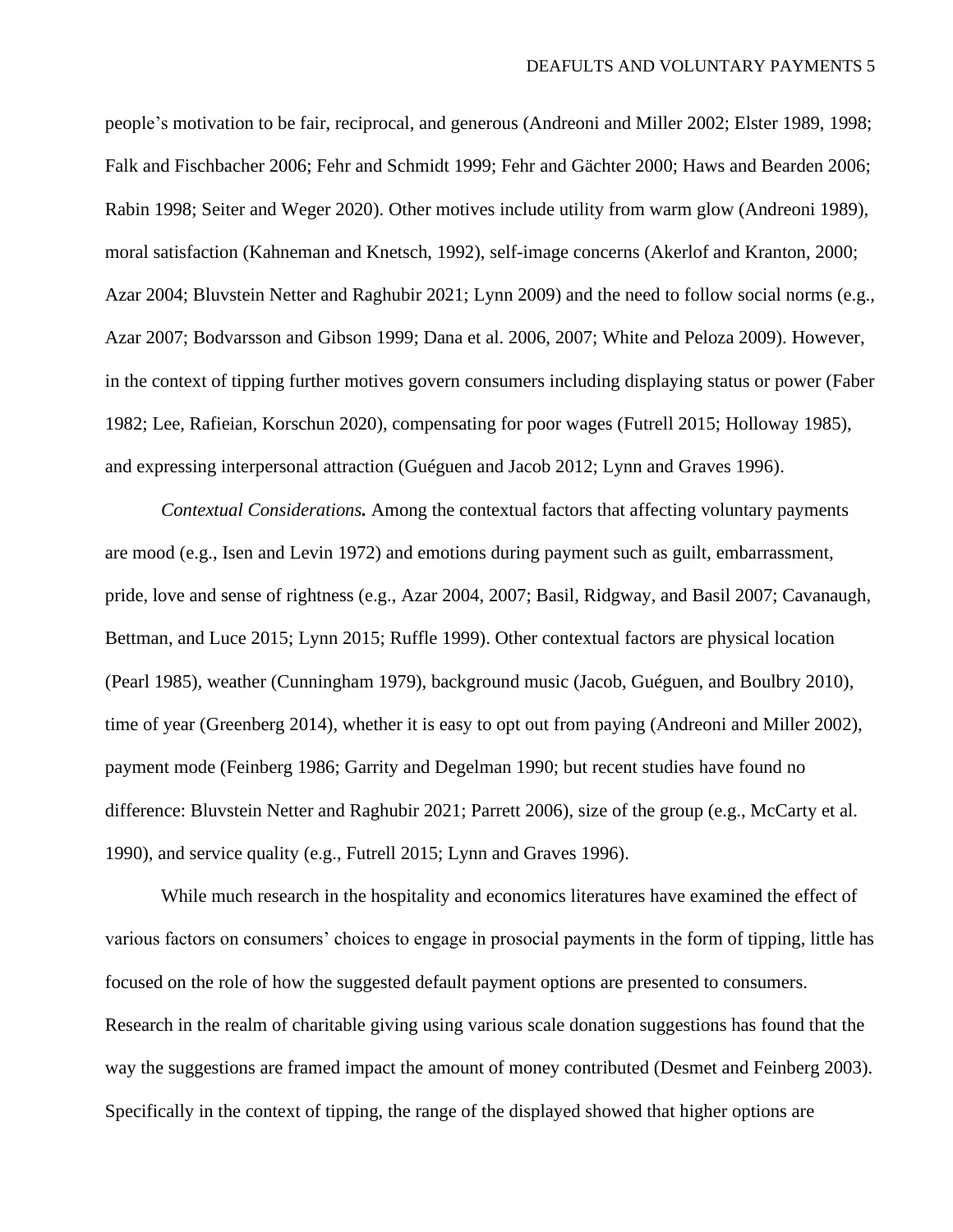associated with higher average tips (Hoover 2019), though there is a potential for the pattern to reverse if the options are set too high (Haggag and Paci 2014). These few findings were done in a context where the tip context is familiar and norms are fully established – taxi rides, however, the new age of digital economy is much broader and more versatile in framing the displayed options. New contexts and new services, which consumers have yet to establish norms towards, are adopting these tips collection systems and are using different frames of choices, providing a new playground to broaden our understanding of consumers' reactions to default options.

#### *THE NEW AGE OF THE DIGITAL NUDGING ECONOMY*

Voluntary payments were a multi-billion-dollar phenomenon in the United States even prior to the digital revolution: According to the IRS, the estimated individual income from solely tips in tax year 2006 was \$44 billion (Treasury Inspector General for tax Administration [TIGA] 2018). The food and beverages businesses alone employ 14.7 million workers, making this industry the second largest private employer in the United States (National Restaurant Association's 2017 Restaurant Industry Outlook). In 2019, 16.78 million of U.S. employees were reported as working in the hospitality and leisure industry alone (Lock 2021). Furthermore, the IRS estimates \$23 billion worth of unreported income from tips (Tax Year 2006), accounting for over half of the estimated \$44 billion in income (TIGA 2018). Until recent years, this industry was dominated by sit-down restaurants, with a market volume of \$889 billion in 2020 (National Restaurant Association).

With the new digital revolution of screen-based payment collection systems, income from voluntary contributions in the United States is expected to rise as other service industries using these systems grow. To mention a few, the ride sharing industry (e.g., Uber, Lyft) is expected to reach market volume of \$285 billion by 2030 (Huston 2017), the online food delivery app market is expected to hit \$161.74 billion by 2023 (Adroit Market Research 2019), and coffee shop industry sales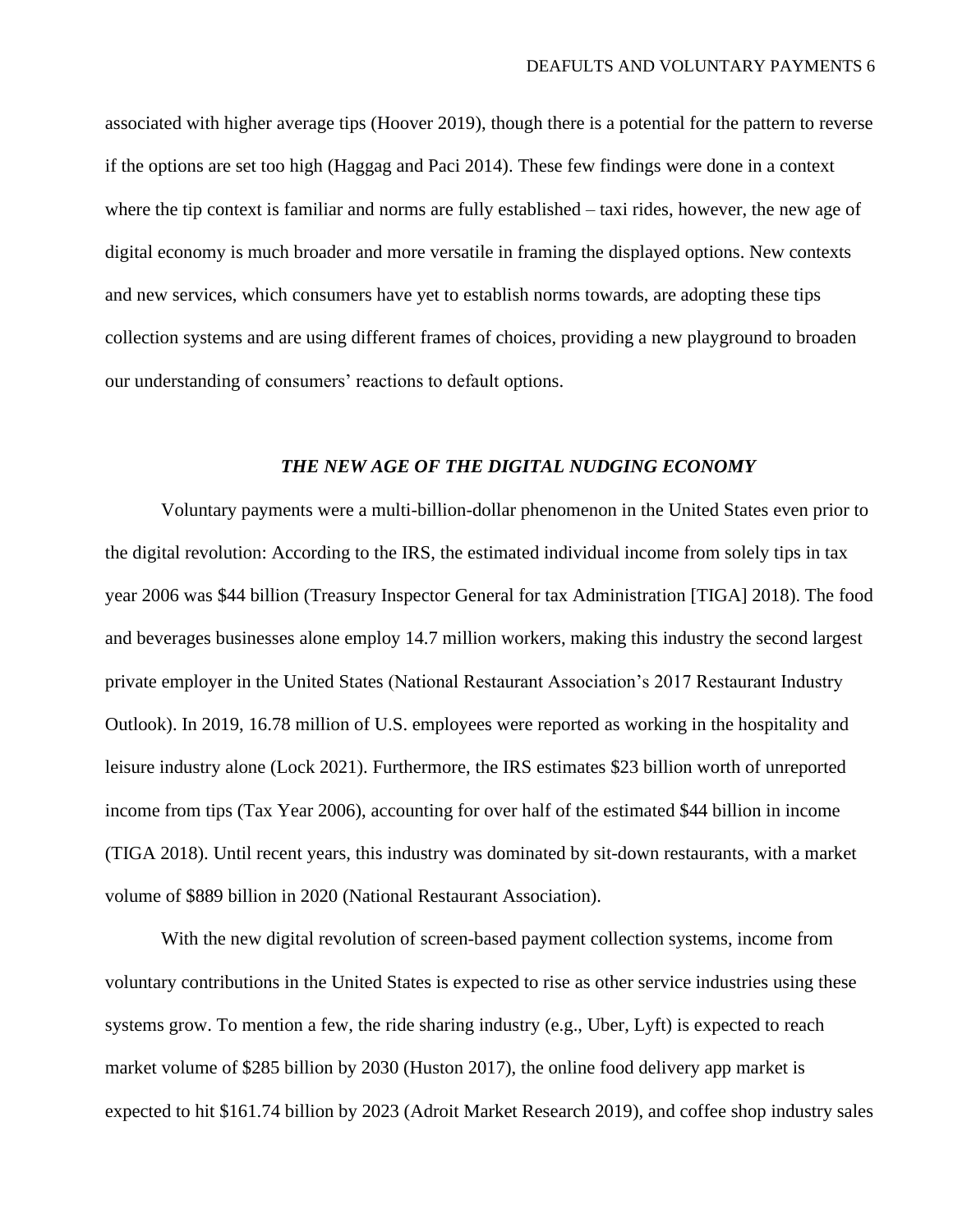are expected to reach \$28.7 billion by the end of 2021 (Mintel 2017). Data from gratuity services in the restaurant industry suggest that tip norms range from  $16.7\%$  to  $20.5\%$ .<sup>6</sup> A conservative estimate is that contributions from voluntary payments in the digital economy will be 10% of sales, implying voluntary payments of almost \$50 billion across just three industries.

Service providers in these industries need to make at least three decisions when constructing their digital voluntary default payment options: (1) whether to suggest a tip using an open-ended format or to nudge consumers by providing a range of tipping options to choose from as in typical screen-based systems; (2) if the latter, whether these options will be provided using absolute (USD) amounts, in relative (%) terms, (or both, see Figure 1); and (3) whether their decision of whether to use an absolute or a relative set of response options for tips should be contingent on the overall cost of the service experience. In this paper, we show that the choice of response options (closed-ended vs. openended), and frame (absolute vs. relative closed-ended formats) are contingent on bill size. Specifically, we explore how absolute, relative and open-end affect consumers likelihood to tip and their decision of how much to tip. To do so we turn to literatures of choice architecture of default options, survey method and price promotion to examine whether these literatures may assist in predicting how consumers would react to the different framings of digital nudging mechanisms.

#### *THEORETICAL MODEL*

The literature on Pay-What-You-Want shows that consumers are motivated to leave an appropriate amount, but they also want their decision to be easy (Gneezy et al. 2012). In line with this, providing consumers with default choices has been found to increase the likelihood that people select one of the provided default options (Johnson 2013), presumably because it is less effortful to choose

<sup>6</sup> https://www.moneypenny.com/us/resources/blog/the-united-states-of-tipping/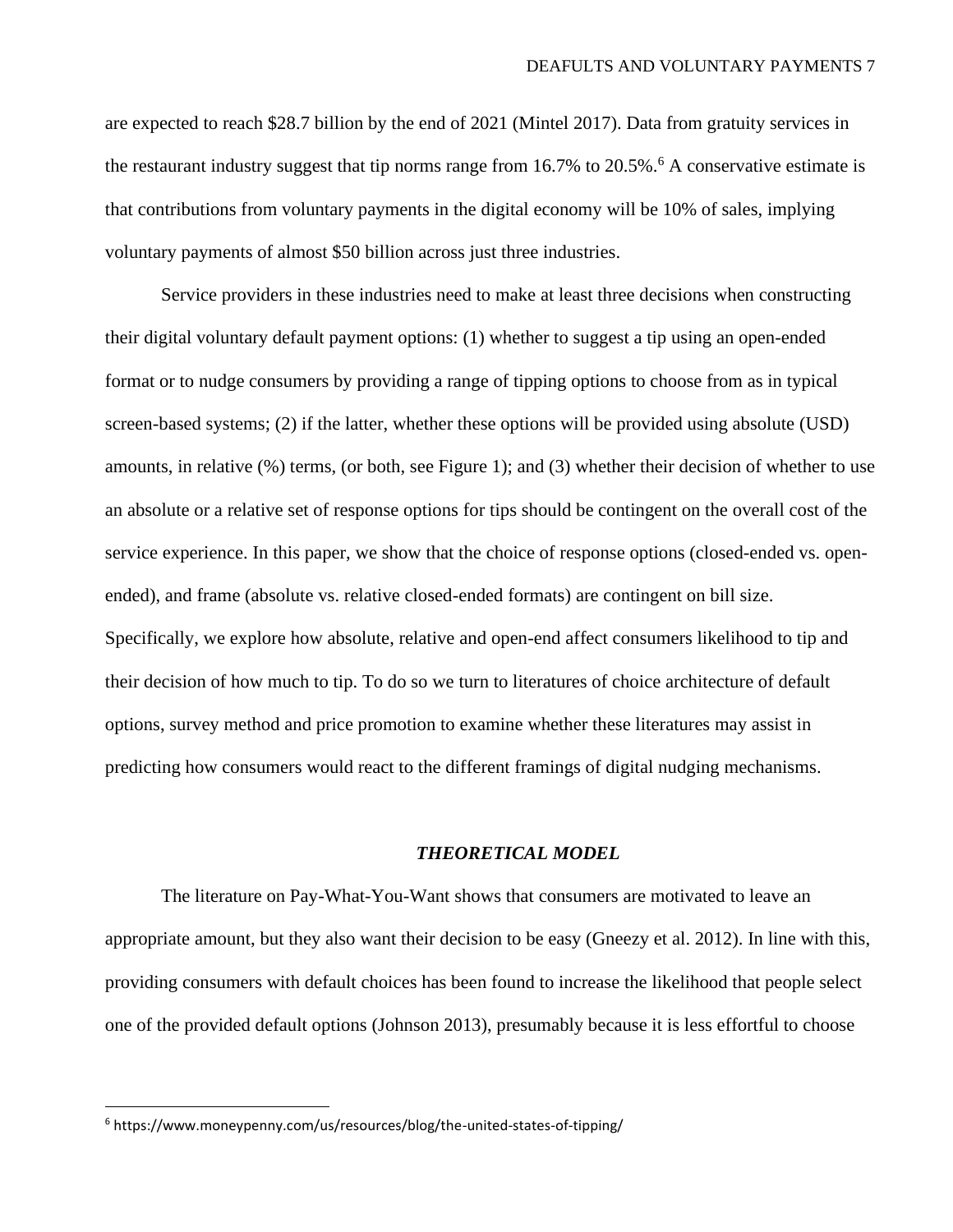(Luce 1998). This is consistent with the finding from survey methods that open-ended questions are less likely to be answered than closed-ended ones, presumably due to respondent difficulty in recalling vs. recognizing an appropriate response (Krosnick 1991). This would imply a lower likelihood of tipping when default choice options are not provided. However, due to the social norm to leave a tip, this may not necessarily be the case.

The way options are presented to consumers is central to the effectiveness of the default options (Johnson et al. [2012\)](https://link.springer.com/article/10.1007/s12599-016-0453-1#ref-CR8). The importance of examining how default options affect consumers' decisions was recently highlighted in a meta-analysis of 58 studies (Jachimowicz et al. 2019). The digital tipping collection systems typically present the consumer with three numerical defaults (in either absolute or relative terms), along with "No tip" and/ or "Custom" options (See Figure 2).

| 20%<br>15%<br>25%        | \$1                      | \$2 | \$3 |
|--------------------------|--------------------------|-----|-----|
| <b>Custom Tip Amount</b> | <b>Custom Tip Amount</b> |     |     |
| No Tip                   | No Tip                   |     |     |

**Figure 2**. Screen Based Default Tip options presented at a coffee shop

#### *Closed-Ended Options: Relative vs. Absolute Framing: A Behavioral Pricing Perspective*

Previous research has found that a change in the unit in which quantitative information is provided affects consumer preferences (Burson, Larrick, and Lynch 2009; Pandelaere, Briers, and Lembregts 2011; Monga and Bagchi 2012; Zhang and Schwarz 2012). Specific to our context, researchers have explored the effect of relative vs. absolute framing in different domains. The framing literature in price promotions has examined when the use of dollar vs. percent discount frames lead to perceptions of greater price promotional savings (Darke and Freedman 1993; Darke, Freedman, and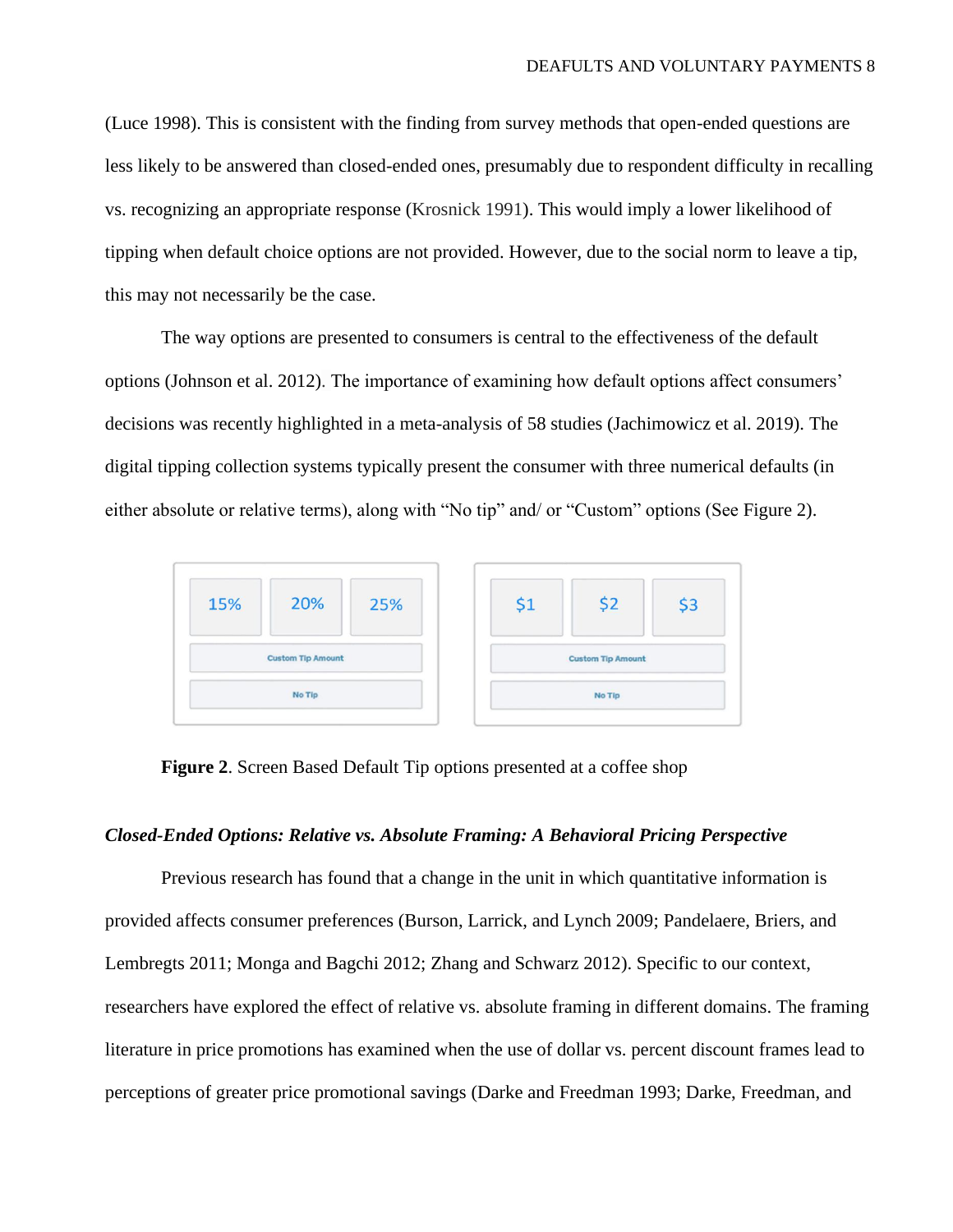Chaiken 1995; Darke and Chung 2005; Das 1992; González et al. 2015; Heath, Chatterjee, and France 1995; Krishna et al. 2002).

Berkowitz and Walton (1980) first coined the term "semantic cues" (statements which make a direct reference to price differences, such as dollar reductions or percentages off) to describe the use of absolute and relative (respectively) framing in advertisements that affect the buyer's evaluation of the offer. Della Bitta, Monroe and McGinnis (1981) found that percent-off frames led to perception of lower value for money than did dollar-off frames. Chen, Monroe, and Lou (1998) further framed a price reduction on either a high- or low-priced product in either percentage (relative) or dollar (absolute) terms and found that for the high-priced product, a price reduction framed in dollars was perceived as more significant than the same price reduction framed as a percentage while the inverse was true for the low-priced product. In a set of three studies across price and discount levels, González et al. (2015) showed that a dollar-off frame resulted in higher purchase intentions for high- vs. lowpriced products (see their Table 1 for a review of other findings in the price promotion literature examining dollar-off and percent-off frames, p. 1023). They argued that this is because consumers focus on absolute amounts more than on percentages, which are more difficult to calculate or translate into dollar amounts (see also Morwitz, Greenleaf and Johnson 1998 for the same argument in a surcharge presentation context). Notably, all these authors make the argument that such effects are driven by consumers' perceptions of the value of the discount.

In a meta-analysis of the effect of framing on price promotion effectiveness, Krishna et al. (2002) found that framing a deal in percentage terms increased perceptions of savings more than framing a deal in dollar terms. However, Darke and Freedman (1993) found that for a large range of percentages that could be saved, consumers' decisions about whether or not to exert extra effort to save money occurred both in percent-off and in dollar-off frames. Based on their arguments, it is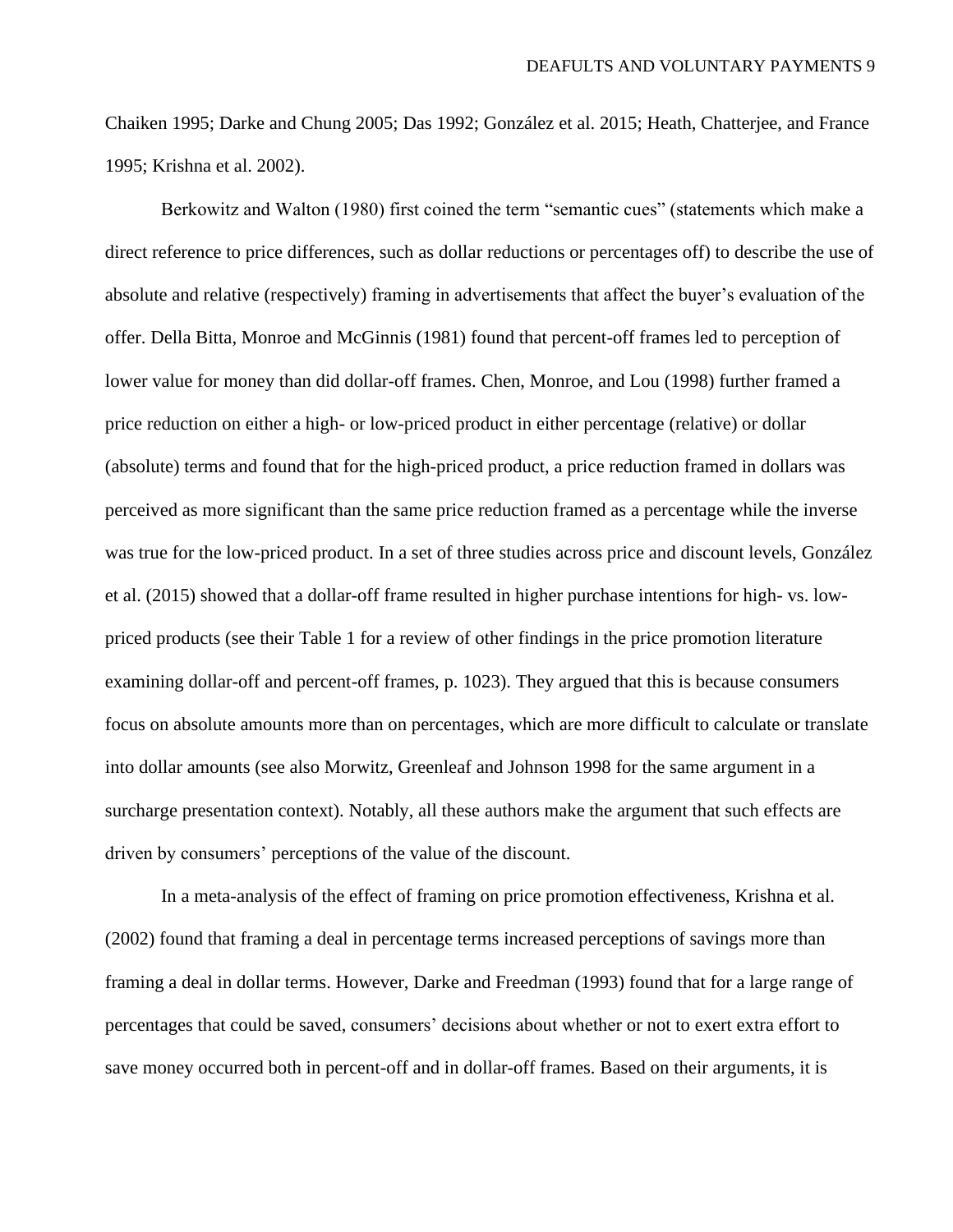plausible that as the size of the purchase amount increase consumers will engage in effortful thinking to make a tipping decision, which is likely to attenuate any effects due to frame.

Darke, Freedman and Chaiken (1995) found that consumers use the size of the percentage discount as a heuristic cue to help decide whether a better price is likely to be available elsewhere, but they rely on this cue only when the initial base price of the item is low. For expensive items, they continue to search despite the offer of a large percentage discount because the potential benefits of getting a better price are higher. Mirroring this effect in the domain of tipping, this finding would imply that framing effects would be attenuated for larger bills. This is because, for larger bills, consumers would be motivated to expend the necessary effort to systematically compute how much of a tip they should leave, rather than use information available from the choice alternatives presented to them to make their judgment.

This work overall showed the effects of framing is contingent on the value/ cost of the product or service. As this literature has implicated the moderating role of overall cost-benefit effects for the consumer (e.g., Darke and Freedman 1993; González et al. 2015; Krishna et al., 2002), we examine the moderating role of the size of the bill on the effect of framing tip options on total tip amount.

While the work on price promotion has been conducted in a domain where the consumer has something to gain in terms of the discount, our primary contribution to this literature is to demonstrate that effects translate with some important caveats into a domain where the customer suffers a loss (i.e., a tip payment). As framing a deal (gain) in percentage (vs. dollars) decreases perceptions of savings for lower value purchases but increases perceptions of savings for higher value purchases, we suggest that framing tip payment (loss) in dollars (vs. percentages) will decrease perceptions of spending for lower values but increase perception of spending for higher value payments. As such, for lower value payments, we expect that framing (or eliciting) a tip in dollars will lead to higher tips than framing it as a percentage, as the low value of the dollar amounts will seem minimal.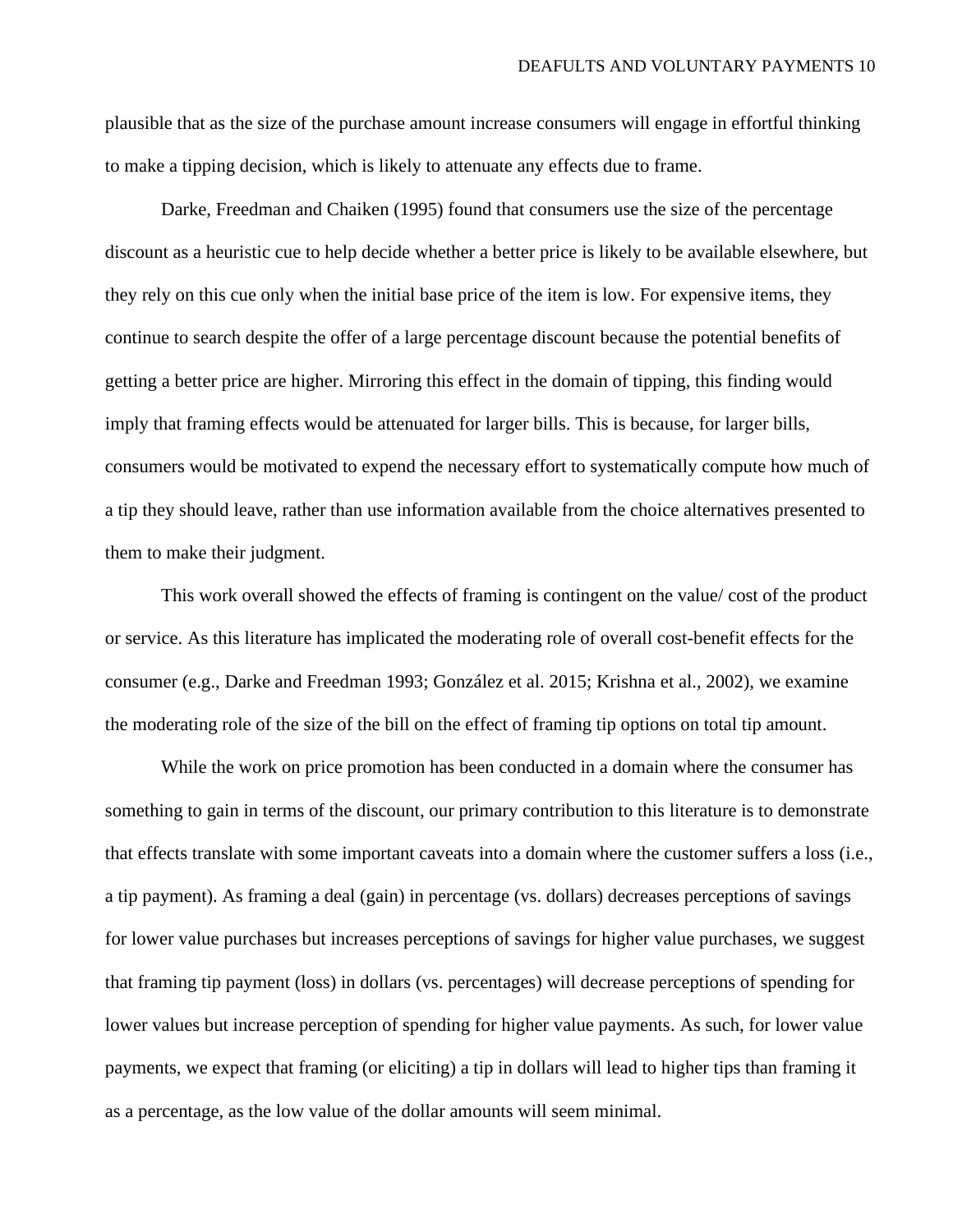**H1**: Default payment options elicited using absolute dollar amounts (vs. relative percentages) will lead to greater tips, with the effect attenuating as bill size increases.

### *Moderation of the Effect of Absolute versus Relative Tip Response Options*

There are two important caveats to H1: (1) when absolute default tip options start at fractional levels (e.g., \$0.50), and (2) when the bill is expensive to start with (e.g., \$100, \$1000) where tip options start at high absolute levels. We expect differences in these scenarios for different reasons. When absolute tip values for low bill amounts are less than \$1 (i.e., coins), social norms (in the US) will either dictate leaving the smallest paper bill (\$1), or may themselves change by signaling that tipping less than \$1 is acceptable. If the social norm of a \$1 minimum kicks in, the absolute frame should lead to higher tips than the relative frame; however, if the norm changes, as customers use the absolute values of the options presented to them to infer what is acceptable, then H1 should be attenuated. We argue, based on the survey methods literature that the presence of absolute fractional amounts as absolute tip suggestions will change the norm and reduce the overall tip payments.

The survey methods literature suggests that the range of response alternatives provided to respondents is a source of information and respondents construct their responses to behavioral frequency questions believing the researcher used the range of frequencies in the population to construct the scale (Schwarz et al. 1985). This is especially true if they do not have memory-based information (e.g., frequency rate) to rely on (Menon, Raghubir, and Schwarz 1995, 1997).

Applying this literature to the domain of voluntary payments such as tipping, the range of closed-ended responses may imply that service providers set this range based on appropriate norms. As such, the closed-ended options are at the same time a set of payment options (i.e., choice of how much to tip) as well as a source of information (i.e., about what is appropriate to tip) that the consumer would use to make their decision. Therefore, according to this stream of literature, when the absolute value of the tip options is in fractional dollars that are not the norm (e.g., \$0.50, \$0.75), this may signal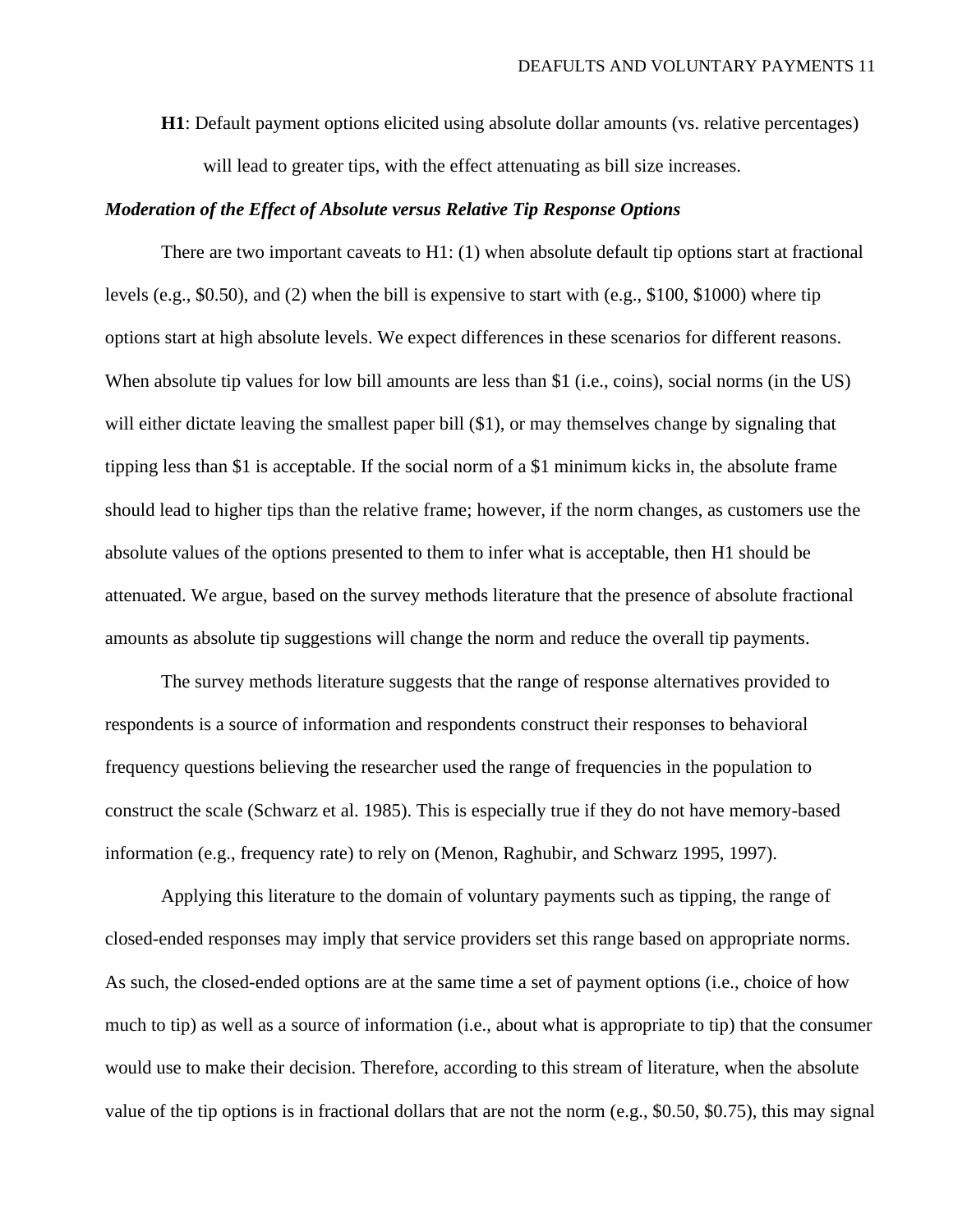that tip amounts under \$1 are acceptable. This would attenuate H1 and absolute tip options may no longer yield higher tips compared to relative tip options. Indeed, a recent field experiment testing consumers' norm shift as a function of the scale showed that customers paid 27% less when observed a scale with low values (vs. high values) (Feldhaus, Sobotta and Werner 2019), indicating that the norm changed as a function of the values presented.

The literature on anchoring in voluntary payments similarly suggests that providing low anchors license people to give lower payments in the context of PWYW (Jung, Perfecto and Nelson 2016; Soule and Madrigal 2015). In donation contexts it was also showed that giving information of lower anchors of payments led consumers to donate smaller amounts (Croson and Shang 2008).

On the other hand, for very expensive purchases (e.g., tips for a \$100 or \$1000 self-serving buffet dinner), tip options starting at 10% may be less likely to signal a norm that people tip, as default options in choice sets have been shown to be effective only when they are believable (Jachimowicz et al. 2019). Instead, consumers possibly experience a sticker shock of the high set of the absolute options, leading them to invest cognitive efforts in their tipping decision to avoid spending. This is particularly true due to the high absolute cost associated with the tip which should lead to systematic processing (Darke and Freedman 1993). Thus, in contexts where the purchase value is high to begin with (e.g., \$1000), then even a nominal percentage (e.g., 10%) of the value of the service translates to a large value (e.g., \$100) in the absolute condition, and the high value of the service (\$1000), should encourage consumers to make the appropriate calculation of what a given percentage represents in the relative percentage condition (10% of  $$1000 = $100$ ; Darke et al., 1995). Thus, the high value of the absolute tip options and total bill amounts together should attenuate the absolute-relative effect. Accordingly, by examining the effect of absolute vs. relative frames in the context of voluntary payments like tipping, a domain where there are also social norms, we can identify boundary conditions of the absolute versus relative framing effect. Given these literatures we predict: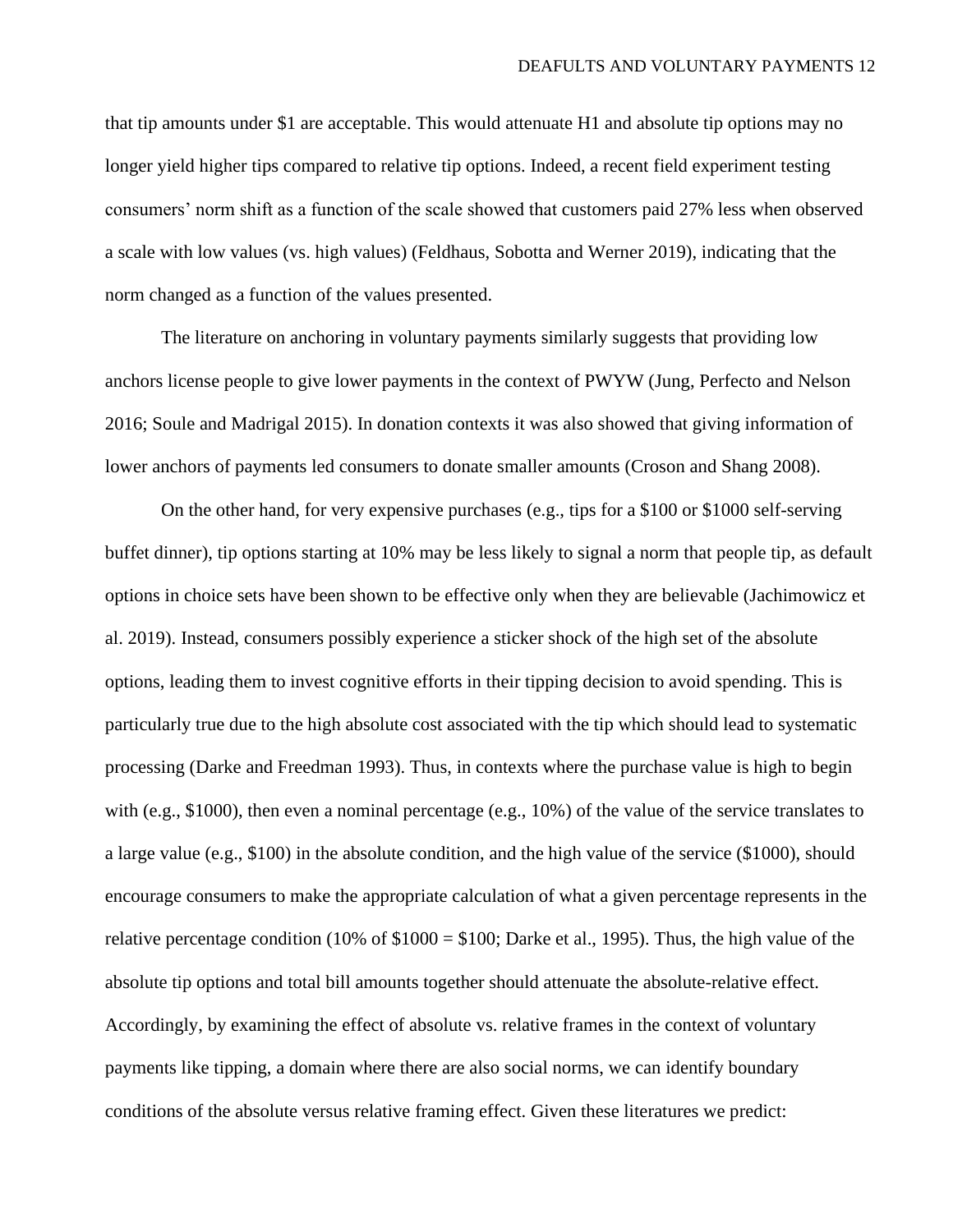**H2**: The effect in H1 will be moderated when

a. the absolute default options are fractional.

b. the absolute default options are high.

## *Open- vs. Closed-ended Default Options: A Participative Pricing Perspective*

Digital payment systems typically use closed-ended options that could nudge the consumer towards an expected tip value, unlike non-electronic formats which elicit tips in an open-ended manner (e.g., a tip jar, a blank line on a receipt for the consumer to fill in the tip amount). The survey methods literature suggests that open-ended questions are more difficult for survey respondents to answer (Krosnick 1991), a finding consistent with that from the choice architecture literature (Johnson et al. 2012, 2013). However, those findings are from contexts where the effects of social norms may be less potent. In line with this argument, findings from the PWYW literature, discussed below, suggest that consumers do pay for services when prices are not provided to them (Gneezy et al. 2012; Jung et al. 2014, 2017; Kim, Natter and Spann 2008).

Voluntary payments, such as tipping, are a form of participative pricing (Bluvstein Netter and Raghubir 2021). The participative pricing literature suggests that consumers prefer open-ended responses, which lead to greater payments. For example, Chandran and Morwitz (2005) found that consumers prefer to actively set the price themselves than to accept posted prices and that their perceived control over the price leads to greater purchase intentions. Haws and Bearden (2006) found that consumers are more satisfied and have greater perceptions of fairness when they participate in the price-setting process than if the price is already set by retailers.

The literature on the PWYW phenomena can assist in making a prediction about whether openended formats will lead to higher payments than will closed-ended formats. Whether it is in the form of purchasing a product or making a charitable donation, this literature has found that open-ended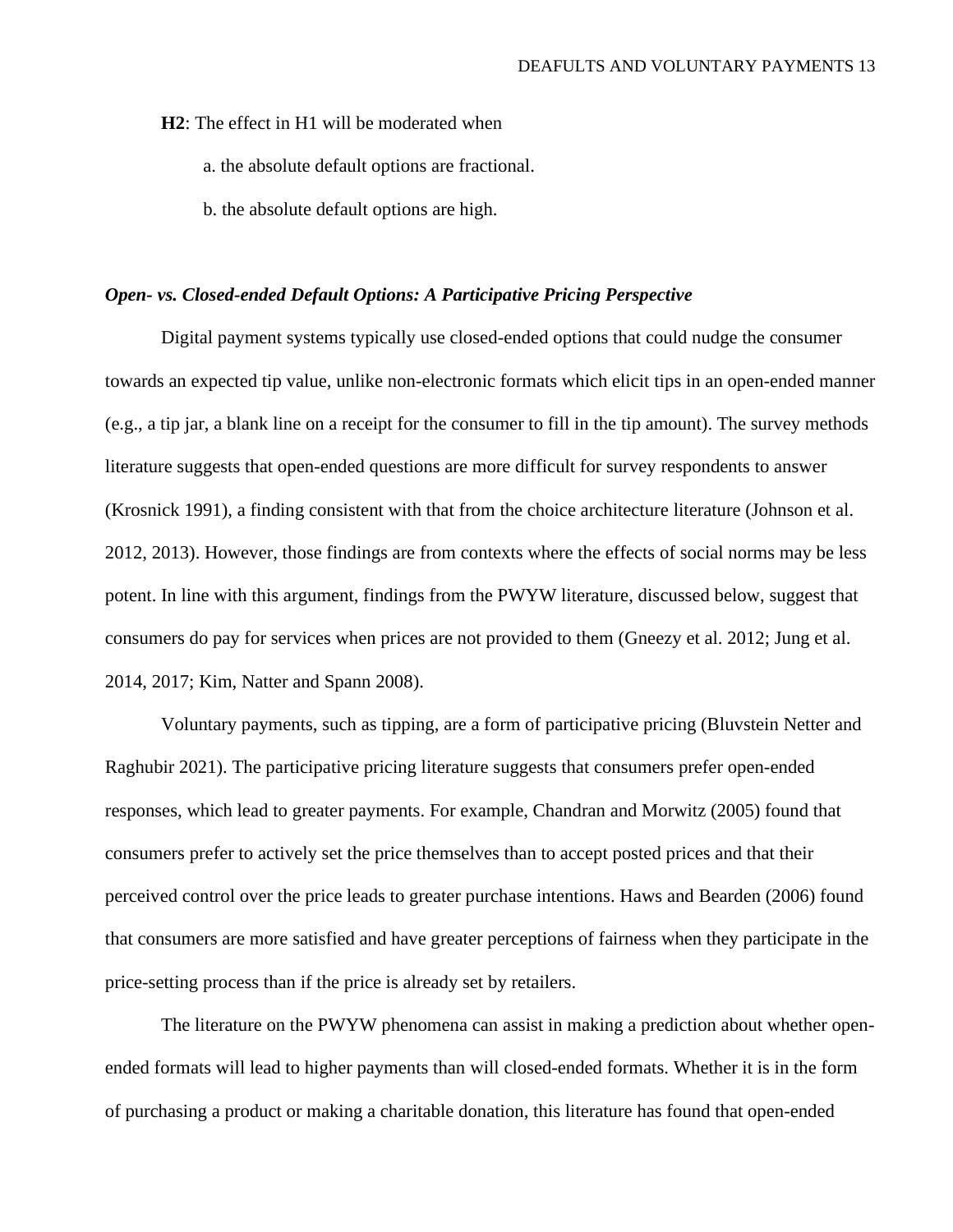formats are perceived to be fairer and lead to higher prices paid and/ or donations given (Gneezy et al. 2012; Kim et al. 2008). Across three field experiments, Kim et al. (2008) showed that PWYW prices paid are significantly greater than zero and can even be higher than posted prices due to altruistic considerations.

Gneezy et al. (2010) found that shared social responsibility (i.e., PWYW that is partially donated to charity) was the most profitable pricing strategy, leading to greater payments compared to PWYW alone. However, the likelihood to purchase was greater for the PWYW alone strategy, leading the researchers to investigate further, finding that individuals' prosocial behavior is influenced by selfimage concerns such that they feel bad when they pay less than the "appropriate" price and might opt out from purchasing at all if their perceived appropriate price is too high (Gneezy et al. 2012). Translating these findings to the realm of tipping, consumers are not likely to opt out from purchasing the goods as a function of the tips presented to them in the moment of payment, thus, a tipping decision is to be made. We predict that because consumers are motivated to be appropriate and to follow the norm, they will give higher payments in an open-end (vs. closed end) format when the total bill is on the lower end in the context of a given price. However, when the total bill is on the higher end consumers' motivations of being appropriate will compete with their motivations to spend less. Building on these findings, we predict that consumers can tip more under open-ended options as compared to closed ended options when they cannot infer what is acceptable from the options (e.g., fractional amounts, or when tip options are high). Accordingly, we hypothesize:

**H3**: Payment options presented using an open-ended format can lead to greater tips compared to closed-ended formats under certain conditions.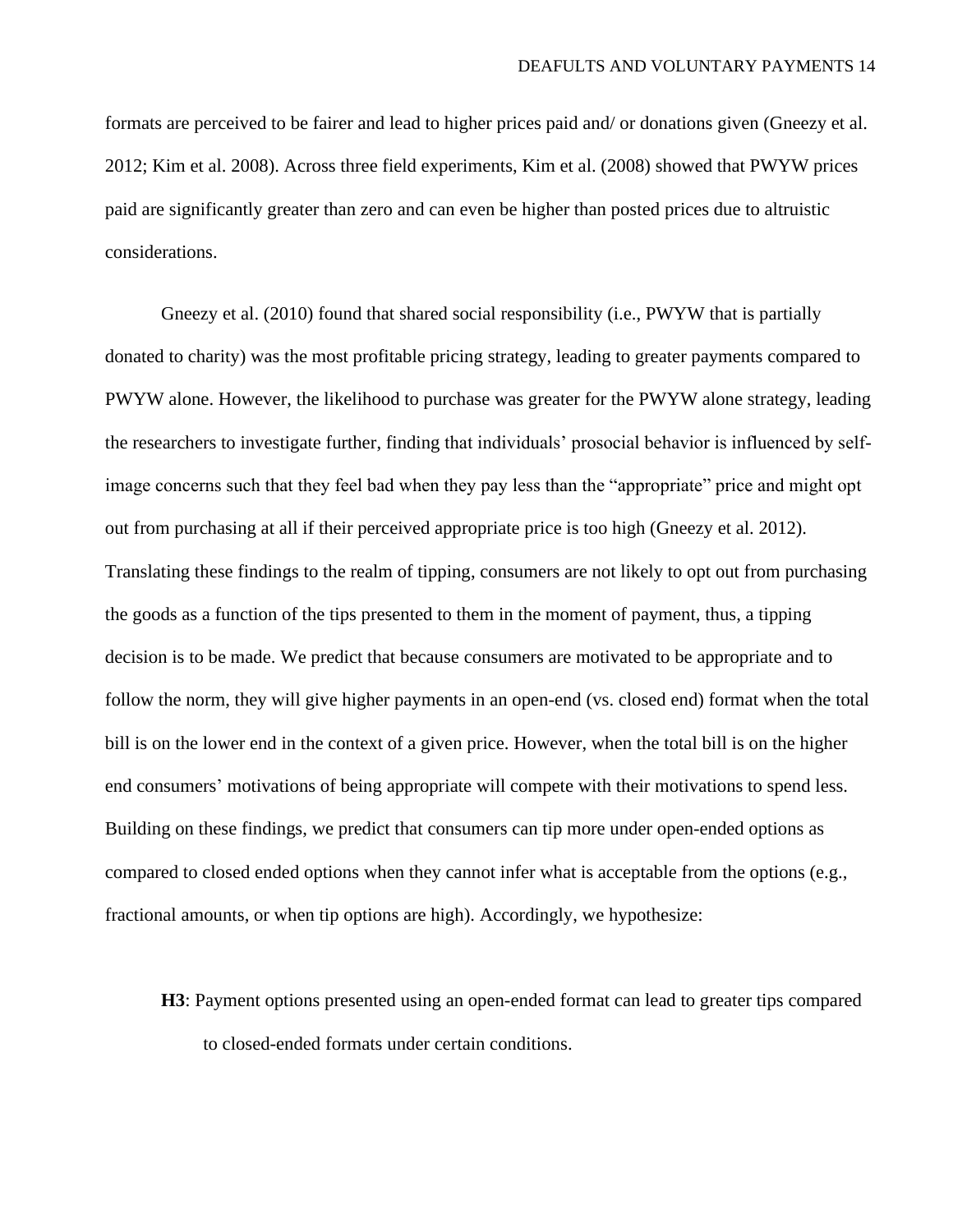# *OVERVIEW OF STUDIES*

Seven studies in a digital nudging context examine the effect of voluntary payments using a multi-method approach: secondary data analysis ( $N = 51,825$ ), a field experiment ( $N = 1810$ ), two within-participant studies  $(N = 592)$ , and three laboratory experiments identifying process and boundary conditions using between-participant designs  $(N = 1,729)$ . A summary of the empirical work is provided in Table 1. Our results indicate that presenting closed-ended tip options using a dollar frame leads to higher tips compared to percentage frames for lower bill amounts, with two caveats: when the absolute tip amounts are fractional cents (e.g.,  $$0.50¢ = 10\%$  of \$5), or when they start at very high amounts (e.g.,  $$100 = 10\%$  of  $$1000$ ). Contrary to the assertion of the popular press, we further show that digital nudging, which presents consumers with closed-ended tip suggestions, leads consumers to tip less than an open-ended format.

| <b>Study</b>  | <b>Sample</b> | <b>Method</b>   | <b>Design</b>                                 | <b>Result</b>                    |
|---------------|---------------|-----------------|-----------------------------------------------|----------------------------------|
| $1a$ (Lab)    | $N = 107$     | \$ vs % frame   | 7 (service contexts) $\times$ 2               | H1                               |
|               |               |                 | (frame)                                       |                                  |
| $1b$ (Lab)    | $N = 485$     | \$ vs. % frame  | 2 (min vs. max) $\times$ 2 (frame)            | H1                               |
|               |               |                 | $\times$ 3 (bill size)                        |                                  |
| $2$ (Lab)     | $N = 212$     | \$ vs. % frame  | 2 (frame) $\times$ 2 (bill size)              | H1                               |
|               |               | \$ vs. % in the | $\leq$ \$10: \$1, \$2, \$3; $\geq$ \$10; 15%, | H1                               |
| 3a (Secondary | $N =$         |                 |                                               |                                  |
| data)         | 51,825        | marketplace     | 20%, 25%                                      |                                  |
|               | transaction   |                 |                                               |                                  |
|               | S             |                 |                                               |                                  |
| 3b (Field)    | $N = 1,810$   | \$ vs. %        | $\langle $10: $1, $2, $3; 15\%, 20\%,$        | H1                               |
|               | transaction   |                 | 25%; 10% 15% 20%; 5%                          |                                  |
|               | S             |                 | 10% 15%                                       |                                  |
| $4$ (Lab)     | $N = 881$     | Open-End vs.    | 4 (frame) $\times$ 2 (bill size)              | H <sub>2a</sub> , H <sub>3</sub> |
|               |               | \$ vs. % vs. %  |                                               |                                  |
|               |               | $+$ \$          |                                               |                                  |
| $5$ (Lab)     | $N = 636$     | Open-End vs.    | 3 (frame) $\times$ 2 (bill size)              | H2b, H3                          |
|               |               | \$ vs. %        |                                               |                                  |

# **Table 1:** Summary of Empirical Work

Studies 1a and 1b test H1 by examining the differences in dollar and percent frames when consumers set their own price (open-ended format); Study 2 attempts to replicate these effects using a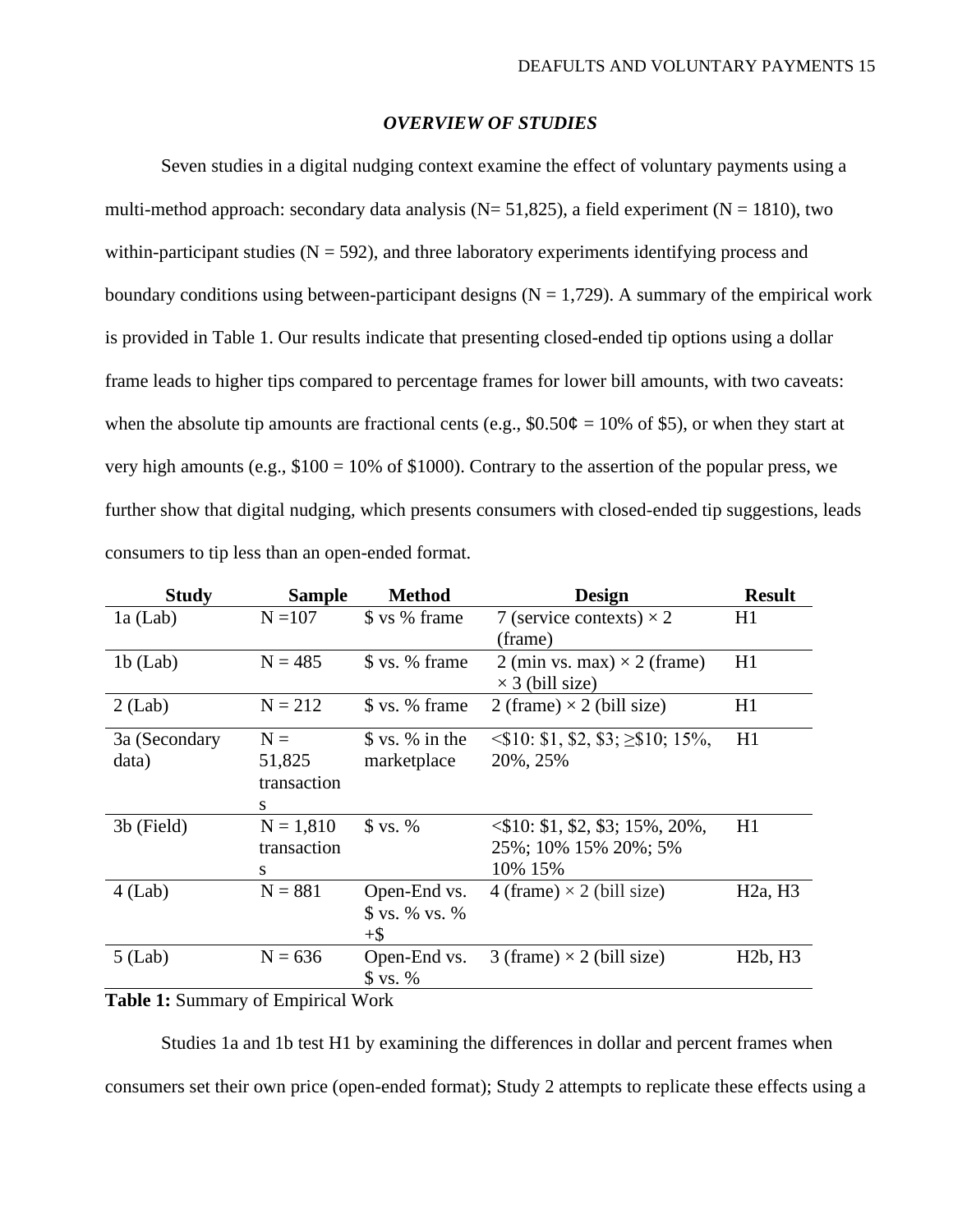closed-ended sliding scale format. Studies 3a and 3b use secondary data and a field experiment to test H1 using closed-ended default options from a digital payment collection system in a coffee shop. Studies 4 and 5 test the boundary conditions (H2a and H2b) and H3. All studies analyze the tip rate and the average tip amount across all participants (i.e., including those who indicated no tip) as well as among just the subset who tipped. We excluded tip amounts exceeding  $\pm 3$  SD when tip distributions were skewed. For analysis, dollar amounts are converted to percentages for directly comparable metrics and results are reported in percentages. Finally, at the end of the manuscript, we report the results of a mini meta-analysis on the effect of dollar vs. percent frames across conditions using a fixed-effects approach (Goh, Hall,  $\&$  Rosenthal 2016). This shows that the effect is robust (d = 0.10, z  $= 9.59$ , p < .001, [.08, .13]).

#### *STUDIES 1A AND 1B: DOLLAR VS PERCENTAGES IN OPEN-END FORMAT*

Study 1 tests H1 across different familiar tipping contexts and bill amounts. In Study 1a, we tested how framing options in open end dollars vs. open end percentages by asking respondents for their tip amount both in dollars and percentages across seven service contexts with different bill sizes. We used both familiar contexts where the norms of tipping are established (e.g., restaurant, taxi, nail salon) and contexts which use digital nudging (e.g., delivery app). Examining how the effect of frame affects tipping across service contexts can shed light on to whether the effects might be translated to other areas where tip norms are fully established. In Study 1b, we turn to examine consumers' reactions to the digital payment system in a coffee shop asking them for the minimum and maximum tips they would normally give for different bill amounts.

# *Study 1a Method*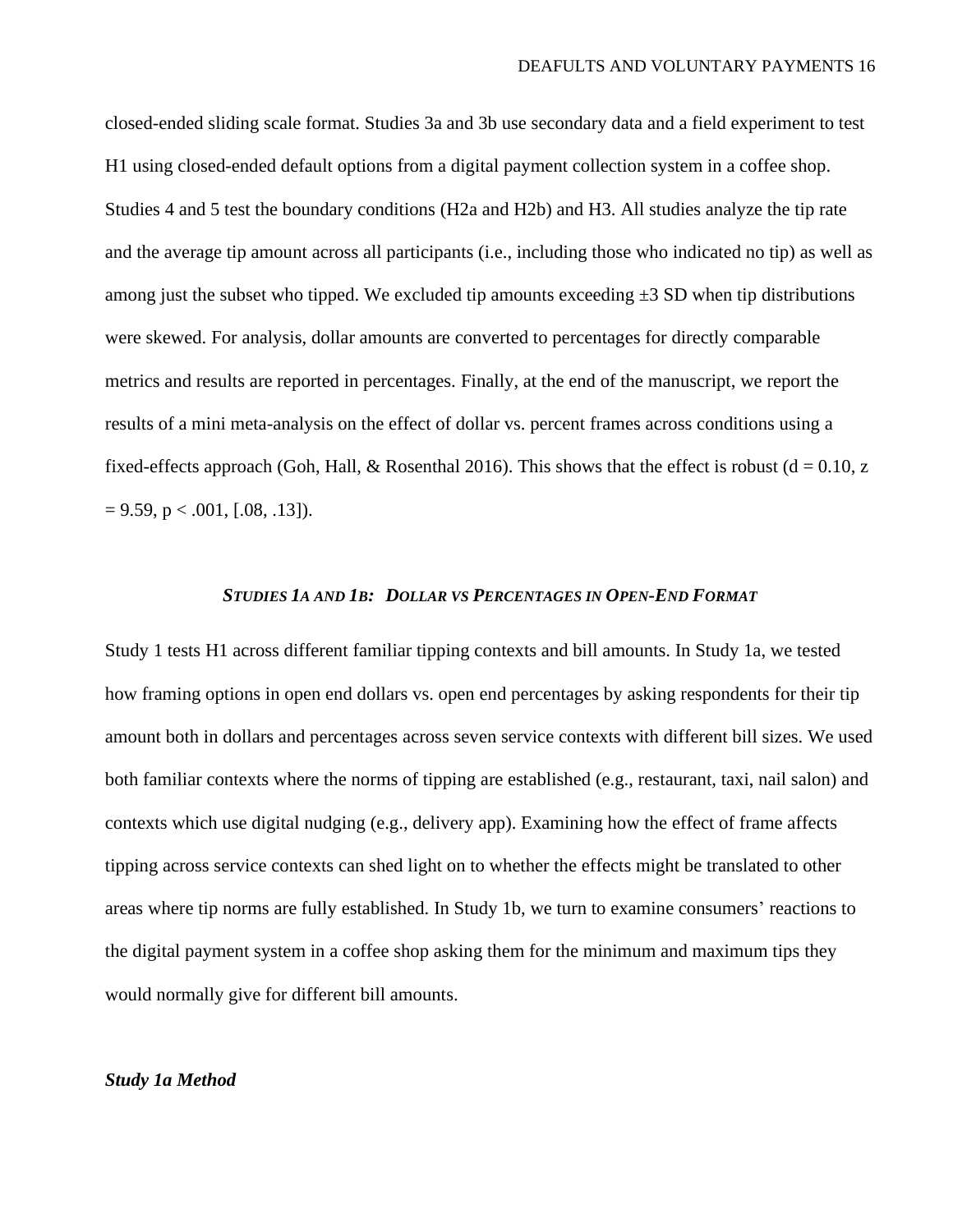*Participants and design*. Study participants were 107 mTurkers (51.4% females<sup>7</sup>) who participated for modest monetary compensation. We excluded six participants who did not complete the survey (usable N = 101). We employed a 7 (service context)  $\times$  2 (frame: percent, dollar) withinsubjects design.

*Procedure*. Participants were presented with seven familiar service contexts where tipping is common— eating at a restaurant, having alcoholic beverages at a restaurant, getting drinks at a bar, getting food delivered, getting service at a hair salon, getting service at a nail salon, and taking a taxi ride—and informed what their total bill, inclusive of taxes, was (Table 2). For each scenario, participants indicated how much they would tip in terms of a percentage of the bill, and then, again, in USD. Responses were elicited in columns next to each other on the same page, making the task transparent. Subsequently, participants reported whether they owned a credit card (83 [82.2%] reported owning one) and indicated their gender.

# *Study 1a Results*

*Tip percentages for entire sample***.** A 7 × 2 repeated measures ANOVA revealed significant main effects of context  $(F(6, 600) = 5.94, p < .001, \eta^2 s = .056)$  and frame  $(F(1, 100) = 6.66, p = .011,$  $\eta^2$ s = .062), along with a significant interaction (F(6, 600) = 6.56, *p* <.001,  $\eta^2$  = .062). Respondents indicated higher tips when they expressed their tips in absolute (vs. relative %) terms for the four lower bill amounts (percent difference between \$ and %): \$8 taxi ride (87.55%), \$22 nail salon service (75.21%), \$27 food delivery (67.87%), and \$35 alcoholic drinks in a restaurant (36.66%, *p*s < .05). For the next two higher bill amounts the effects were marginal, though substantive and in the expected direction: \$50 hair service (25.00%) and \$60 drinks at a bar (27.35%, *p*s < .10). However, for the more expensive bill, \$95 food in a restaurant, they were attenuated  $(4.33\%, p = .67)$ , see Table 2).

<sup>7</sup> Due to a glitch in the survey age was not collected for Studies 1a and 2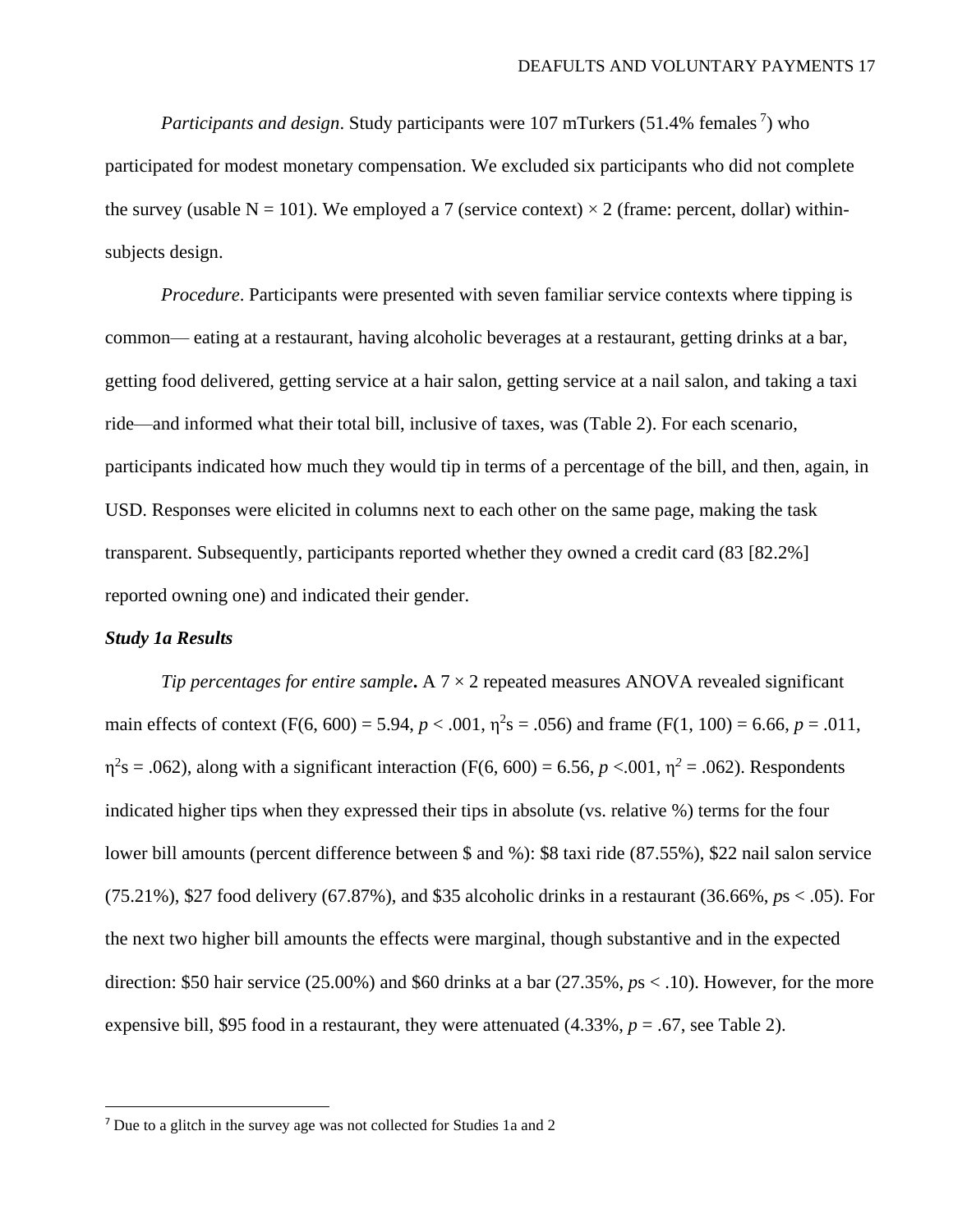*Tip percentages for only tippers*. Results remain the same when analyzing the data of only

those who tipped: main effects of context (F(6, 378) = 7.33,  $p < .001$ ,  $\eta^2 = .104$ ), and frame (F(1, 63) = 5.97,  $p = .017$ ,  $\eta^2 = .087$ ), and a significant interaction (F(6, 378) = 6.41,  $p < .001$ ,  $\eta^2 = .092$ ).

| <b>Scenario</b>      | Cost | Means $(SD)$ in $\%$ |               | $%$ Diff<br>$(\$ -\%) / \%$ | <b>Paired</b><br>$t_{100}$ | $\boldsymbol{P}$ |
|----------------------|------|----------------------|---------------|-----------------------------|----------------------------|------------------|
|                      |      | Percentage           | Dollar        |                             |                            |                  |
| Food in a restaurant | \$95 | 16.15(11.54)         | 16.85(15.65)  | 4.33%                       | $-0.42$                    | .67              |
| Drinks at a bar      | \$60 | 10.42(7.37)          | 13.27 (17.65) | 27.35%                      | $-1.94$                    | $.056*$          |
| Hair Salon           | \$50 | 12.36(8.02)          | 15.45 (18.33) | 25.00%                      | $-1.98$                    | $.051*$          |
| Alcoholic Beverages  | \$35 | 11.43 (7.96)         | 15.62(21.82)  | 36.66%                      | $-2.19$                    | $.031**$         |
| Food Delivery        | \$27 | 11.61(8.25)          | 19.49 (29.17) | 67.87%                      | $-2.84$                    | $.006**$         |
| Nail Salon           | \$22 | 10.49(8.73)          | 18.38 (30.04) | 75.21%                      | $-2.64$                    | $.010**$         |
| Taxi ride            | \$8  | 12.37(13.42)         | 23.20 (39.19) | 87.55%                      | $-2.88$                    | $.005**$         |

 $*p$ < .10, two-tailed.  $*p$  < .05, two-tailed.

**Table 2***.* Tips given in \$ and % for different scenarios and total bill amounts: Study 1a

# *Study 1b Method*

*Participants and design.* Participants were 485 mTurk users ( $M_{\text{age}} = 37.48$ , SD = 11.98; 48.0% female). This study used a 2 (tip norms: minimum vs. maximum)  $\times$  2 (frame: percent, dollar)  $\times$  3 (purchase amount: \$5, \$10, \$20) within-subjects design. Fifty-nine participants who started the survey but never completed it were excluded from analysis, leaving a usable sample of 426 participants.

*Procedure.* In the hypothetical context of a self-service coffee shop using digital payment system, participants indicated the minimum and maximum tip they would leave (in percent, and then in dollars). They did this for three purchase amounts: \$5, \$10 and \$20.

# *Study 1b Results*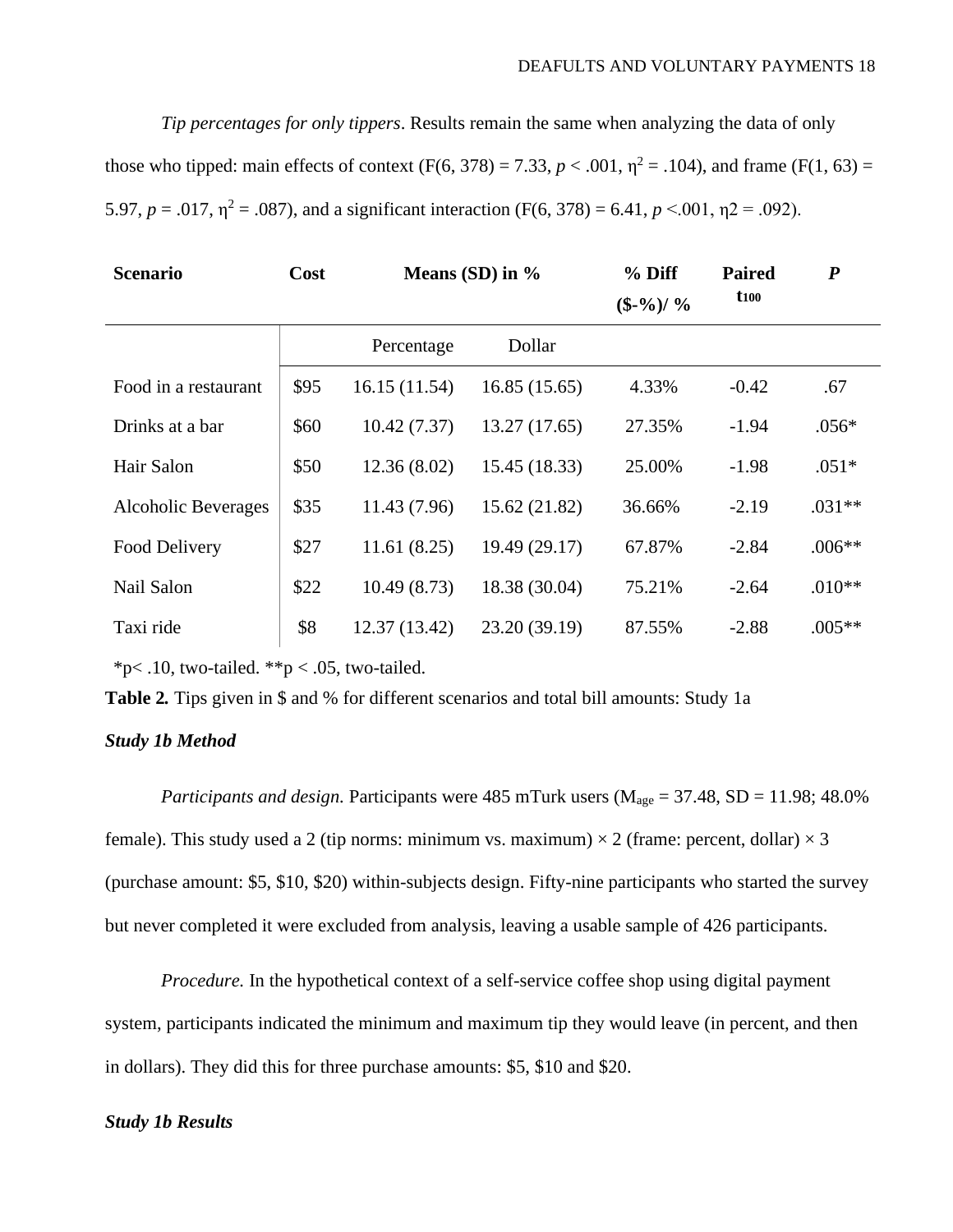*Tip norms*: A three-way repeated measures ANOVA revealed significant main effects of minimum and maximum tip (F(1, 425) = 189.25,  $p < .001$ ,  $\eta^2 = .30$ ), such that participants indicated overall higher maximum ( $M = 16.38\%$ ,  $SD = 14.02$ ) versus minimum ( $M = 8.72\%$ ,  $SD = 10.61$ ) tips, as expected; frame (F(1, 425) =108.73,  $p < .001$ ,  $\eta^2 = .20$ ): Participants indicated higher tips in USD  $(M = 16.59\%, SD = 17.15)$  compared to percentages  $(M = 8.59\%, SD = 8.74)$ ; and purchase size (F(2,  $850$ ) = 3.175,  $p = .042$ ,  $\eta^2$  = .007), such that higher tips were given in the \$5 purchase amount condition (M = 12.95%; SD = 12.31) and the \$10 purchase amount condition (M = 12.74%, SD = 3.98) than in the \$20 purchase amount condition  $(M = 11.97\% , SD = 10.02)$ .

Replicating Study 1a, the interaction of purchase amount and frame was significant (F(2, 850)  $= 19.05, p \le 0.001, \eta^2 = 0.043$ , reflecting a greater effect for frame in the low total purchase amount condition (\$5) compared to higher purchase amount conditions (\$10 and \$20). For the \$5 purchase amount, tips were lower in the percent frame ( $M = 7.92\%$ , SD = 9.48) than in the dollar frame ( $M =$ 18.11%, SD = 19.66;  $\Delta^8$  = 128.66%; t(427) = 11.33,  $p < .001$ ). For the \$10 purchase amount, tips were lower in the percent frame (M =  $8.58\%$ , SD =  $9.09$ ) than the dollar frame (M =  $16.99\%$ , SD =  $23.88$ ;  $\Delta = 98.02\%$ ; t(427) = 7.62, *p* < .001). For the \$20 purchase amount, the differences remained significant, but smaller (percent M = 9.27%, SD = 8.50; dollar M = 14.71%, SD = 14.31;  $\Delta$  = 58.68%;  $t(341) = 9.19, p < .001$ ).

The two-way interaction between frame and minimum-maximum tip was also significant  $(F(1,$  $(425) = 19.86, p < .001, \eta^2 = .045)$ , such that the difference between the minimum dollar (M = 12.04%, SD = 18.38) and minimum percent (M = 5.50%, SD = 6.37, t(426) = 7.76,  $p < .001$ ) was smaller than

 $8 \Delta$  = (Percentage tipped in Dollar Frame – Percent tipped in percent frame)/ Percent tipped in percent frame.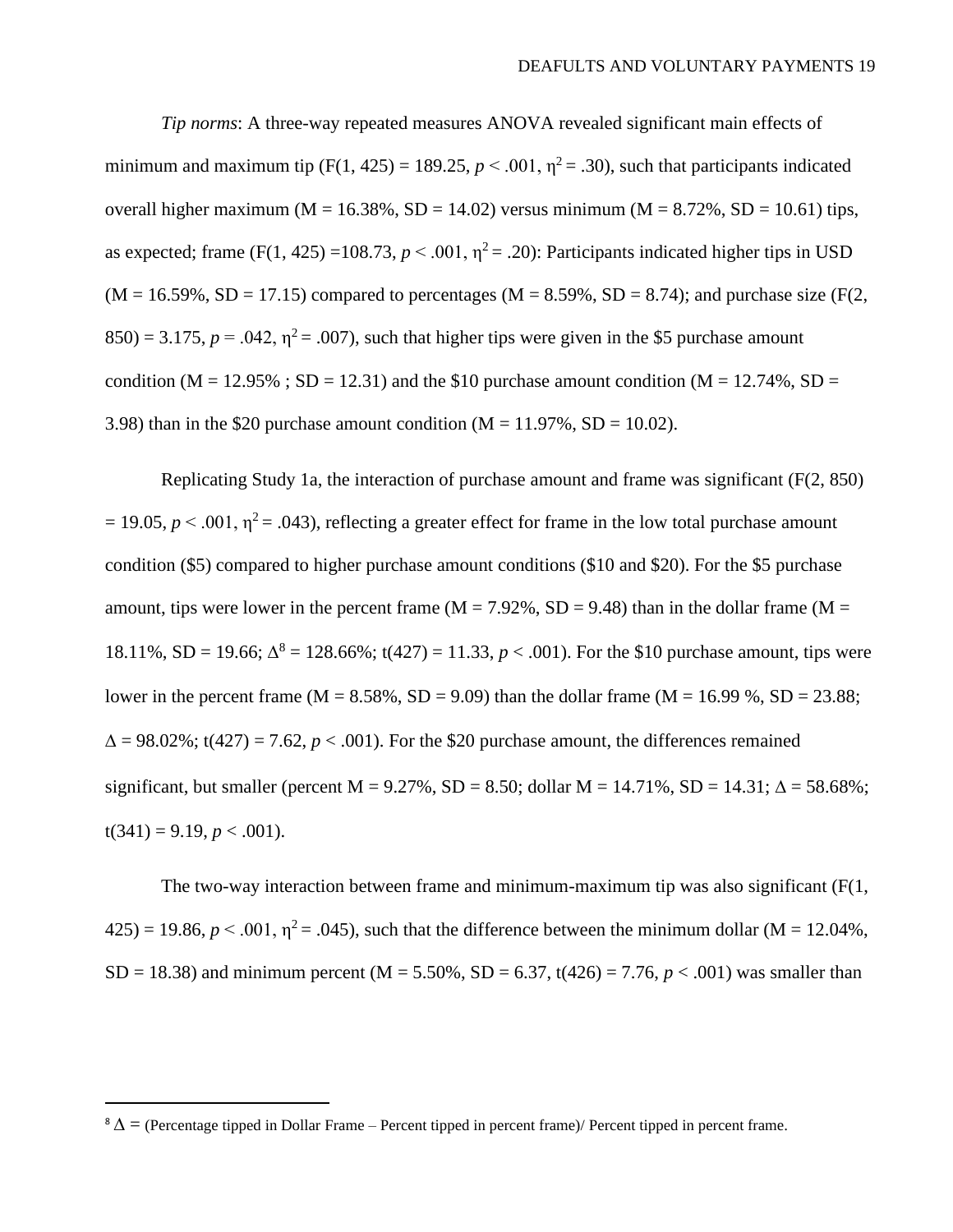the difference between the maximum dollar ( $M = 11.72\%$ , SD = 12.71) and the maximum percent (M  $= 21.15\%$ , SD = 19.49; t(426) = 11.42, *p* < .001) frames.

Interestingly, the three-way interaction was significant  $(F(2, 850) = 3.087, p = .046, \eta^2 = .007)$ . The difference between dollar frame and percent frame was the greatest in the \$5 purchase amount, particularly for the maximum tip indicated, followed by the \$10, and the \$20 purchase amounts. See Table 3 for means, SD, t test results and significance levels. Thus, the effect of frame is largest for the maximum tip amount for the lowest purchase value \$5, although it is significant for all conditions.

|                            | <b>Minimum</b> |        |  | <b>Maximum</b> |                                                                        |  |
|----------------------------|----------------|--------|--|----------------|------------------------------------------------------------------------|--|
| Purchase Amount Percentage |                | Dollar |  | Percentage     | Dollar                                                                 |  |
| \$5                        |                |        |  |                | 4.83 (6.66) 12.73 (18.04) 9.44*** 11.04 (14.17) 23.53 (24.15) 11.81*** |  |
| \$10                       |                |        |  |                | 5.49 (6.59) 12.93 (34.86) 4.49*** 11.70 (13.33) 21.03 (20.38) 10.84*** |  |
| \$20                       |                |        |  |                | 6.16 (6.58) 10.49 (12.33) 8.62*** 12.40 (12.4) 18.94 (18.18) 8.84***   |  |
|                            |                |        |  |                |                                                                        |  |

\**p* < .10, two-tailed; \*\* *p* <.05, two-tailed, \*\*\**p* < .01.

**Table 3***.* Percentage tips given in \$ and % frames for different total purchase amounts: Study 1b

# *Discussion*

Studies 1a and 1b show that across service contexts consumers indicate paying more if they indicate the tip absolute terms (i.e., dollars), rather than in relative terms (i.e., percent), particularly for smaller purchase amounts. In Study 1a, the separate effects of purchase amount and context could not be separated; thus, Study 1b examined consumers' tipping intentions for different purchase amounts holding context of digital payment constant, using a coffee shop scenario. It also directly examined whether stated tipping norms are a function of the manner in which they are elicited. Studies 1a and 1b used transparent within-participants designs. In Study 2 we manipulated the frame [dollars versus percentages] and purchase amount [smaller vs. larger] between participants, and elicited tips using a different response scale.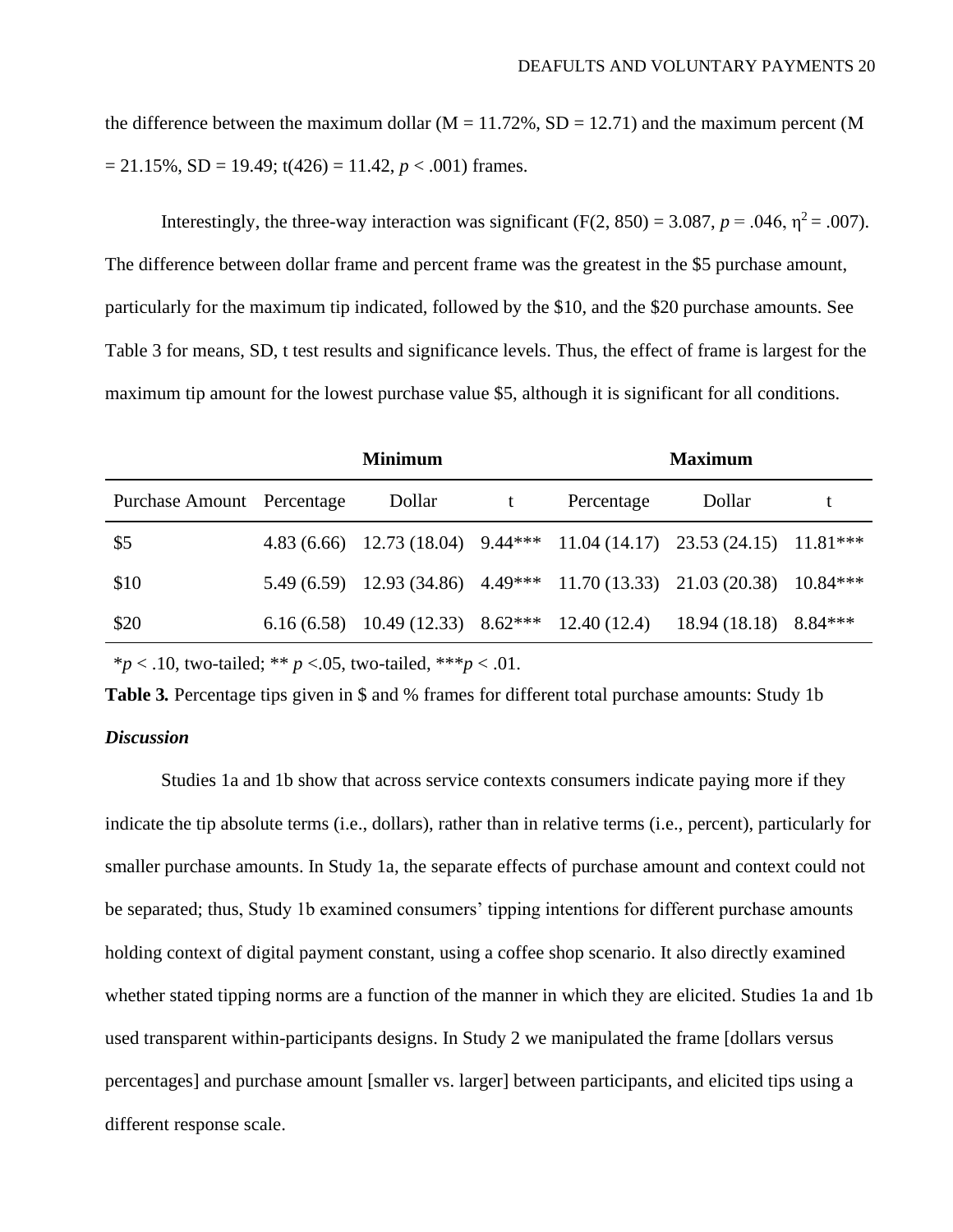### *STUDY 2: DOLLAR VS. PERCENTAGES USING CLOSED END SLIDER SCALE*

As the scale used to elicit responses can affect judgments, with payments elicited on slider scales assimilated toward the end point of the response range (Thomas and Kyung 2019), we used a sliding response format that conceptually lies between open-ended and closed-ended response alternatives, recognizing that it may not be a common practice, however, recognizing that it makes a theoretical contribution by replicating the effect using a different type of response scale.

# *Method*

*Participants and design*. Study participants were 212 mTurk users (46.2% female) who participated for modest compensation. One participant was excluded for incomplete data. We used a 2 (frame: percent, dollars)  $\times$  2 (purchase amount: low [\$10], high [\$20] between-subjects design.

*Procedure.* Participants were asked to imagine that they were at a coffee shop, purchasing a few items using their credit card; the cashier swiped their credit card and turned her computer screen towards them to show them a tipping screen. Participants were asked to specify how much they would leave as a tip by moving along a sliding scale from 0% to 50% tip in the two percentage conditions or from \$0 to \$5 in the \$10 absolute condition or from \$0 to \$10 in the \$20 absolute condition. Other exploratory measures not pertinent to this analysis are reported in the Web Appendix. We used an attention check question asking participants how much their total purchase was. Finally, participants indicated their gender, if they owned a credit card (172 [81.1%] reported owning one), and frequency of visiting coffee shops (from 1 - *Not at all] to* 7 - *Very often;* M *=* 3.73).

# *Results*

*Attention check***.** Among all participants, 92.4% passed the attention check with no difference across conditions. Results remain the same when we analyze the data including or excluding these participants. Thus, results reported below include all participants.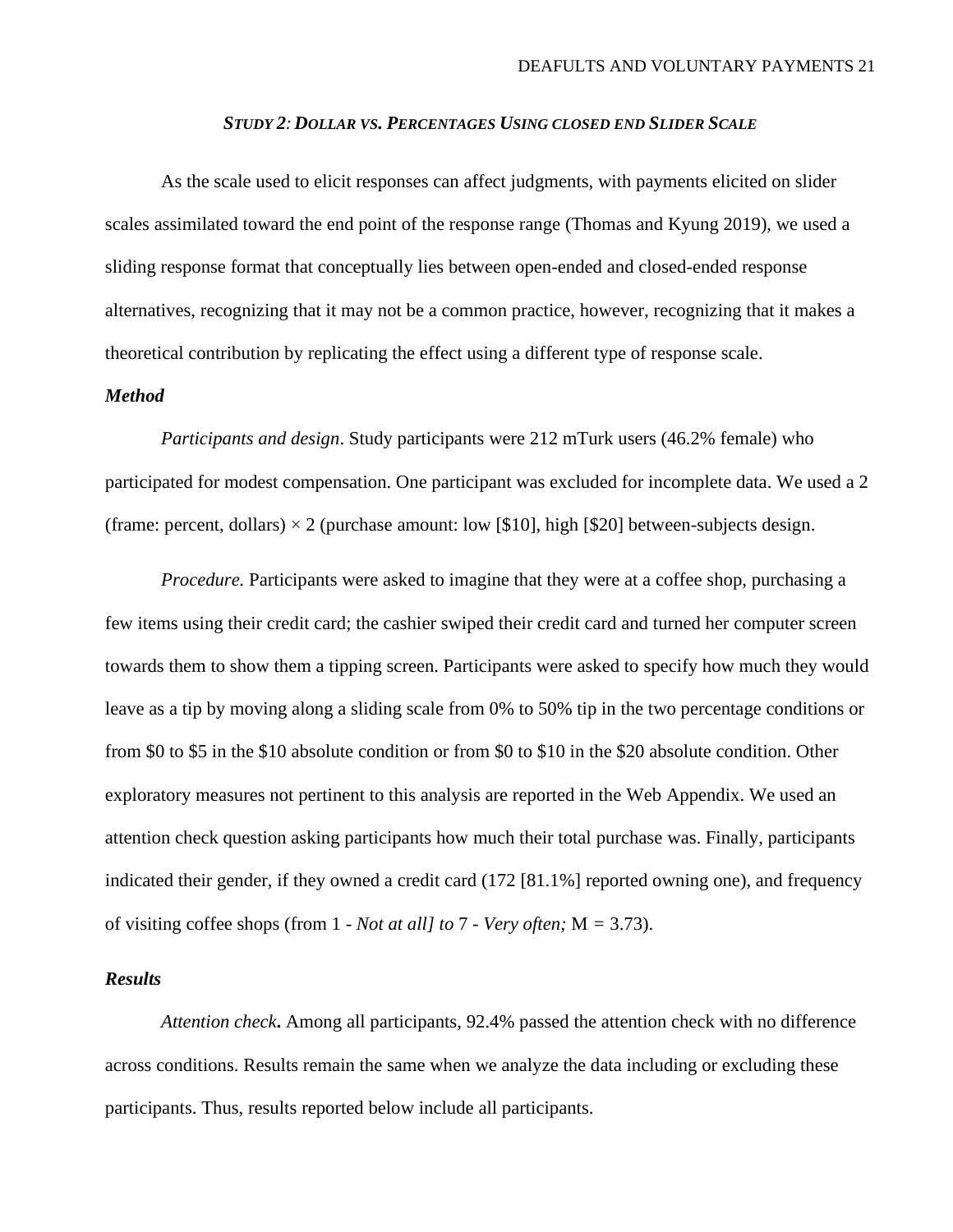*Tip Percentages for full sample*. There were no differences in likelihood to tip across conditions. A two-way between-subjects ANOVA on the tip percentage with total purchase amount (\$10, \$20) and tip frame (percent, dollar) as between-subjects factors revealed a main effect of frame ( $F(1, 207) =$ 14.33,  $p < .001$ ,  $\eta^2 = .07$ ). Across the purchase amount conditions, participants left almost 50% higher tips when tip options were presented in dollars ( $M = 15.26\%$ ,  $SD = 9.48$ ) than when presented as a percent ( $M = 10.39\%$ ,  $SD = 9.23$ ). The main effect of total purchase amount was not significant ( $F(1, 1)$ ) 207) = 2.50,  $p = .115$ ,  $\eta^2 = .012$ ), but the interaction term was (F(1,207) = 4.06,  $p = .045$ ,  $\eta^2 = .019$ ). In the \$10 condition, participants gave roughly 73% more in tips when the tip was framed in dollar terms (M = 17.51%, SD = 10.84) than in percent terms (M = 10.12%, SD = 9.59; t(105) = 3.72,  $p <$  $.001, d = .72$ ). In the \$20 condition, the pattern was in the same direction, but was no longer significant (dollar M = 12.92%, SD = 7.20; percent M = 10.67%, SD = 8.94; t(102) = 1.42,  $p = .158$ , d *= .*27; see Figure 3).



**Figure 3**: Tipping percentage as a function of total purchase amount and frame – Study 2 Results

*Tip percentages for tippers.* The same ANOVA on the subset of tippers revealed a main effect of frame (F(1, 180) = 6.92,  $p = .009$ ,  $\eta^2 = .037$ ), which reflects higher tip percentages in the dollar frame  $(M = 16.32\%, SD = 8.87)$  than in the percent frame  $(M = 12.89\%, SD = 8.56)$ . The effect of purchase amount was marginal (F(1, 180) = 2.99,  $p = .085$ ,  $\eta^2 = .016$ ), with tips being higher in the low (M =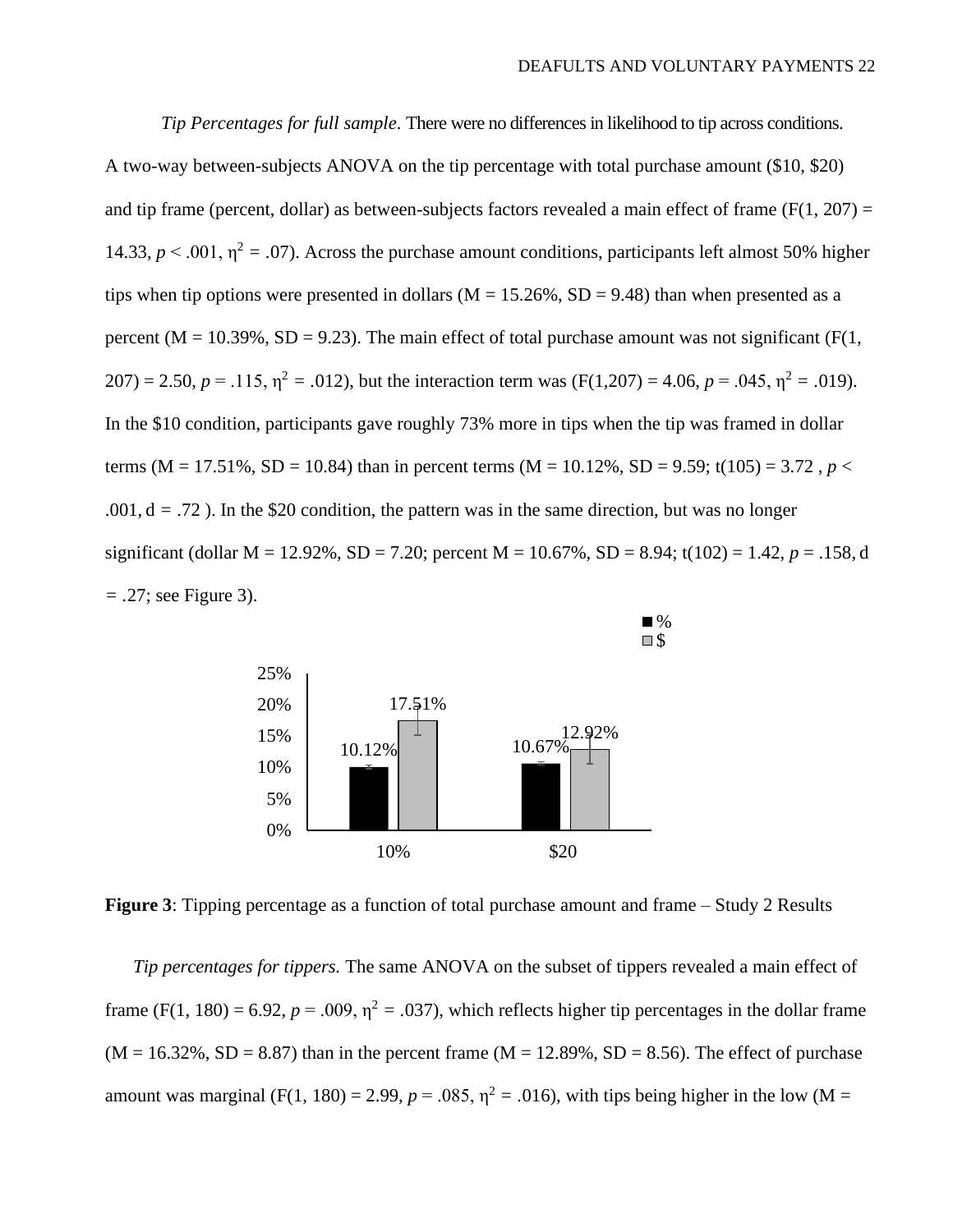16.01%, SD = 10.09) vs. the high purchase amount condition  $(M = 13.50\% , SD = 7.26)$ . The interaction was marginal (F(1, 180) = 3.33,  $p = .070$ ,  $\eta^2 = .018$ ), showing that the effect of frame is significant when purchase amounts are low ( $Ms = 18.52\%$  vs.  $12.82\%$ ,  $SDs = 10.26$  and 9.03 for dollar and percent respectively,  $t(91) = 2.80$ ,  $p = .006$ ,  $d = .58$ ), but not when they are high (Ms = 12.83% vs. 12.95%,  $SDs = 9.03$  and 8.19,  $F < 1$ ).

#### *Discussion*

Study 2 shows that participants give higher tips when tip options are framed as absolute (i.e., dollar) amounts than a relative amount (i.e., percent), with these effects stronger for lower purchase amounts. While Studies 1a and 1b used a transparent within-subjects, open-ended scale, Study 2 used a slider scale, suggesting these effects are robust to the manner of open-ended elicitation.

# STUDIES 3A AND 3B: SECONDARY DATA ON DIGITAL DEFAULT OPTIONS AND FIELD EXPERIMENT IN A *COFFEE SHOP*

To examine whether the results are externally valid, we collected actual transactions from a coffee shop in Study 3: analyzing secondary data (Study 3a), and conducting a field experiment (Study 3b).

#### *Study 3a Method*

We examined secondary data from a coffee shop in a major city in Pennsylvania. The coffee shop offers drinks, meals, and snacks. Consumers pay in full, including gratuity, at the time of placing the order and can then choose to dine in or take the order to go. The average transaction at the coffee shop is  $$6.63$  (SD = 5.00). The coffee shop uses a dominant electronic payment and tip system for credit and debit card payments (constituting  $\approx 56\%$ <sup>9</sup> of their transactions). The details of the system

<sup>&</sup>lt;sup>9</sup> Approximation based on examining two weeks of transactions during May 2017.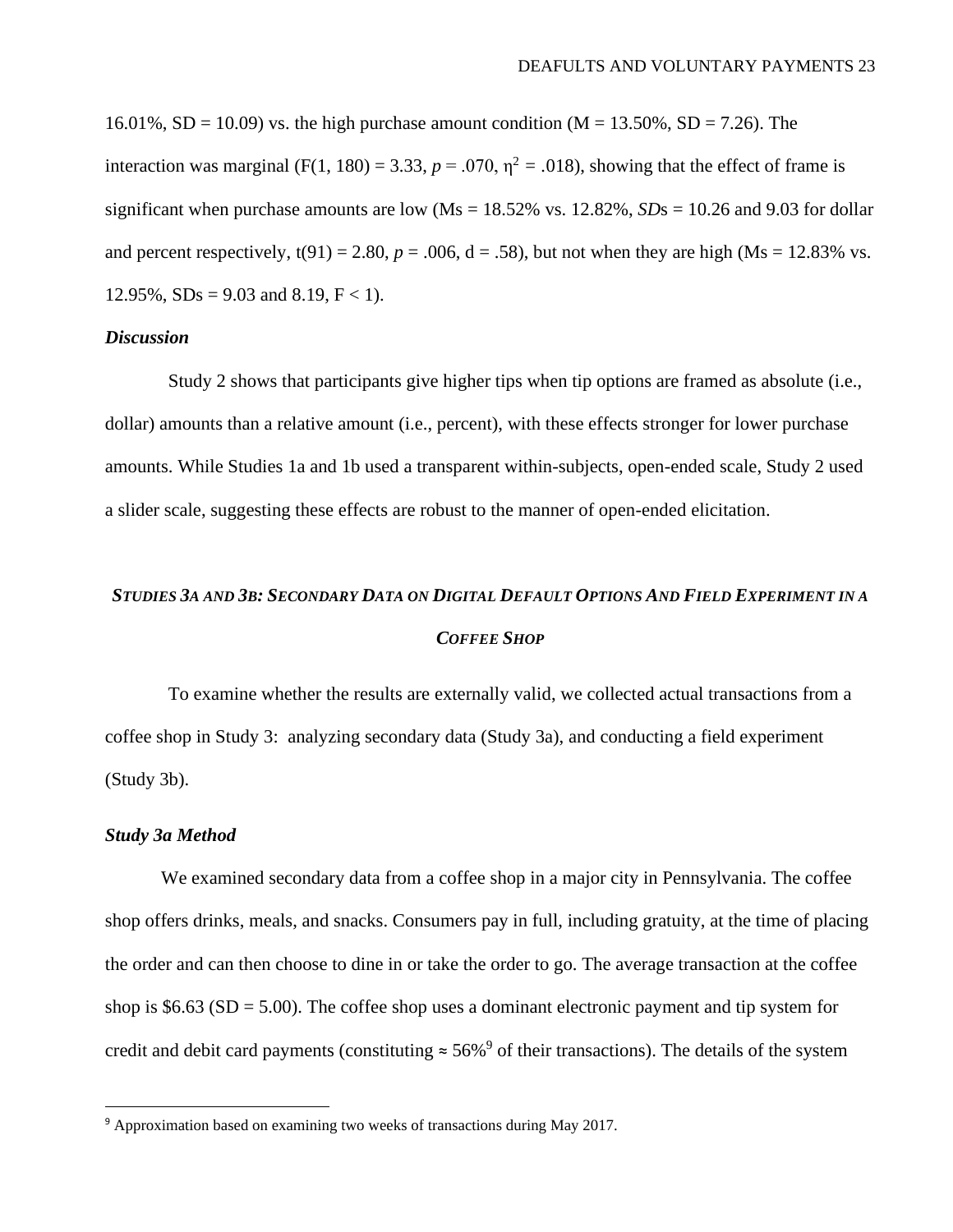used are detailed in the Web Appendix. For purchases under \$10, the system uses absolute dollar amounts (\$1, \$2, or \$3) that are a minimum of 10%, 20%, and 30% of the purchase); for purchases of \$10 or more, the system uses relative options (15%, 20%, and 25%). A "No tip" and a "Custom tip" option appear in both frames. Note that at no purchase amount are these options equivalent. For example, for a \$9.99 vs. \$10 purchase amount, the tip options are roughly 10%, 20% and 30% under one system, but 15%, 20%, and 25% under the other, with the same mean, and scale mid-point, but differential variance.

There were 51,825 credit/ debit card transactions over 16 months, with over half not including a tip (*N* = 29,972 [57.83%]; modal tip= \$1). Tip percentages varied widely when a customer tipped (*N*  $= 21,853$ ; M = 20.59%, Range = 0.4% - 240%). We report the likelihood to tip and the total tip given as a function of presentation of absolute (\$1, \$2, \$3) vs. relative (15%, 20%, 25%) tip options, with and without controlling for size of the purchase as tipping options are related to purchase size.

#### *Study 3a Results*

*Tip Rate.* For purchase amounts  $\geq$  \$10 (tip options: 15%, 20%, 25%), 51.1% of the consumers chose to leave a tip (N = 4,456), compared to 40.4% (N = 17,397) when total purchase was  $\langle$  \$10 (tip options: \$1, \$2, \$3;  $\chi^2(1) = 345.96$ ,  $p < .001$ ; see discussion).

*Percentage tipped for full sample.* For higher purchase amounts with relative tip options  $(\geq)$ \$10), consumers tipped an average of 7.71% ( $SD = 8.06$ ), while they tipped a higher percentage  $(8.88\%, SD = 13.19)$  for lower purchase amounts with absolute tip options  $( $$10$ ; t $(51,823) = 7.94$ , *p*$  $< .001$ ,  $d = .10$ ). Including net purchase as a covariate (as higher priced items may take more effort to prepare), the effect of frame remained significant  $(F(1, 51, 821) = 415.79, p < .001, \eta^2 = .008)$ , while the effect of the covariate was also significant (F(1, 51,821) = 408.44,  $p < .001$ ,  $\eta^2 = .008$ ).

*Tip percentage for tippers.* For higher purchase amounts, consumers tipped an average of 15.09% (SD = 3.98), while they tipped an average of 22.00% (SD = 11.94) for lower purchase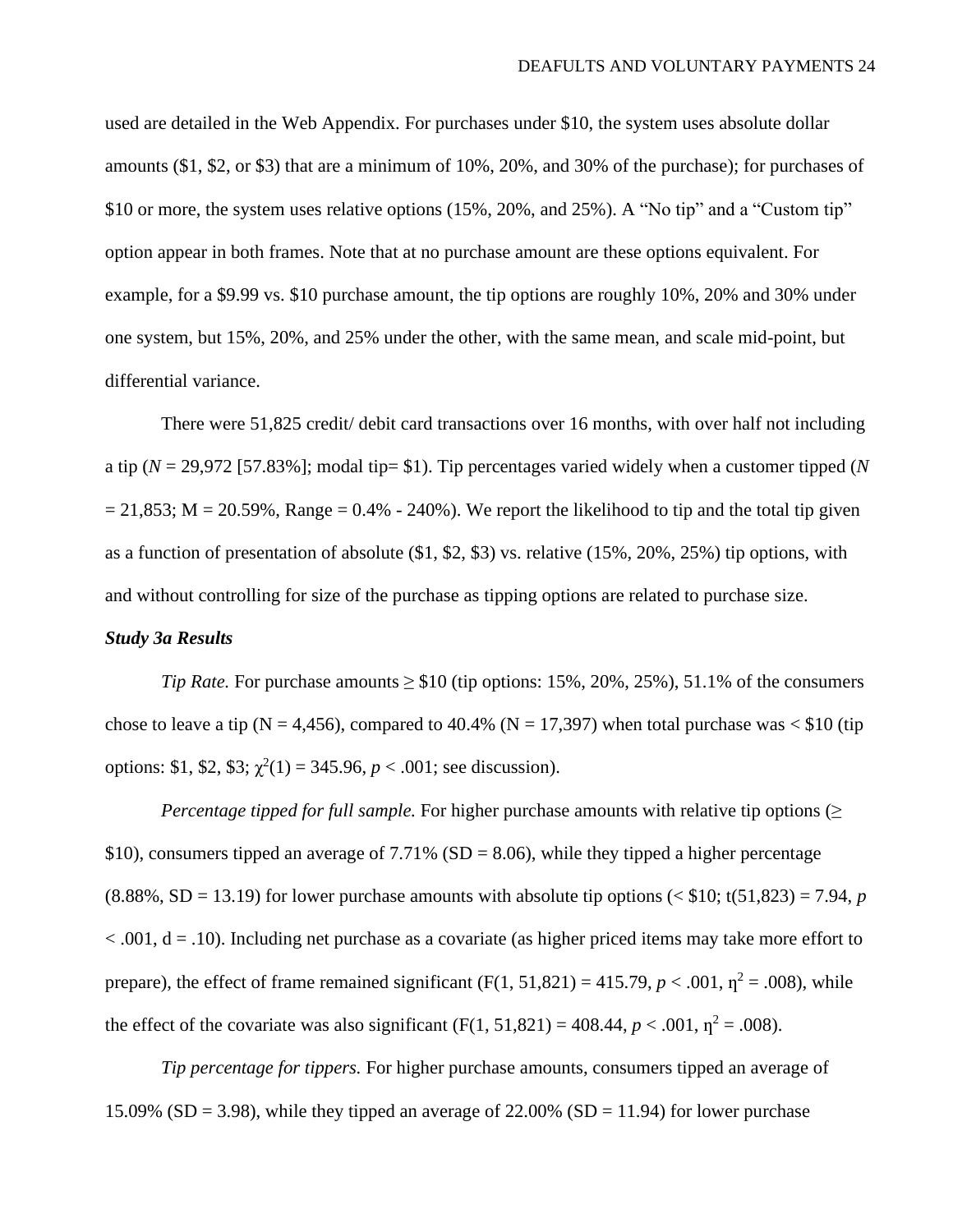amounts  $(t(21,851) = 38.12, p < .001, d = .77)$ . Including net sales as a covariate, the effect of frame was significant (F(1, 21,851) = 54.24,  $p < .001$ ,  $\eta^2 = .002$ ), as was the effect of the covariate (F(1,  $21,851$  = 2009.75,  $p < .001$ ,  $\eta^2 = .084$ )..

### *Study 3b Method*

The same coffee shop studied in Study 3a was used for the field experiment. In order to examine how the framing of tip options affects customers' tip amount, we designed a field experiment to compare the coffee shop's system  $(\$1, \$2, \text{or } \$3 \text{ for low purchases under } \$10)$  to three different percent options: 5%-10%-15%, 10%-15%-20%, and 15%-20%-25%. The data include time of sale, total net sale, total gross sale, tax amount, tip amount, credit or debit card type, and a description of the items ordered. The four different systems were presented for two full business days on different days of the week for a total of eight days of data. There were 1810 transactions, of which 1015 were with a credit or debit card (where suggested tip amounts are presented). Of these, 814 were for low purchases (under \$10), allowing the comparison of all 4 tip systems ( $N = 163$ , for \$1-\$2-\$3;  $N = 224$  for 5%-10%-15%, N = 244 for 10%-15%-20%; and N = 183 for 15%-20%-25%).

# *Study 3b Results*

*Tip percentage for full sample.* We found no difference in the likelihood to tip across conditions. To compare tipping percentage as a function of the four frames, we conducted a one-way ANOVA with system frame as the independent variable and tip amount as the dependent variable, controlling for net sales. There was a significant effect of tipping frame (F(3, 809) = 8.83,  $p < .001$ ,  $\eta^2$  $= .032$ ), such that consumers tipped significantly more using the dollar frame (M = 11.44%, SD = 14.52) than any of the percentage frames (Ms = 6.35%, 6.59%, 7.32% for the 5%-10%-15%, 10%- 15%-20%, and 15%-20%-25% options respectively;  $SDs = 8.97, 7.68$ , and 10.80, respectively; ts = 4.24, 4.38, and 3.01; *ps* < .001 for all, ds = 0.42, 10.41, and 0.32).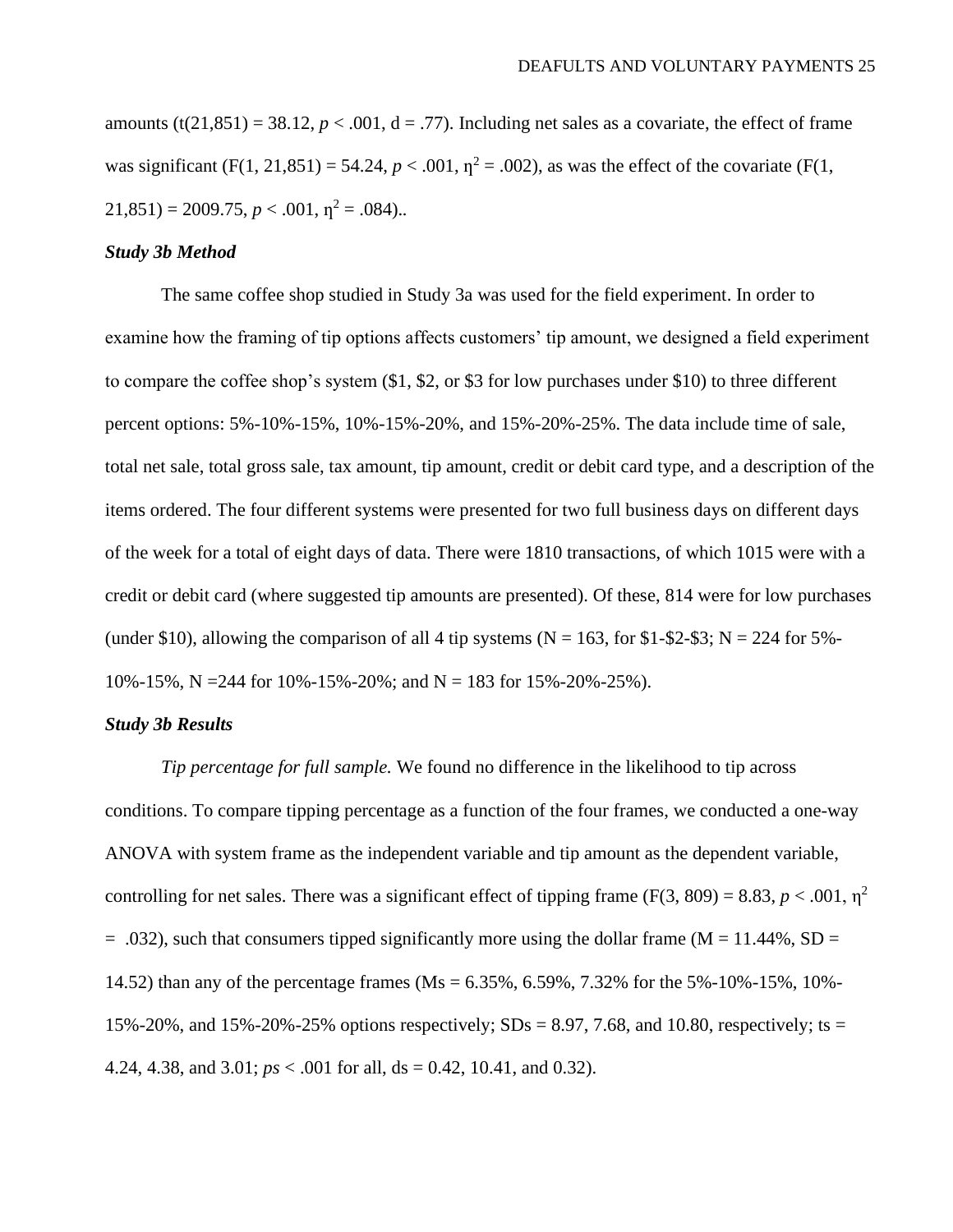*Tip percentage for only tippers*. These results were mirrored for the subset who tipped:

Consumers tipped significantly more using the dollar frame (79.5% tipped \$1, 11.5% tipped \$2, and 9% tipped other amounts;  $M = 23.91\%$ ,  $SD = 11.90$ ) than any of the percentage frames ( $Ms = 13.95\%$ , 13.98% and 18.83% for the 5%-10%-15%, 10%-15%-20%, and 15%-20%-25% options respectively;  $SDs = 8.41, 4.63$  and 9.05; ts = 6.57, 8.09, and 2.88;  $ps < .001$  for all, ds = 0.96, 1.09, and 0.47; F(3,  $361$ ) = 28.88,  $p < .001$ ,  $\eta^2$  = .194).

# *Discussion*

Analysis of 16 months of secondary data from a coffee shop (Study 3a) shows that consumers are less likely to tip, but that when they do, they tip more for lower (under \$10) than higher (\$10 and more) purchase amounts. With this presentation system, the lower the purchase amount, the higher the tipping options presented (e.g., for a \$3 purchase amount, the tip options of \$1, \$2, and \$3 are equivalent to 33.3%, 66.6% and 100%), while, for higher purchases consumers are presented standard percentages (15%-20%-25%). Thus, it is plausible that this system nudges consumers to choose one of these high options when the purchase amount is low and led to the press outrage we start the manuscript with. However, this presentation system makes it difficult to tease apart the individual effects of presentation frame and total purchase amount.

Accordingly, we designed a field experiment (Study 3b) to disentangle these variables. Consistent with H1, consumers left significantly higher tips when tip options were presented as dollars vs. percent options for low purchase amounts. Note that in the dollar presentation condition, the tip options of \$1-\$2-\$3 represent a fairly standard 10%-20%-30% of the total purchase amount if the total was \$9.99, yet they represent a more substantial 15.08%-30.17%-45.25%, for an average purchase amount (\$6.63; see Study 3a); thus, if consumers choose to tip, they would be tipping more than a nominal \$1. This suggests that the higher dollar options nudge consumers to leave greater tips compared to typical percentage options. The pattern of means in the percentage conditions is also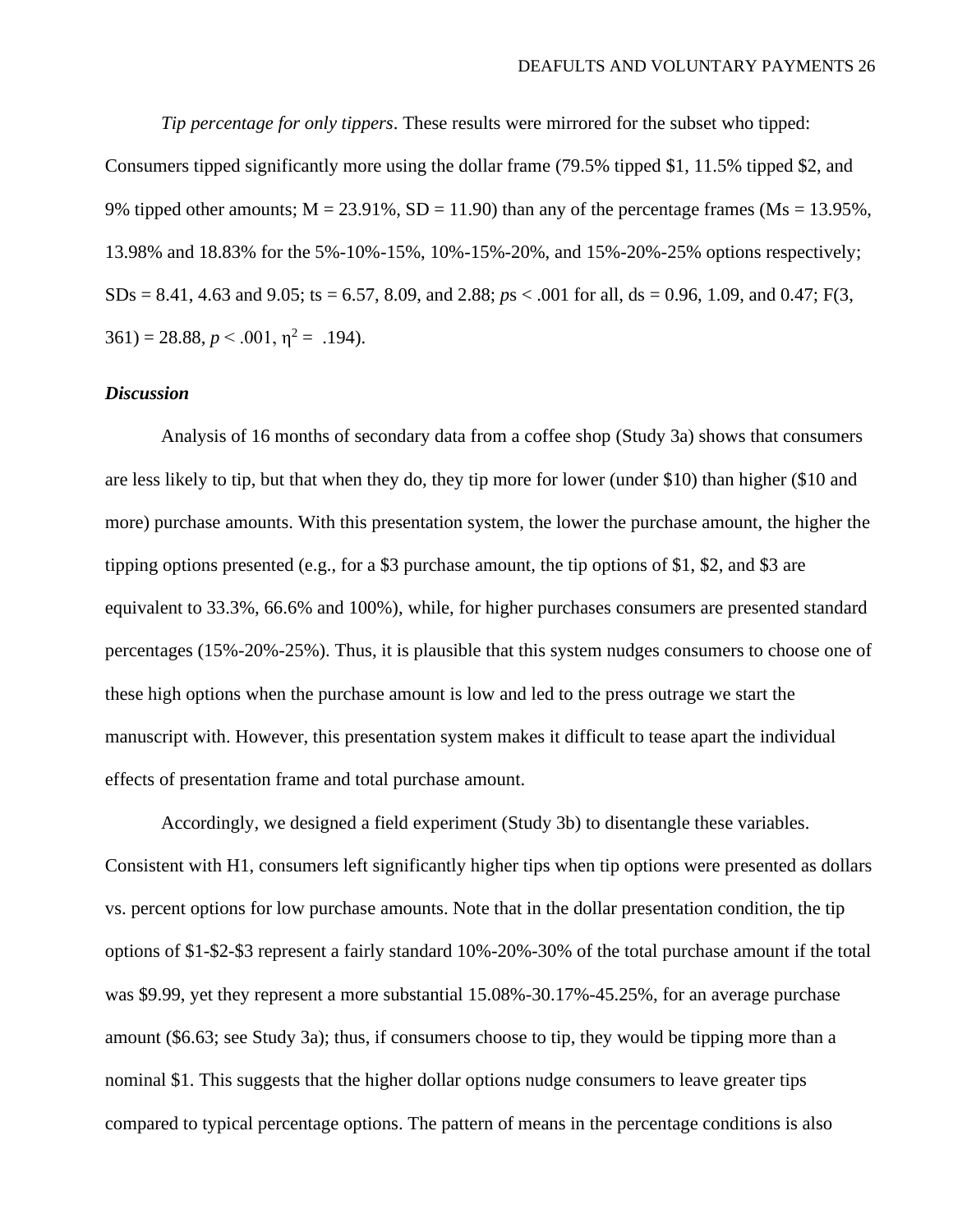consistent with the idea that the range of options presented to consumers affects their decisions, as percentages were higher in the 15%-20%-25% condition versus the two lower percentage conditions. Finally, it is also consistent with the idea that consumers are guided by some norms about how much to tip, with tippers tipping significantly over 10% in all conditions. A limitation of this field experiment is that the range of tip options was lower in the percentage condition than in the dollar conditions, which is possibly what led to higher tips. Notwithstanding this critique, the study does demonstrate that the tactic of presenting absolute tip options at lower purchase values is effective for service establishments, indicating external validity of the findings.

#### *STUDY 4: COMPARING OPEN-ENDED TO CLOSED-ENDED DEFAULT OPTIONS*

Study 3 examined the effect of tipping percentages when tip options are presented as a *fait accompli*; either using absolute dollar amounts or using percentages (H1). However, if the newspaper headlines that motivated this investigation **do not** reflect consumer reality, is it possible that leaving a tipping option open-ended elicits higher tips than in a closed ended frame (whether absolute or relative), especially if the closed end frames are used by consumers to construct tipping norms? Accordingly, in Study 4 we directly examined H2a testing the boundary condition of the ability of absolute frames to elicit higher tips when default options are in cents, and H3 comparing the two closed-ended frames (dollars or percentages) to an open-ended option (a tip jar).

# *Method*

*Participants and design.* Study participants were 881 mTurkers ( $M_{age} = 38.11$ , SD = 12.03; 44.0% female) who participated for modest monetary compensation. We excluded 23 participants who started the study but never finished it (usable  $N = 858$ ; or  $\approx 100$  per cell). This study employed a 4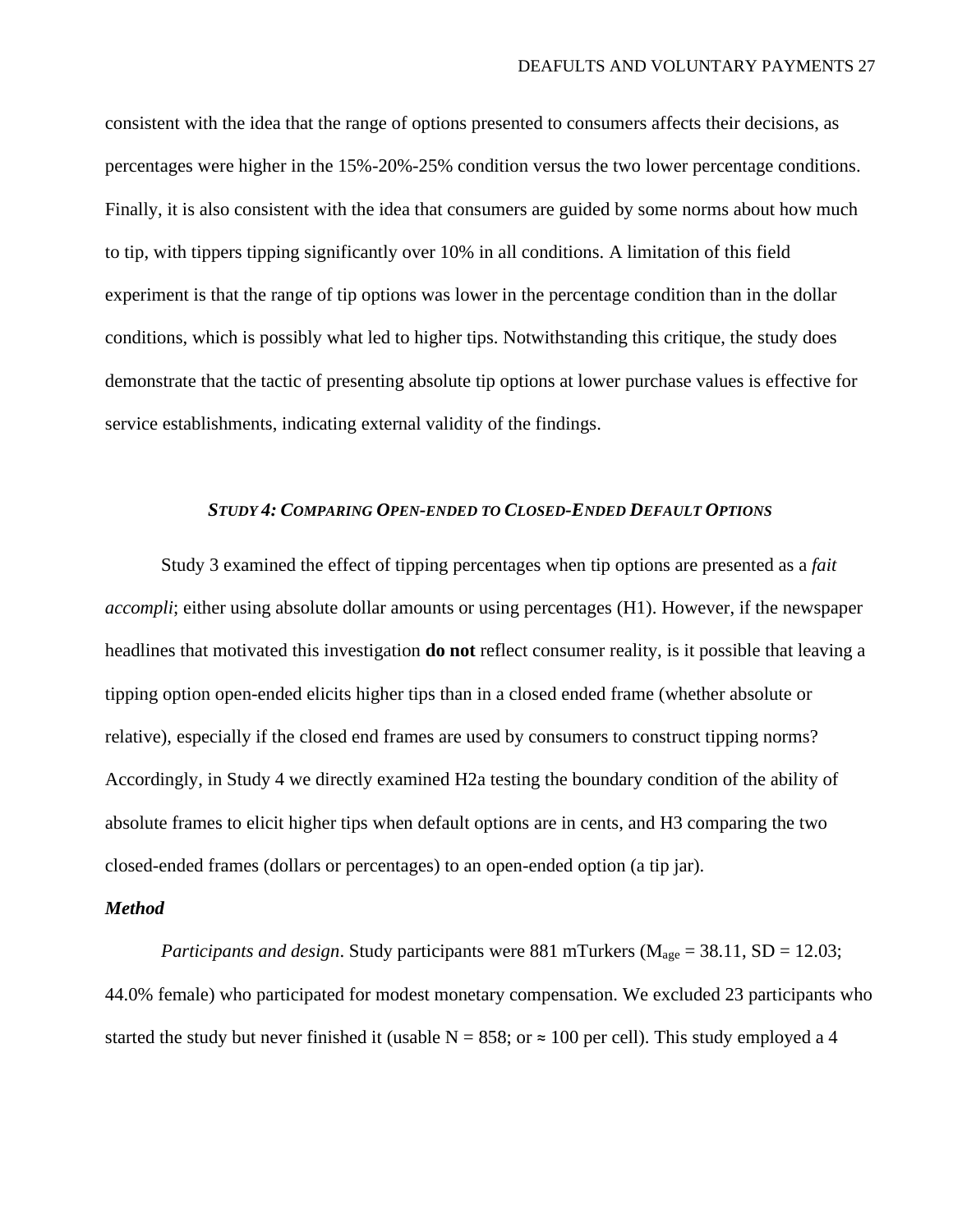(frame: closed-ended percent, closed-ended dollar, closed-ended dollar and percent and open-end [tip $j$ ar])  $\times$  2 (purchase amount: lower [\$5] and higher [\$35]) between-subjects design.

*Procedure.* Participants were asked to imagine that they were purchasing a few items at a coffee shop. Participants in the open-ended condition were asked to imagine that they noticed a jar with a "Tip" sign on it near the cashier. In the closed-ended conditions, participants were asked to imagine that the cashier swiped their credit card and turned her computer screen towards them to show them a tipping screen. In addition to the "Custom tip" and "No tip" options, for the percent frame conditions, the options were 10%-15%-20% across both small (\$5) and large (\$35) purchases; for the dollar frame conditions, the equivalent options were \$0.5-\$0.75-\$1 (\$5), and \$3.5-\$5.25-\$7 (\$35). We added another condition where participants saw both dollar and percentages.

In the three closed-ended (percent, dollar, and percent and dollar) conditions, participants chose one of the presented options, whereas in the tip jar condition, participants were asked to indicate (in USD) how much tip, if any, they would like to leave. As exploratory measures (analyzed in the Web Appendix) participants rated the coffee shop on different dimensions. Then they indicated their agreement with four items measuring *norms around leaving less than \$1* ("Leaving less than \$1 tip could be embarrassing," "There are times when it is better to not leave a tip at all than to leave less than \$1 tip," "if I have less than \$1 bill then I might not tip at all," and "I believe that \$1 is a good tip amount for coffee shop service"), and an attention check item asking them to recall the total purchase amount. Finally, participants were asked if they had a credit card (724 [91.2%] reported that they did), their frequency of visiting coffee shops  $(M = 4.53)$ , and their gender and age.

# *Results*

*Purchase expensiveness.* Pretest results ( $N = 206$ ) showed that a purchase of \$35 ( $M = 6.11$ ,  $SD = 1.28$ ) is perceived as more expensive than a \$5 purchase (M = 2.17, SD = 1.30); t(205) = 35.47, *p* < .001), confirming that \$5 and \$35 are considered small vs. large expenses in a coffee shop context.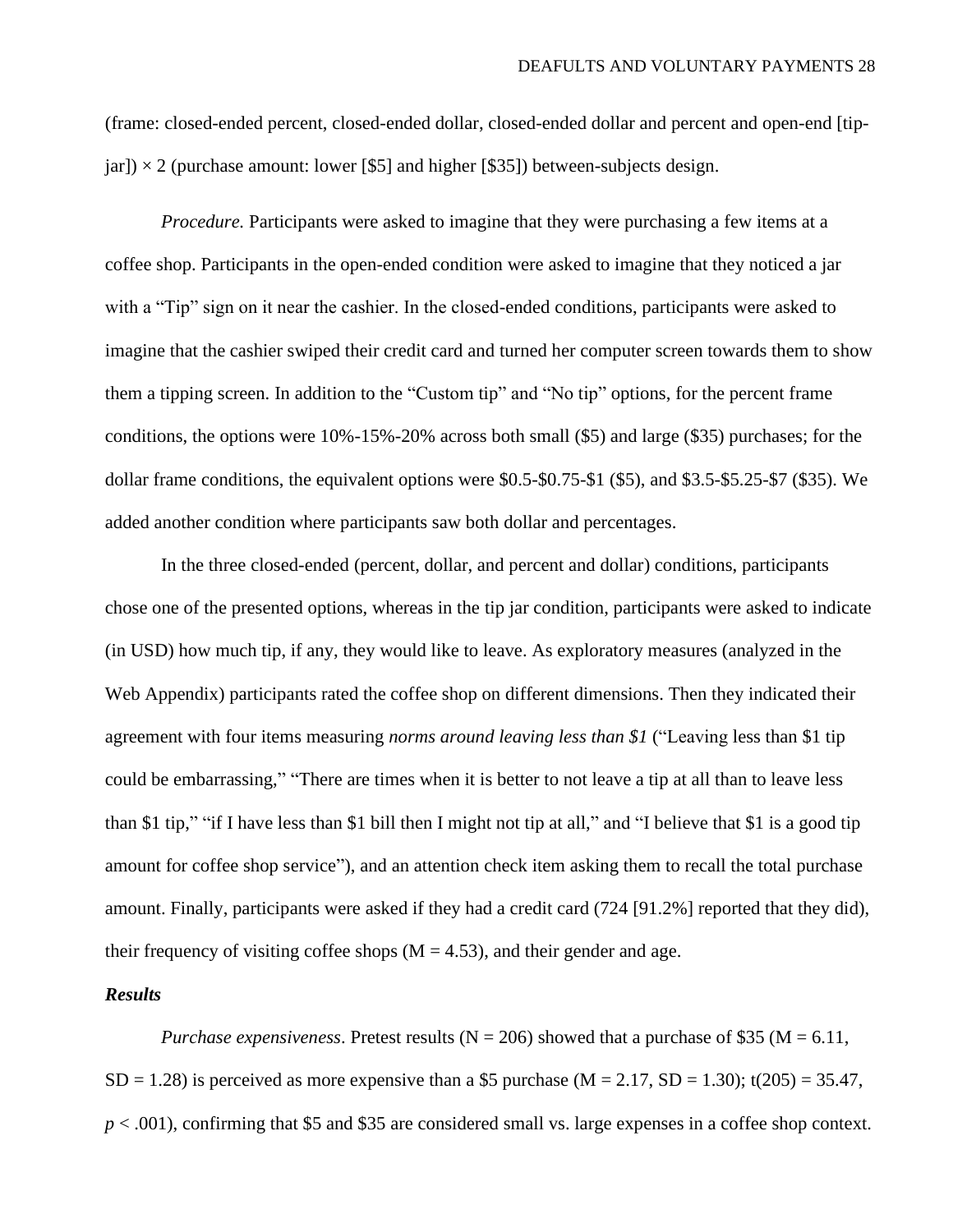*Tip percentage for full sample.* The likelihood of tipping was not contingent on the purchase amount or the frame used to elicit tips. For the full sample, the two-way between-subjects ANOVA on tipping percentage revealed a main effect of frame  $(F(3, 850) = 13.46, p \le 0.001, \eta^2 = 0.045)$ , with tips being highest in the open-ended (tip jar) condition ( $M = 27.99\%$ ,  $SD = 40.17$ ) compared to the three closed-ended conditions (percentage  $M = 14.77\%$ ,  $SD = 19.94$ ;  $t(424) = 4.31$ ,  $p < .001$ ,  $d = .41$ ; dollar  $M = 15.12\%$ ,  $SD = 19.93$ ;  $t(425) = 4.20$ ,  $p < .001$ ,  $d = .40$ ; and dollar and percentage  $M = 14.77\%$ , SD  $= 23.18$ ; t(425) = 4.17,  $p < .001$ ,  $d = .40$ ) that did not differ from each other.



**Figure 4***.* Tip percentage across purchase amount conditions and frame. Study 4

The main effect of total purchase amount was also significant (F(1, 850) = 35.07,  $p < .001$ ,  $\eta^2$  = .040), with tip percentage decreasing as the total purchase amount increased ( $\text{Ms} = 23.26\%$ , and 12.91% , SDs = 36.27 and 12.21 for \$5 and \$35, respectively). Supporting H3, the interaction was significant (F(3, 850) = 16.06,  $p < .001$ ,  $\eta^2 = .054$ ), and showed that the effect of higher tips in the open-ended option ( $M = 43.34\%$ ,  $SD = 51.72$ , indicating a mean tip  $> $2$ ) compared to the other frames is significant for the lower purchase amount (percent  $M = 17.26\%$ , SD = 27.26; dollar M = 14.10%, SD = 19.56; percent and dollar M = 18.77%, SD = 31.42; *ps* < .001), but not for the higher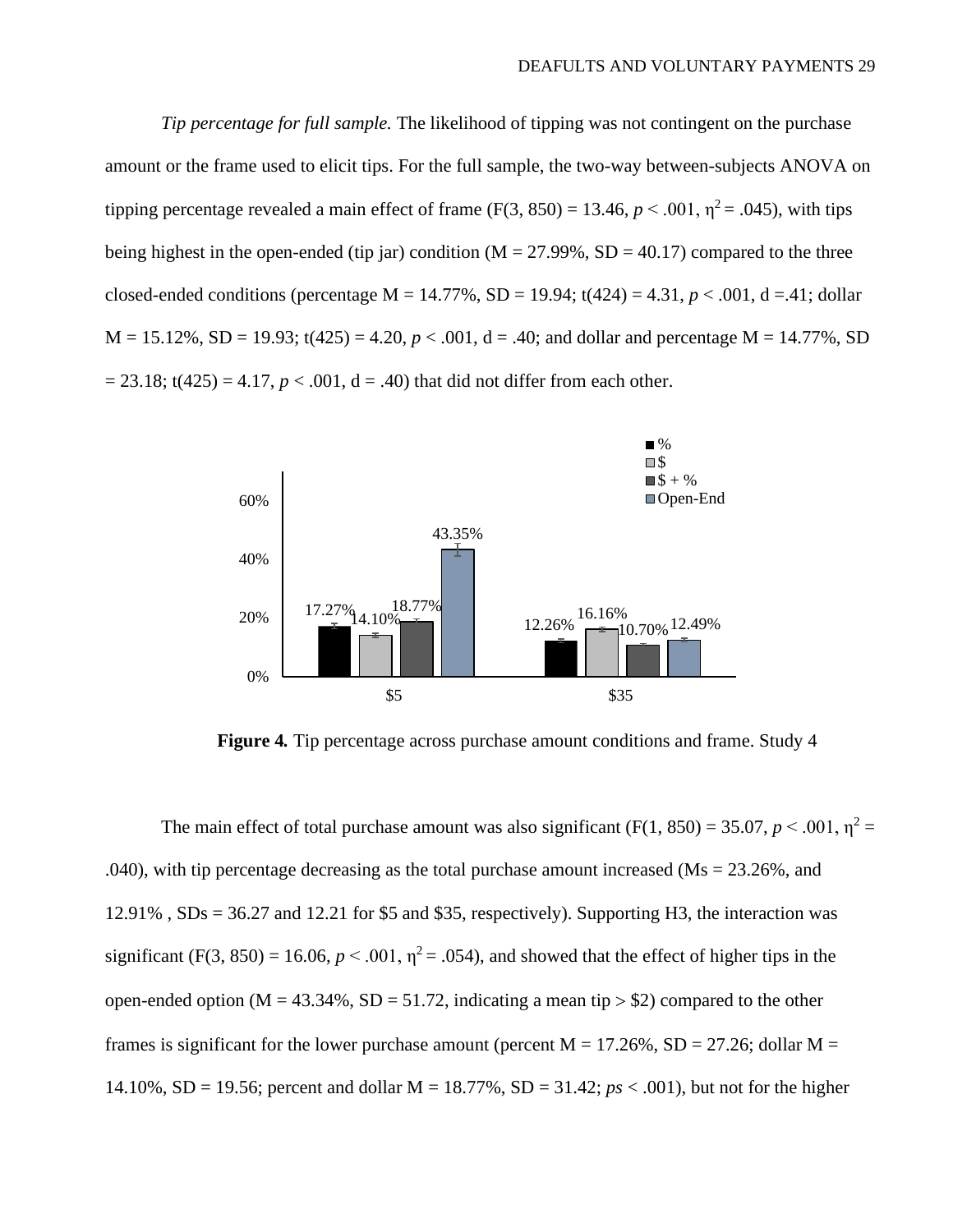purchase amount (open-ended  $M = 12.48\%$ ,  $SD = 8.67$ ; percent  $M = 12.26\%$ ,  $SD = 6.36$ ; dollar  $M =$ 16.15%, SD = 20.34; percent and dollar M = 10.70, SD = 10.13; all *p*s vs. tip-jar > .302; figure 4). There were no significant differences between the other framing options.

*Tip percentage for only tippers*. Conditional on tipping, the same ANOVA on tipping percentage revealed a main effect of tip frame (F(3, 704) = 12.08,  $p < .001$ ,  $\eta^2 = .049$ ), with tips being highest in the open-ended condition ( $M = 31.92\%$ ,  $SD = 41.42$ ) compared to the three closed-ended conditions (percentage M = 17.55%, SD = 20.59; t(364) = 4.18,  $p < .001$ , d = 43; dollar M = 18.35%,  $SD = 20.56$ ; t(361) = 3.92,  $p < .001$ ,  $d = .41$ ; percent and dollar M = 18.99%,  $SD = 24.72$ ; t(351) = 3.51,  $p < .001$ ,  $d = .37$ ). The main effect of total purchase amount was also significant (F(1, 704) = 41.94,  $p < .001$ ,  $\eta^2 = .054$ ), with tip percentage decreasing as the total purchase amount increased (Ms  $= 28.57\%$ , and  $15.27\%$ ,  $SDs = 38.27$  and 11.84 for \$5 and \$35, respectively). As expected the interaction between purchase amount and frame was significant (F(3, 704) = 16.52,  $p < .001$ ,  $\eta^2$  = .066), showing that the effect of the open-ended option ( $M = 49.94\%$ ,  $SD = 52.47$ ) compared to other frame conditions is significant for the lower purchase amount (percent  $M = 15.49\%$ , SD = 5.67; dollar  $M = 21.43\%$ ,  $SD = 28.88$ ; and percent and dollar  $M = 24.07\%$ ,  $SD = 33.77$ , all  $ps < .001$ ); but not for the high purchase amount (open-ended  $M = 14.10\%$ , SD = 7.88; percent  $M = 13.95\%$ , SD = 4.77; dollar M = 19.17%, SD = 20.82; percent and dollar M = 13.79%, SD = 4.75; all *ps* vs. tip-jar > .198).

Supporting H2a, the difference between closed-ended percent and dollar frames was attenuated in the low purchase amount condition  $(t(172) = 1.03, p = .301$  d = 15), but replicated in the high purchase amount condition with absolute frames leading to higher tips than percentage frames (t(183)  $= 2.36, p = .019. d = .34$ ; see discussion).

In order to make sure that the results are not driven by outliers we examined them using  $a \pm 3$ SD exclusion criteria. Results remain the same, showing a significant main effect of frame (F(3, 687)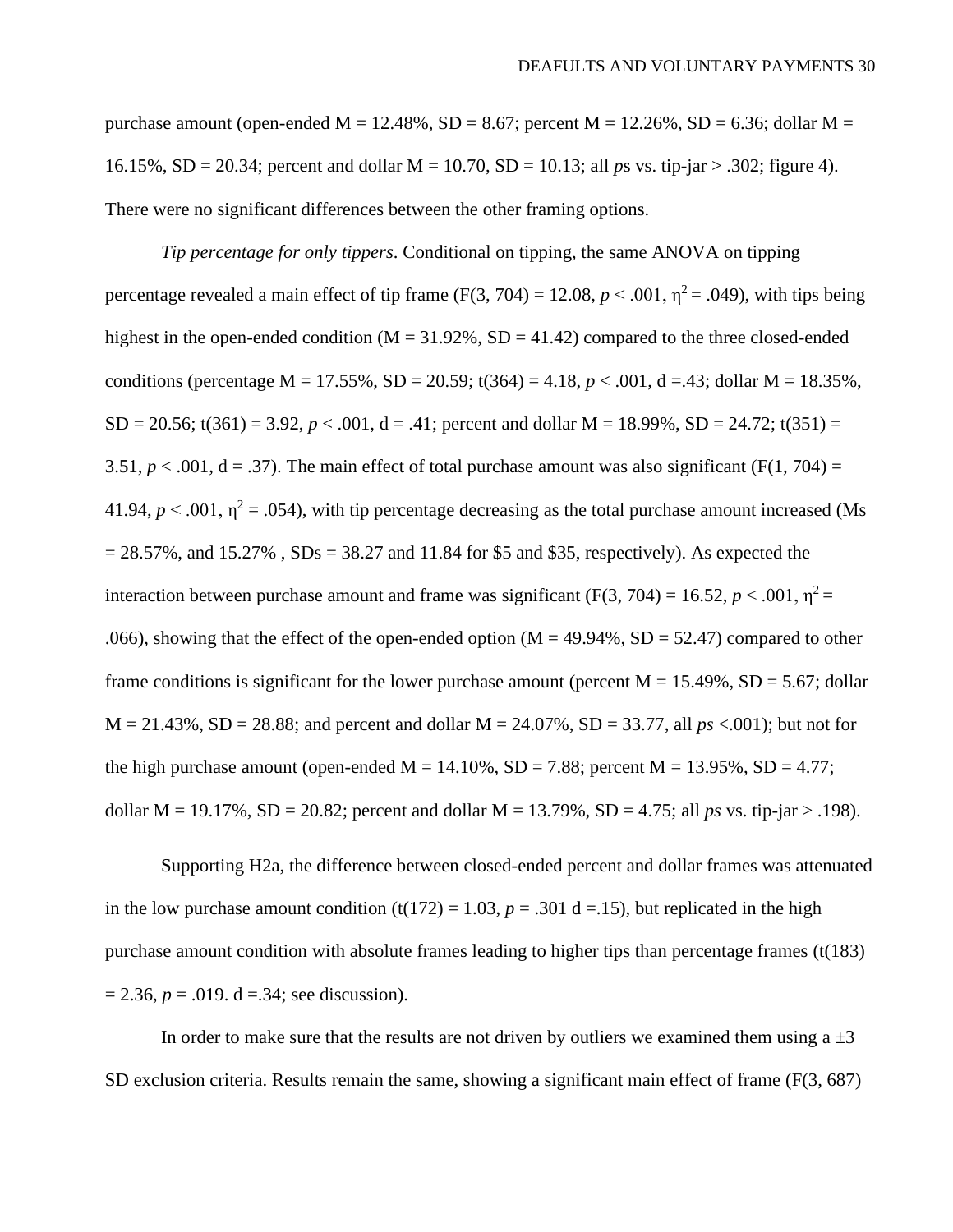$= 16.96, p \le 0.001, \eta^2 = 0.069$ , significant main effect of purchase amount (F(1, 687) = 37.02, *p* < .001,  $\eta^2$  = .051) and a significant interaction (F(3, 687) = 22.72, *p* < .001,  $\eta^2$  = .090).

*Norms around \$1 tip.* A factor analysis showed that the four items loaded on to two factors: tip norms (*"*Leaving less than \$1 tip could be embarrassing," and "There are times when it is better to not leave a tip at all than to leave less than \$1 tip") and other ("If I have less than \$1 bill then I might not tip at all," and "I believe that \$1 is a good tip amount for coffee shop service"). Reliability of the two scales was low ( $\alpha$  = .552, .332), so we conducted separate two-way ANOVAs for each item. There was only an effect of the manipulations on the beliefs that leaving a tip smaller than \$1 could be embarrassing. There was a significant main effect of frame (F(3, 843) = 3.85,  $p = .009$ ,  $\eta^2 = .014$ ), with significantly higher agreement in the percent frame ( $M = 4.75$ ,  $SD = 2.09$ ) compared to the dollar frame (M = 4.10, SD = 2.17; t(427) = 3.15,  $p = .002$ ,  $d = .30$ ) and the dollar and percent frame (M = 4.26,  $SD = 2.10$ ; t(424) = 2.40,  $p = .017$ , d = .23), but no difference compared to the open-ended frame  $(M = 4.50, SD = 2.10; t(422) = 1.43, p = .217, d = .11)$ , which was also marginally higher than the dollar frame  $(t(423) = 1.91, p = .056, d = .18)$ . No other difference was significant.

These results suggest that when tip options are presented as small cash amounts (i.e., coins), they may shift consumers' norms about how much it is appropriate to tip, suggesting that tips under \$1 may be more appropriate. A mediation analysis (PROCESS Macro in SPSS; Model 4) showed that for the dollar and percentages frames in the low purchase amount, embarrassment from leaving a tip under  $\leq$ \$1 mediated the effect of frame on total tip amount perception (b = -2.18, SE = .88, 95% confidence interval: [-4.26, -.79]). Thus, presenting tip options in change made participants perceive these options as less embarrassing and more acceptable compared to the percentage frame, which, in turn, decreased total tips, moderating H1 and supporting H2a.

# *Discussion*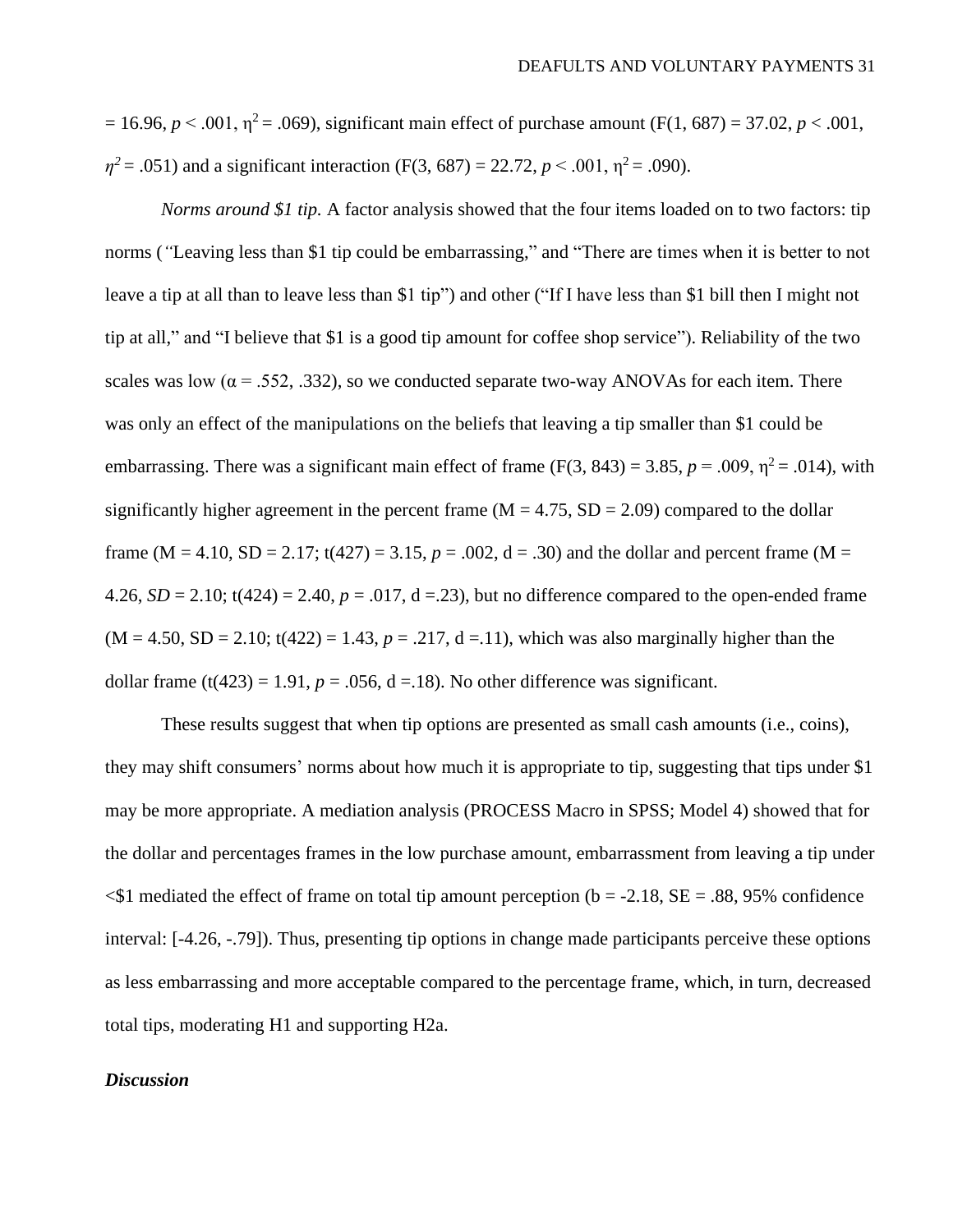Supporting H3, the results of Study 4 showed that tip amounts can be higher when tip options are given in an open-ended format vs. closed ended formats (either dollar or percent). This finding is in opposition to the popular press' accusations that default tip options are forcing consumers to leave higher tips than they would otherwise prefer. Study 4 further demonstrated a boundary condition for H1: Supporting H2a, absolute frames did not lead to higher tips versus percentage frames when they were presented in fractional terms (e.g., \$0.50 $\phi$ ). This is because, as argued, and empirically shown, by previous research, the tip options presented are not just a method of eliciting a decision, but also serve as a source of information that consumers use to construct a judgment (Schwarz et al. 1985). In this study we found that the dollar frame condition led to higher tips compared to the percent frame for the purchase amount of \$35, which is consistent with Study 1a and Study 1b results, but not Study 2 results where there was no difference for the \$20 purchase amount. Accordingly, we replicated this study using 532 students from a northeastern university. Results were similar showing support for H3 and H2a, while the difference between the dollar vs. percent conditions in the higher purchase amount condition was not significant (see General Discussion).

# *STUDY 5: THE EFFECT OF FRAME ON HIGH EXPENSES*

Study 5 aims to test H3 and to examine an additional boundary condition to H1. This study examines H2b using contexts where purchase amounts are high suggesting that consumers would be highly motivated to calculate the value of their tip in the percentage conditions, and assess the appropriateness of the tip suggestions in the absolute tip option conditions.

# *Method*

*Participants and design.* Study participants were 636 mTurkers ( $M_{\text{age}} = 39.00$ , *SD* = 11.82; 45.9% female) who participated in exchange for monetary compensation. We excluded six participants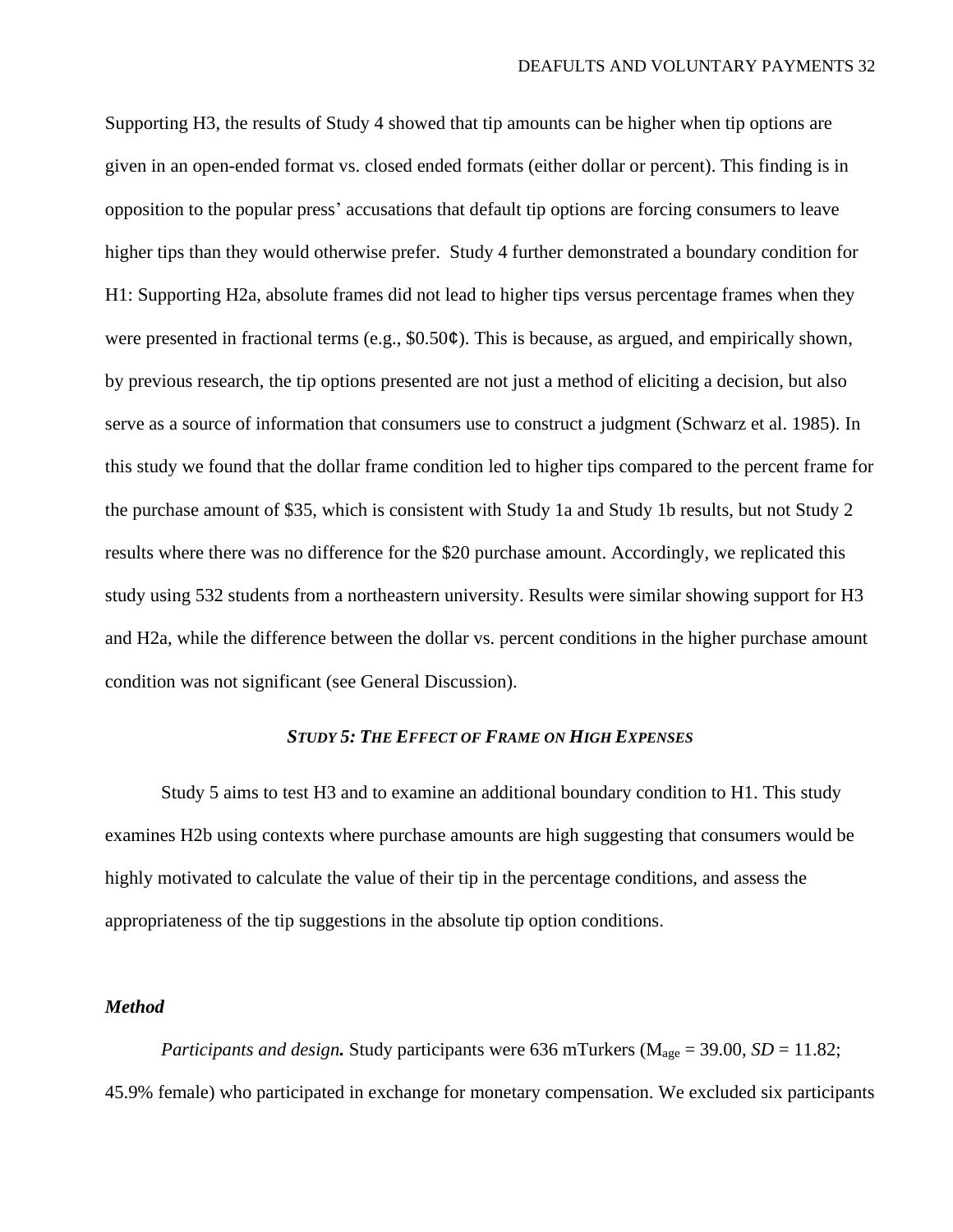who left between 170% to 1000% tip, leaving a usable sample of 630 participants. This study employed a 3 (frame: open-ended, closed-ended percent, closed-ended dollar)  $\times$  2 (purchase amount: lower [\$100] and higher [\$1000]) between-subjects design.

*Procedure*. Participants were asked to imagine that they were invited to a gala event, and that tickets prices for the event varied between \$70 and \$1400 (to provide a reference that their own ticket was lower or higher priced). Participants were then told to imagine they had decided to purchase a ticket which included a self-service buffet dinner and a premium VIP seat at a concert of one of their favorite bands for the price of \$100 (\$1000). They were offered the option to leave a tip for the staff members at the event (and were told that the tips are prepaid as a safety measure due to COVID19<sup>10</sup>). In addition to "Custom tip" and "No tip" options, for the \$100 tip dollar frame condition, the options were: \$10, \$15, \$20, and for the \$1000 tip dollar frame condition, they were \$100, \$150, \$200. In the percent frame conditions, the options were 10%, 15%, and 20%, and in the open-ended condition participants indicated how much tip they would like to leave in USD. We recorded participants time spent on the DV page as an indication of decision time as a function of frame and size for the bill. Participants were then asked to indicate their *sticker shock* from the tip options ("The tip options presented to me were extremely high" from 1- completely disagree to 7 completely agree). As exploratory measures (results are reported in the Web Appendix) participants were asked to rate their *anticipated enjoyment*  $(\alpha = .88)$  from the event across three measures and were asked about *Prepaid Tip Norms* ( $\alpha$  = .72), indicating the degree to which they agree/disagree with the statements ("I think it is wise to ask for the tips in advance", "I do not like to prepay for tips", "The event organizers should not have asked for tips at all" on a scale from 1- completely disagree to 7 completely agree). Finally, participants answered an attention check item asking them to recall the

<sup>&</sup>lt;sup>10</sup> This study was conducted during the pandemic in November 2020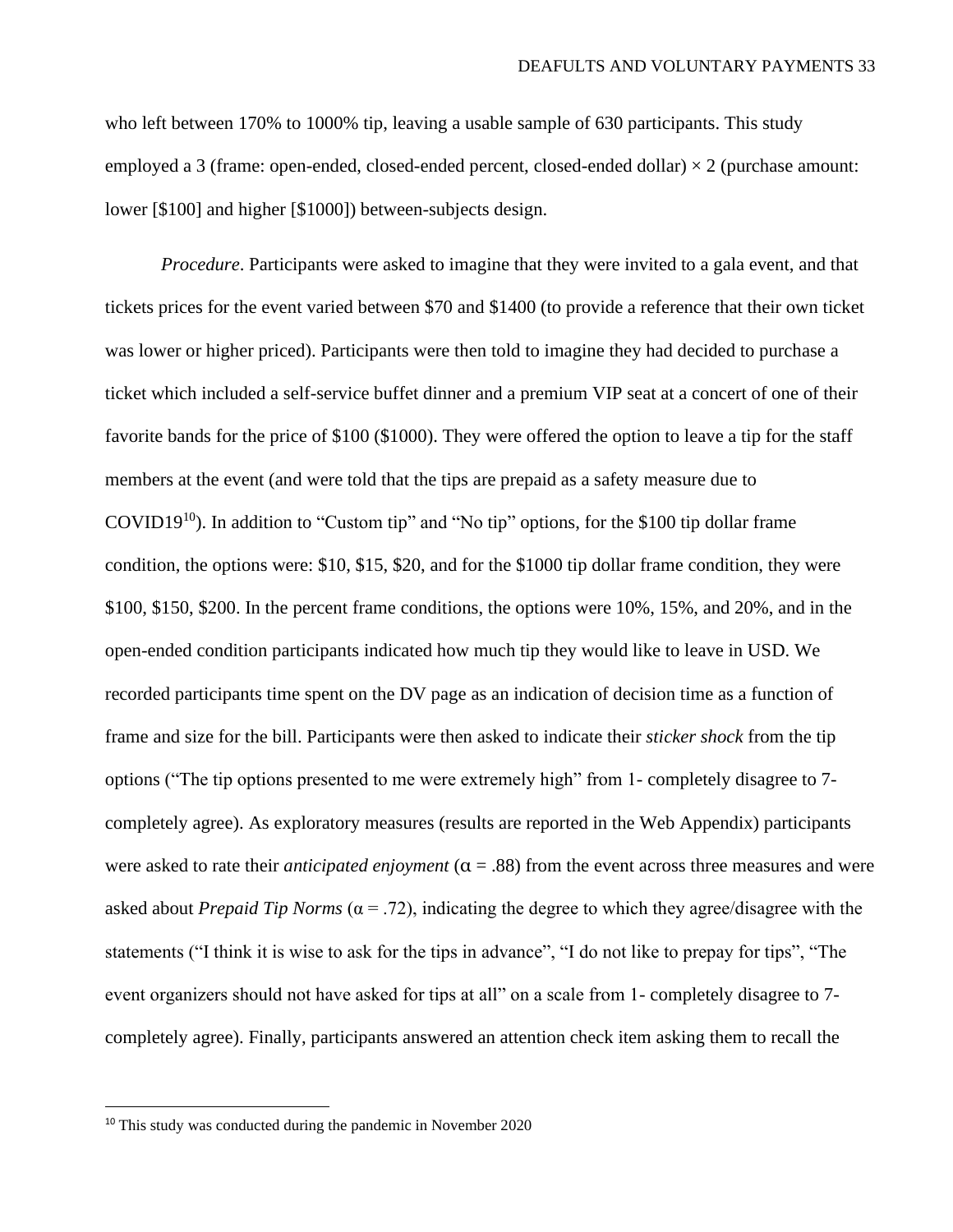total purchase amount, to indicate whether they had a credit card (532 [83.6%] did), their gender, age, and economic status ( $M = 2.53$  on a 1 to 5 scale). The Web Appendix reports other measures not pertinent to these analyses.

# *Results*

*Purchase expensiveness.* Pretest results ( $N = 206$ ) show that a total purchase of \$1000 ( $M =$ 6.35, SD = 1.03) is perceived as more expensive than a total purchase of \$100 ( $M = 2.76$ , SD = 1.49;  $t(204) = 33.86$ ,  $p < .001$ ), confirming that the lower vs. higher expense manipulation was successful.

*Tip percentage for full sample.* The likelihood of tipping was not contingent on the purchase amount or on the frame used to elicit tips. A two-way between-subjects ANOVA on the tip percentages, revealed a significant main effect of frame (F(2, 614) = 17.15  $p < .001$ ,  $\eta^2 = .053$ ), with tips being higher in the open-ended condition ( $M = 18.85\%$ ,  $SD = 24.81$ ) than in the dollar frame ( $M =$ 11.51%,  $SD = 6.10$ ;  $t(408) = 4.13$ ,  $p < .001$ ,  $d = .40$ ) and the percentage frame (M = 11.53%,  $SD =$ 6.51;  $t(411) = 4.12$ ,  $p < .001$ ,  $d = .40$ ), with no difference between the dollar and percentage frame  $(t(415) = .043, p = .966, d < .001)$ . The main effect of total purchase amount was significant (F(1, 614))  $= 14.87 p < .001$ ,  $\eta^2 = .024$ ), with tips decreasing as the total purchase amount increased (Ms = 16.16% and 11.69%, SDs = 16.40 and 14.17, for small [\$100] and large [\$1000], respectively). The interaction between purchase amount and frame was significant (F(2, 614) = 8.09,  $p < .001$ ,  $\eta^2 = .026$ ), with participants leaving significantly larger tips in the open-ended condition ( $M = 24.56\%$ , SD = 25.80) than in the dollar frame (M = 12.62%, SD = 5.17; t(202) = 4.62,  $p < .001$ , d = .64) and the percentage frame( $M = 11.65\%$ ,  $SD = 6.02$ ; t(203) = 4.98,  $p < .001$ , d = .68) for the lower purchase value of \$100; the difference between dollar and percent was not significant (t(207) = 1.24,  $p = .215$ ,  $d = 0.17$ . These differences were attenuated for the larger purchase condition in both in the dollar frame ( $M = 10.38\%$ ,  $SD = 6.75$ ) and percent frame ( $M = 11.41\%$ ,  $SD = 7.00$ ) compared to the open-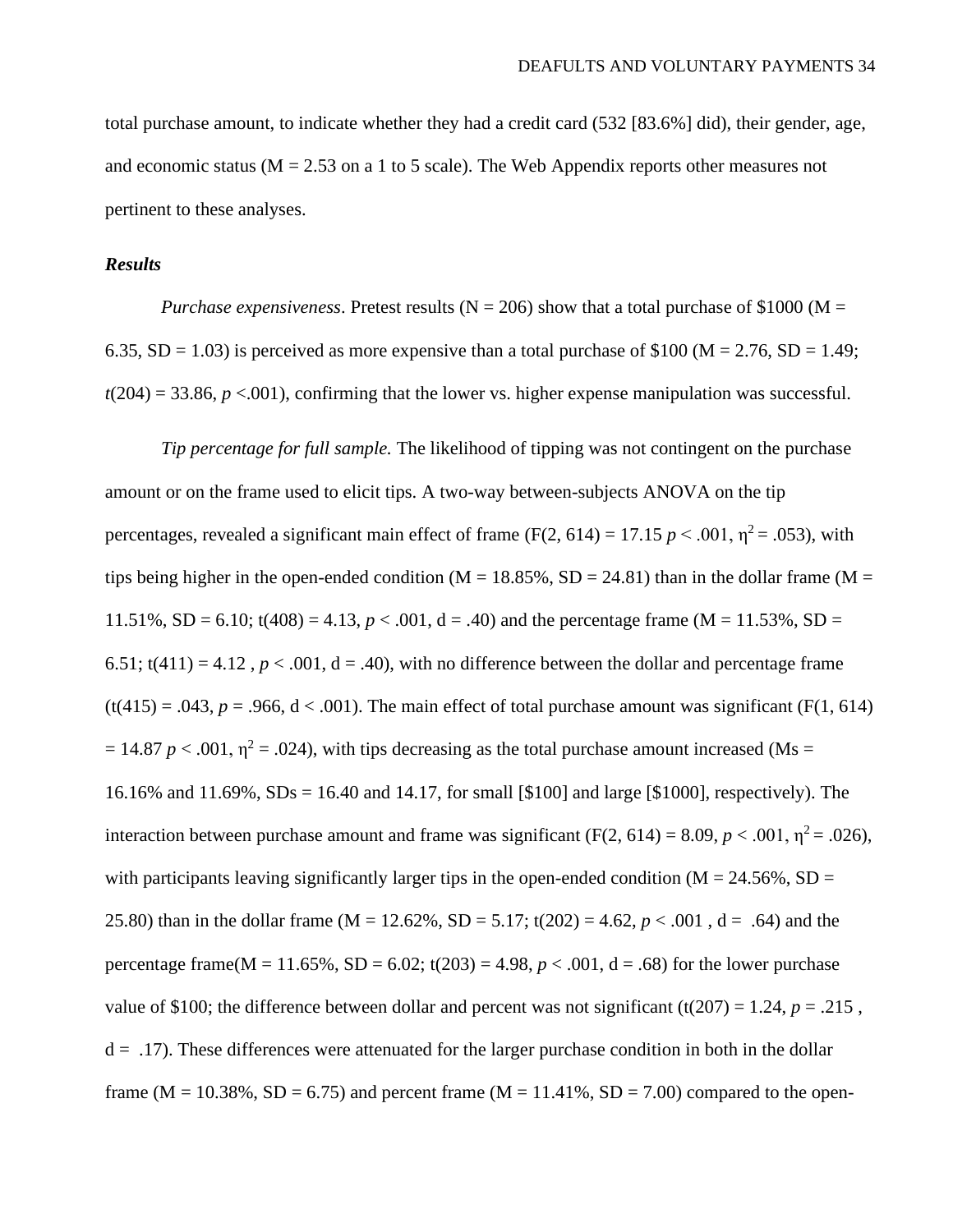end tip frame condition (M = 13.30%, SD = 22.58),  $t(204) = 1.25$ ,  $p = .211$ ,  $d = .17$ , and  $t(206) = .817$ ,  $p = .415$ ,  $d = .11$ , respectively, Figure 5).



**Figure 5***.* Tip percentages across purchase amount and frame contingent on tipping. Study 5

*Tip percentage for only tippers*. A similar ANOVA on the tip percentages of just the subset who tipped revealed a main effect of frame (F(2, 571) = 16.42  $p < .001$ ,  $\eta^2 = .054$ ) with larger tips in the open-ended frame ( $M = 19.72\%$ ,  $SD = 25.04$ ) compared to the dollar frame ( $M = 12.28\%$ ,  $SD =$ 5.50; t(386) = 4.04, *p* < .001, d = .41) and percentage frame (M = 12.81%, SD = 5.54; t(381) = 3.70, *p*  $< .001$ ,  $d = .38$ ), with no difference between the dollar and percentage frames (t(381) = .951,  $p = .342$ ,  $d < .001$ ). The main effect of total purchase amount was also significant (F(1, 571) = 18.90,  $p < .001$ ,  $\eta^2$  = .032), with tip values decreasing as the total purchase amount increased (Ms = 17.64% and  $12.37\%$ ,  $SDs = 16.36$  and  $14.28$  for total purchases of \$100 and \$1000, respectively). The interaction between purchase amount and frame was again significant  $(F(2, 571) = 9.52, p < .001, \eta^2 = .032)$ , with participants leaving significantly larger tips in the open-ended condition ( $M = 26.41\%$ ,  $SD = 25.82$ ) than in the dollar frame (M = 13.53%, SD = 4.03; t(188) = 4.85,  $p < .001$ , d = .62) and the percentage frame (M = 13.16%, SD = 4.58; t(184) = 4.87,  $p < .001$ ,  $d = .71$ ) for the lower purchase value of \$100; and the difference between dollar and percent not significant (t(207) = 1.24,  $p = .215$ ,  $d = .17$ ). These differences were attenuated for the higher purchase amount condition in both the dollar ( $M =$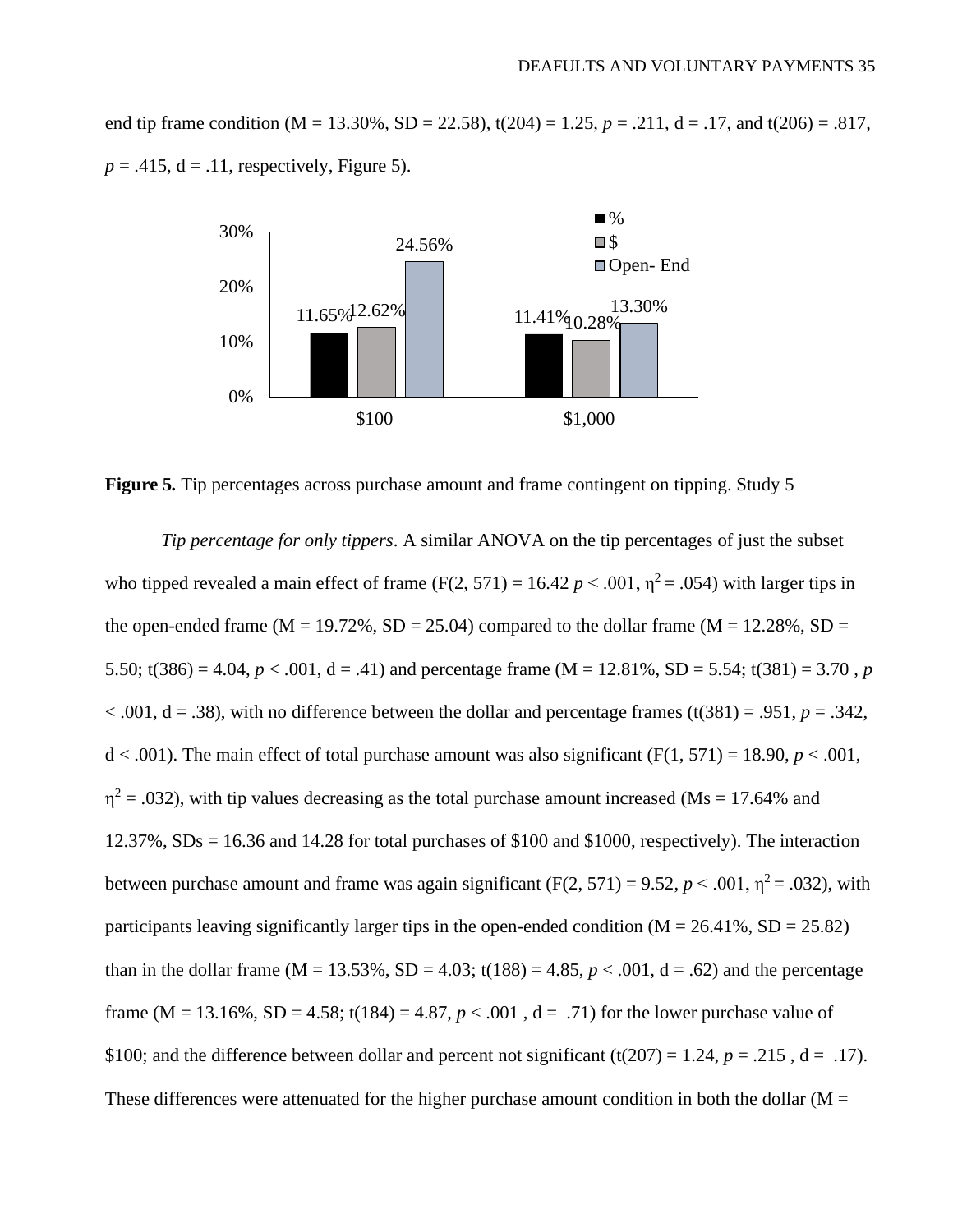$10.38\%$ , SD = 6.75) and percent (M = 11.41%, SD = 7.00) frames compared to the open-ended condition (M = 13.30%, SD = 22.58);  $t(204) = 1.25$ ,  $p = .211$ ,  $d = .17$ , and  $t(205) = .817$ ,  $p = .415$ ,  $d =$ .11, respectively.

*Tip Percentages excluding outliers.* We examined the results excluding outliers using ±3SD exclusion criteria. Results show a non-significant effect of frame (F(1, 556) = 1.52,  $p = .219$ ,  $\eta^2 =$ .005), and a significant main effect of purchase amount (F(1, 556) = 53.97,  $p < .001$ ,  $\eta^2$  = .088), with higher tips in the low (M = 15.04%, SD = 7.81) compared to the high (M = 10.62%, SD = 7.51) purchase amount condition. The interaction was significant and consistent with previous results (F(2,  $556$ ) = 23.10,  $p < .001$ ,  $\eta^2$  = .077), showing significantly larger tips in the open-ended condition (M = 18.88%, SD = 11.71) compared to the dollar frame (M = 13.53%, SD = 4.03; t(179) = 4.22, *p* < .001, d  $=$  .61) and the percentage frame (M = 13.16%, SD = 4.58; t(175) = 4.36, *p* < .001, d = .64) for lower purchase amounts; the effect being reversed for the higher purchase amount condition: open-ended (M  $= 8.33\%$ , SD = 8.97) compared to dollar (M = 11.02%, SD = 6.43; t(190) = 2.38, *p* = .018, d = .34) and to percent ( $M = 12.48\%$ ,  $SD = 6.34$ ; t(189) = 3.69,  $p < .001$ , d = .53).

*Sticker Shock.* A two-way Anova comparing the dollar and percentages frame and total purchase amount on people's perceptions of the expensiveness of the tip options revealed a marginal main effect of frame such that people perceived the tip options as more expensive in the dollar condition (M = 4.51, SD = 1.98) compared to percentages (M = 4.16, SD = 2.05; F(1, 400) = 3.04,  $p =$ .082,  $\eta^2$  = .008). The main effect of purchase amount was also significant with greater perceptions of expensive tip options in the higher purchase amount condition ( $M = 4.76$ , SD = 1.88) compared to the low purchase amount condition (M = 3.91, SD = 2.07; F(1, 400) = 18.34, *p* < .001, η<sup>2</sup> = .044). The interaction effect was not significant  $(F(1, 400) = .001, p = .970, n^2 < .001)$ .

# *Discussion*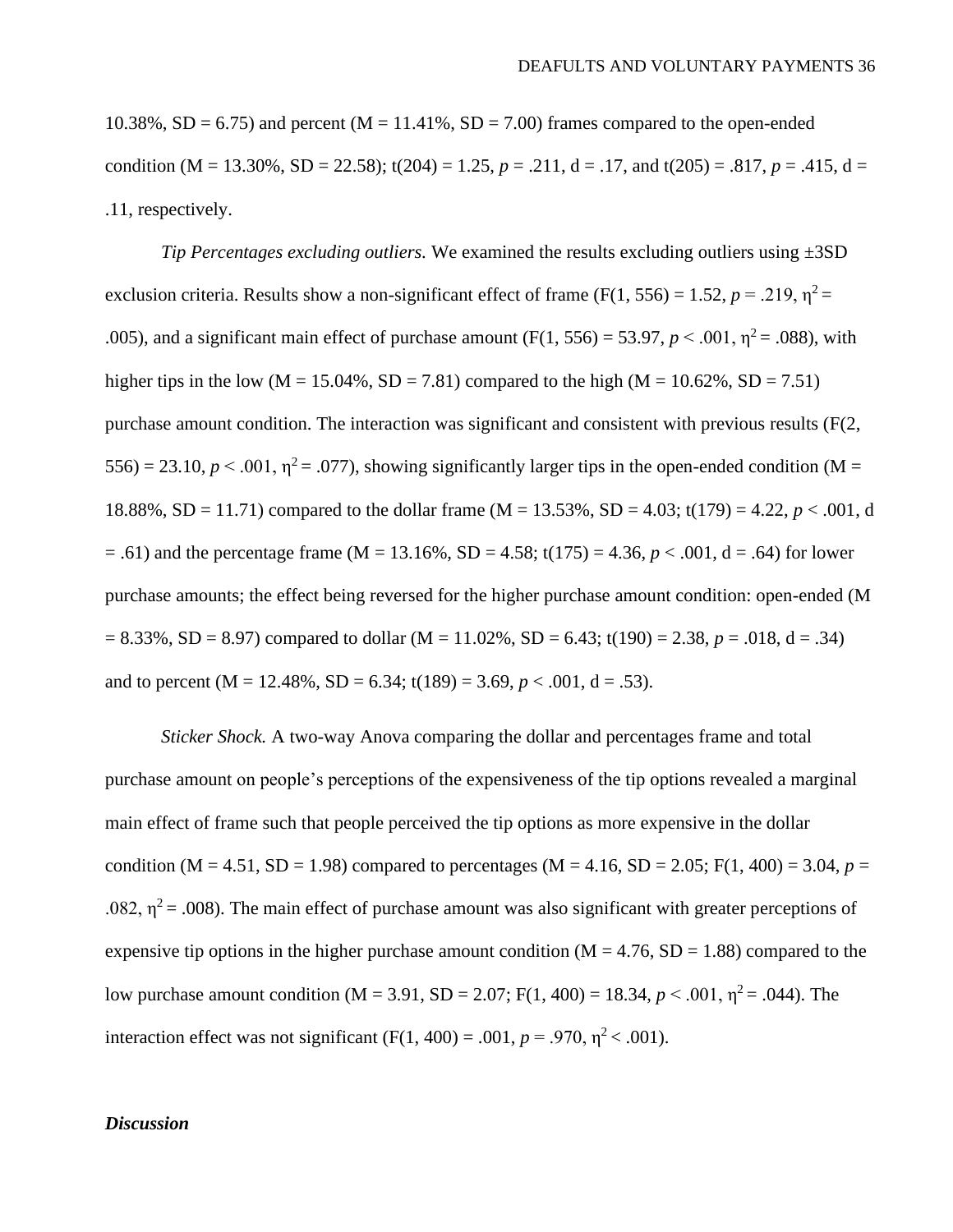Supporting H3, Study 5 shows that the effect of framing options in an open-ended format replicated for lower purchase amounts in contexts of high bills. In Study 5, we further found support for H2b: The purchase amount which was high to begin with led participants to show no differences in tips between the dollar and percentages frames. Participants in the dollar condition perceived the tip options provided to be marginally higher than the percentages condition, suggesting that for high purchase amounts (even if the price is considered the low range in a specific context) people may perceive absolute options as more expensive than percentages.

#### *GENERAL DISCUSSION*

Across seven studies, including both field studies and laboratory experiments, our results consistently show that, compared to being framed as percentages, framing a tip as absolute dollar amount leads to larger tip amounts, especially with smaller total purchase amounts. This effect held true both when participants were presented with closed-ended responses (choosing from one of three provided numerical tip options), when presented with a scale of responses and when asked to come up with the tip amount using an open-ended format, suggesting that such absolute vs. relative framing is an important influencer of tip amounts. We identified contexts in which these effects no longer hold, showing that similar to what has been documented by Schwarz et al. (1985), in a norm driven behavior such as tipping, the provided default options serve as a proxy for what is an acceptable price. When the absolute tip options are lower than \$1 consumers no longer give greater tips compared to when the options are presented in percent. We show that this is due to a norm shift, with participants believing that tipping less than \$1 is more acceptable in the absolute frame vs. the percent frame. Furthermore, in situations where the absolute default options are set very high consumers perceive the absolute dollar options to be higher than the percentages options and their overall tip is no longer greater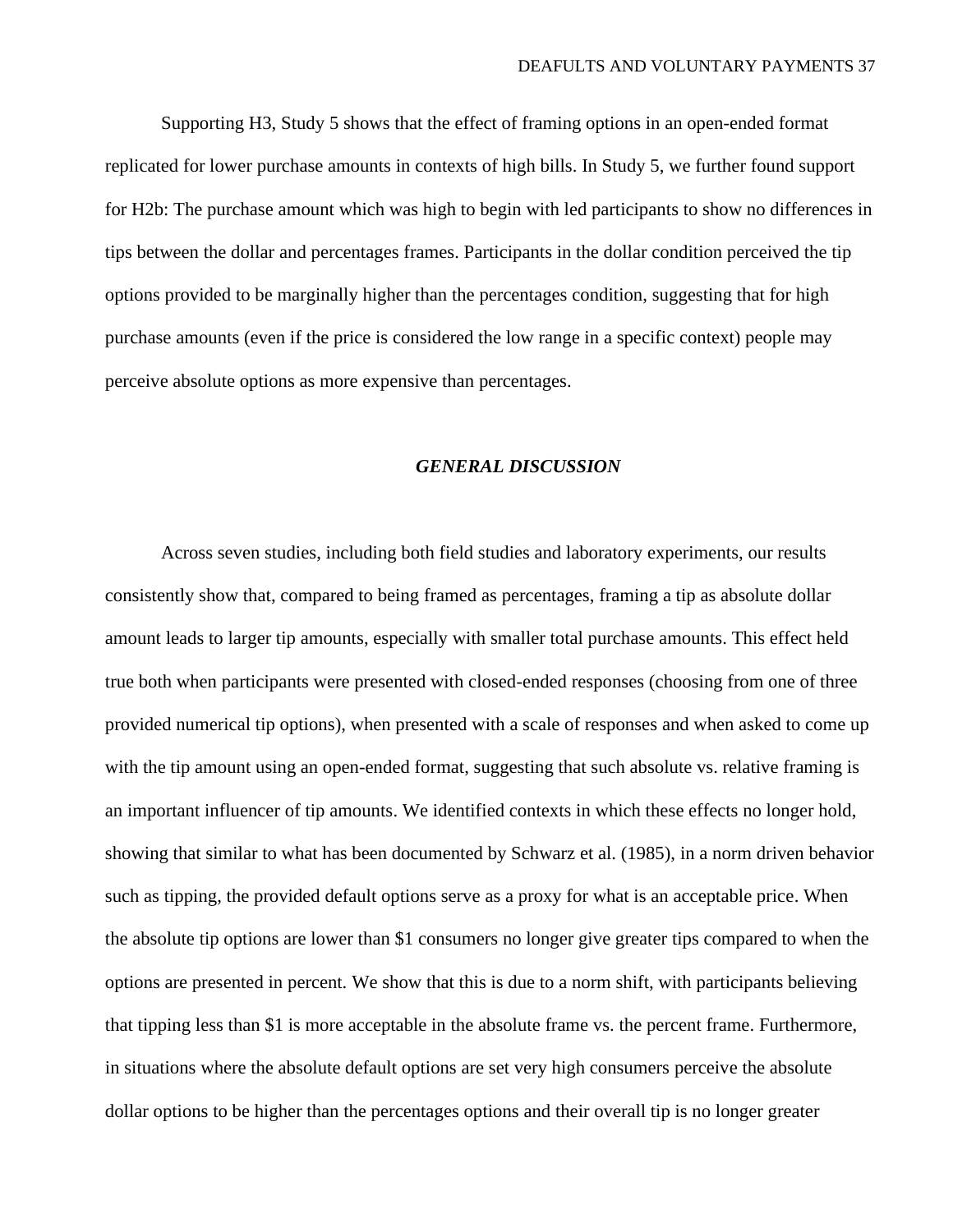compared to when they are presented with percentages. When tips options are framed in an openended format consumer tend to give larger tips than when options are framed as closed-ended (i.e., as dollar, as percentages, or both) for low purchase amounts. These findings suggest that consumers' aversion to screen-based tip systems, accusing these systems to bully them to tip more than they wish (the "tip creep" phenomena), does not translate to their actual tipping intentions especially for mundane services such as coffee shops where the prices are lower.

#### *Internal Meta-Analyses*

To examine the robustness of our findings, we conducted a series of internal meta-analyses to test the effects of the frame manipulation on tipping percentages. We calculated a Cohen's d for each construct, comparing the simple effects results in the percent condition with results in the dollar condition. We then meta-analyzed our Cohen's ds from our studies using a fixed effects approach (Goh, Hall, and Rosenthal 2016) with Z-scores calculated based on the mean effect size and its standard error. See descriptive statistics in each study and meta-analysis results across all studies in Table 4.

For the dollar vs. percent in all samples, we observed a significant effect of frame on tipping behavior (d = 0.10,  $z = 9.59$ ,  $p < .001$ , 95% confidence interval: [.08, .13]), such that, across studies, people left larger tips when the tips options were framed as dollars than as percentages. When looking at only those who tipped, we observed a similar effect of frame on tipping behavior ( $d = 0.65$ ,  $z =$ 40.22, *p* < .001, 95% confidence interval: [.61, .68]). Therefore, these meta-analyses supported our hypotheses that dollar frames lead to larger tips compared to percentages frame.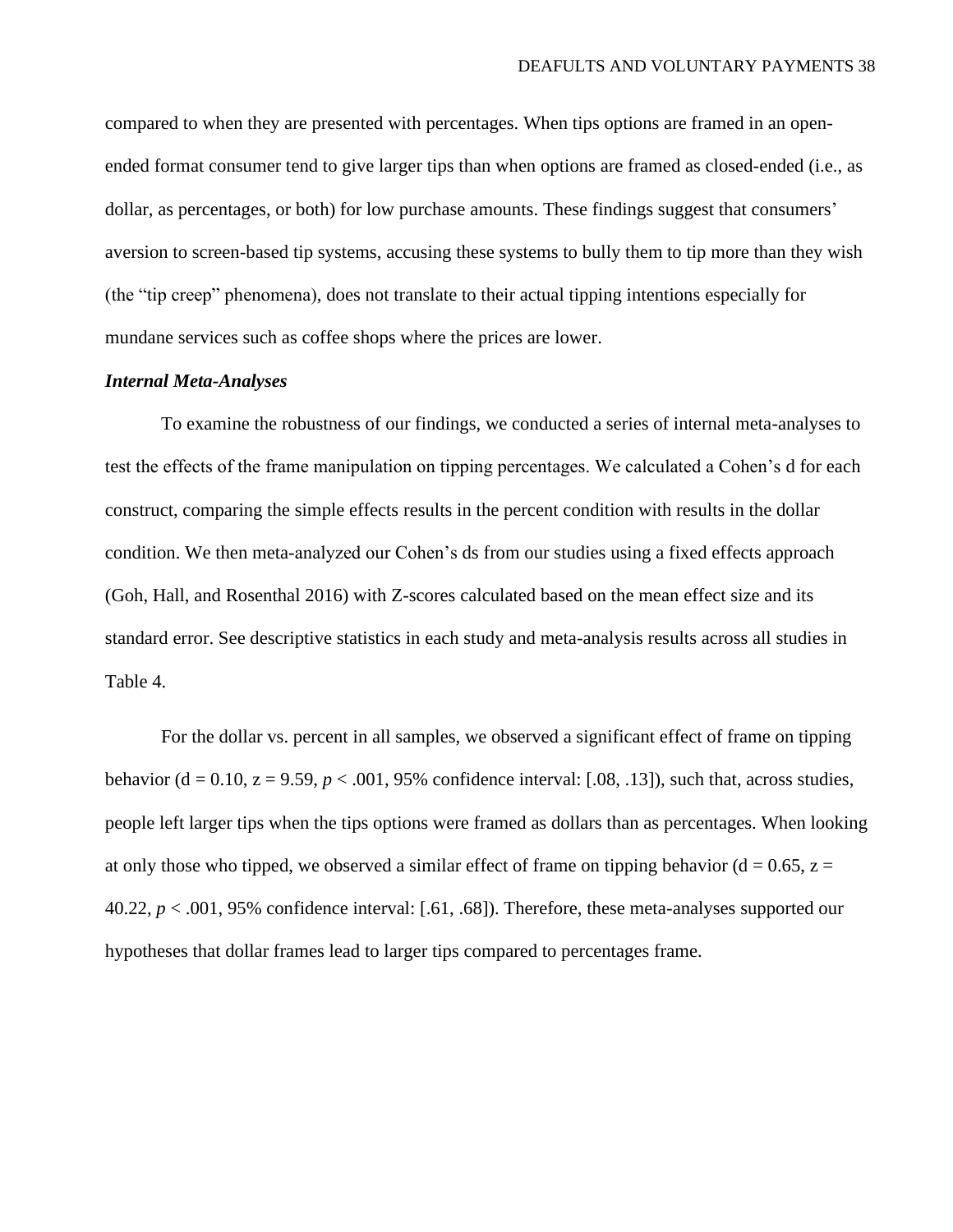#### DEAFULTS AND VOLUNTARY PAYMENTS 39

| <b>Study</b> | Means $(SD)$ in $\%$                                                          |               | Means $(SD)$ in $\%$                                                           |                |  |
|--------------|-------------------------------------------------------------------------------|---------------|--------------------------------------------------------------------------------|----------------|--|
|              | <b>Full Sample</b>                                                            |               | <b>Only Tippers</b>                                                            |                |  |
|              | Percentage                                                                    | Dollar        | Percentages                                                                    | <b>Dollars</b> |  |
| Study 1a     | 12.18 (7.32)                                                                  | 17.46(22.51)  | 15.60(4.64)                                                                    | 23.34 (25.96)  |  |
| Study 1B     | 8.59 (8.74)                                                                   | 16.59(17.15)  | 12.26(3.30)                                                                    | 33.72 (13.11)  |  |
| Study 2      | 10.39(9.23)                                                                   | 15.26(9.48)   | 12.89(8.57)                                                                    | 16.32(8.87)    |  |
| Study 3A     | 7.71(8.06)                                                                    | 8.80 (13.19)  | 15.09 (3.98)                                                                   | 22.00 (11.94)  |  |
| Study 3B     | 6.76(9.15)                                                                    | 11.44 (14.52) | 15.61(2.84)                                                                    | 23.91 (11.90)  |  |
| Study 4      | 14.77 (19.94)                                                                 | 15.12 (19.93) | 17.55 (20.59)                                                                  | 18.35 (24.72)  |  |
| Study 5      | 11.53(6.51)                                                                   | 11.51(6.10)   | 12.81(5.54)                                                                    | 12.28(5.50)    |  |
| Effect Size  | $d = 0.10$ , $z = 9.59$ , $p < .001$ , 95%<br>confidence interval: [.08, .13] |               | $d = 0.65$ , $z = 40.22$ , $p < .001$ , 95%<br>confidence interval: [.61, .68] |                |  |

**Table 4.** Mini Meta-Analysis: Means and standard deviations across studies

#### *Implications for Survey Methods, Price Promotion, and Participative Pricing*

This research shows that the effects of a survey instrument being a source of information used by consumers to construct a judgment, translates well into the domain where consumers are given a set of options to choose from, such as when they are presented with tipping options. As such, merging the literature from survey methods with the literature on voluntary payments promises to be a promising avenue for future research.

This paper also showed some relevant boundary conditions to framing effects that have been demonstrated in the pricing and price promotions literatures. They showed that social norms, that either pre-exist, or are constructed due to the context, can attenuate the effects of framing that have been demonstrated in the past.

Examining digital nudging mechanisms and default options has implications for the growing area of participative pricing, where consumers decide on how much they will pay (Bluvstein Netter and Raghubir 2021; Kim, Natter and Spann 2009), and of behavioral pricing, more generally including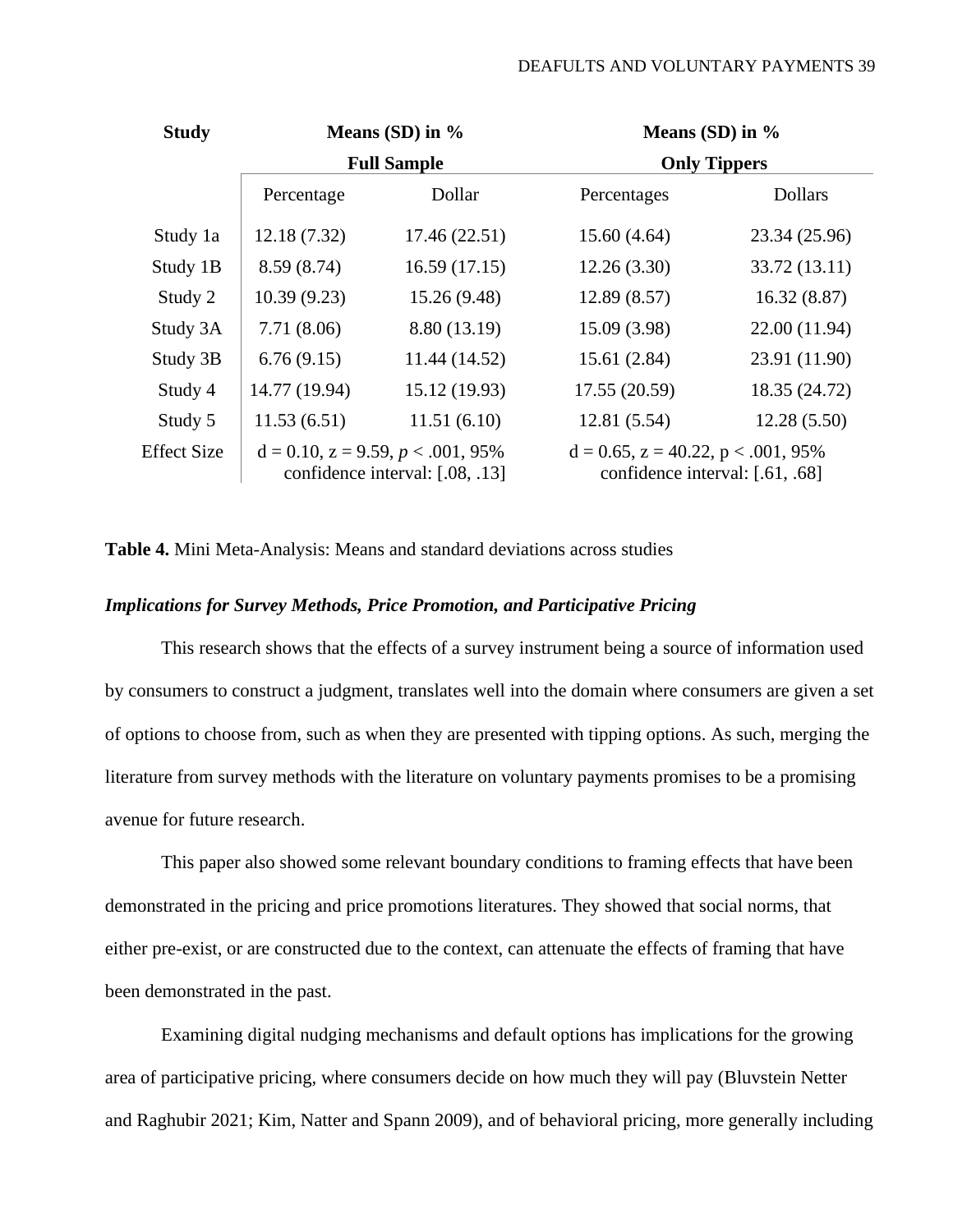choice architecture and framing of defaults. There are also implications for how new technologies (e.g., electronic payment systems) affect consumer behavior and for understanding consumers' prosocial behavior in a commercial, for-profit domain. Theoretically, this work adds to the literatures of the cognitive aspects of survey methods and price promotions by showing, in the unique context of default tip options, when absolute dollar, relative percentage, and open-ended tipping options should be presented if the goal is to maximize the tip size.

#### *Contribution to the Literature on Tips*

Prior research shows that consumers' tip decisions are a function of social norms and social influences that affect their feelings of embarrassment, anxiety, pride, guilt, shame, anger, and indignation, and their motives to impress others and be liked and accepted (Aronson, Wilson and Akert 1999; Azar 2003, 2005, 2007; Bluvstein Netter and Raghubir 2021; Bodvarsson and Gibson 1991; Elster 1989, 1998; Rabin 1998). Lynn (2009) and Azar (2010) found that the motivation to gain approval was stronger than that of avoiding negative feelings from not tipping.

Not surprisingly, bill amount is the largest predictor of tip amount in restaurants, often accounting for more than 50 percent of the variance in tip size (Freeman and King 1975; Lynn and Latane 1984; Lynn and Grassman 1990; Bodvarsson and Gibson 1991; Lynn and Mynier 1993; Lynn, Zinkhan, and Harris 1993). However, in ubiquitous modern contexts that use screen-based tip system (e.g., coffee shops, food delivery apps), norms have yet to be established and understood, so it is unclear how consumers would respond in these contexts.

We add to the literature on tipping by showing how factors intrinsic to the tipping context can affect tip amounts; and by expanding the contexts examined beyond the social economics, hospitality, and tourism industries in which most of the effects have been previously documented (e.g., Azar 2003, 2004; Lynn 1996, 2006). From a consumer welfare perspective, we have increased awareness of how default options can affect consumers' generosity, leading them to leave smaller or larger tips than they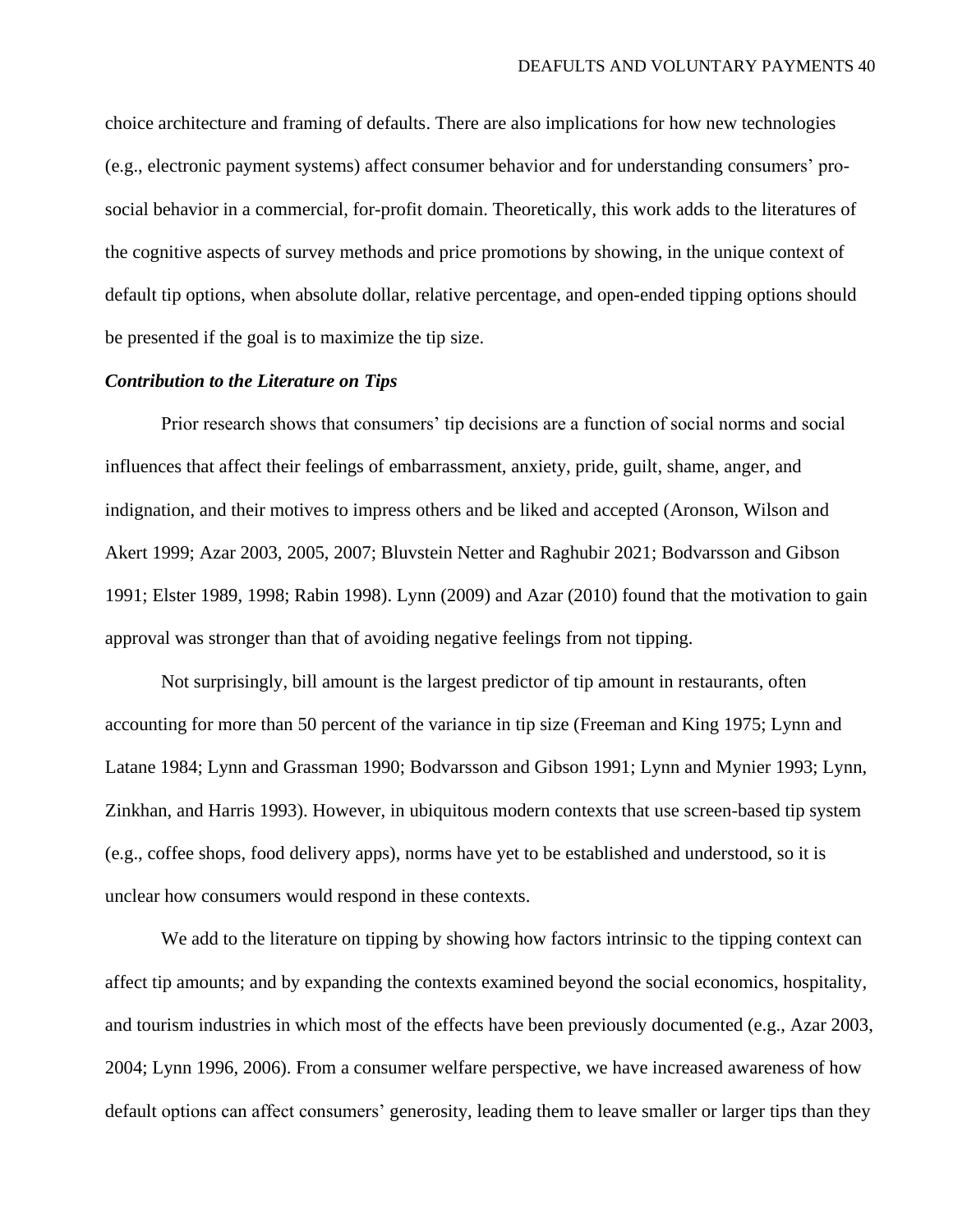might have desired. The research also has implication for labor welfare as the Economic Policy Institute (EPI) conservatively estimates that annual wages from reported tips are \$36.4 billion, referring to this as a conservative estimate [\(Shierholz](https://www.epi.org/people/heidi-shierholz/) et al. 2017).

### *Managerial Implications*

Studying the digital nudging of default options in the service domain also has managerial implications for the profitability of service establishments, as proposed government legislation would allow employers to take tips from tipped employees and choose whether or not to redistribute them to untipped employees (e.g., dishwashers) or to allow them to keep that income. The EPI estimates that if such tip were not redistributed, employers could "steal" as much as \$5.8 billion of tip income from their employees. Accordingly, managerially, we spotlight a large source of income to service staff (and potentially the establishment) and recommend how they should construct their tipping options.

The results of the present study provide unique and novel insights into how the choice architecture of default options affects consumers. Results may provide practical suggestions for business managers in the service industry on how to frame the tips they present to their customers: to request tips in an open-ended format if their goal is to receive higher tips. When closed-ended options are required (i.e., such in the point-of sale digital payment collection systems in the market) framing the default options in absolute terms (US \$) is more likely to increase tip amounts for low bills. For high bills, services may use either open-end, dollar, percentages or both frames as the total tip amount did not differ across frames for high bills in our studies. Such decisions could impact the potential success of the business, but also the income of its employees, albeit coming at the cost of the customer.

These findings also have implications for other industries, as they show the power of the effects of framing (absolute vs. relative, open- vs closed-ended), bill amount, and, in particular, how these two factors interact. The effects observed in this study are relevant not only to other service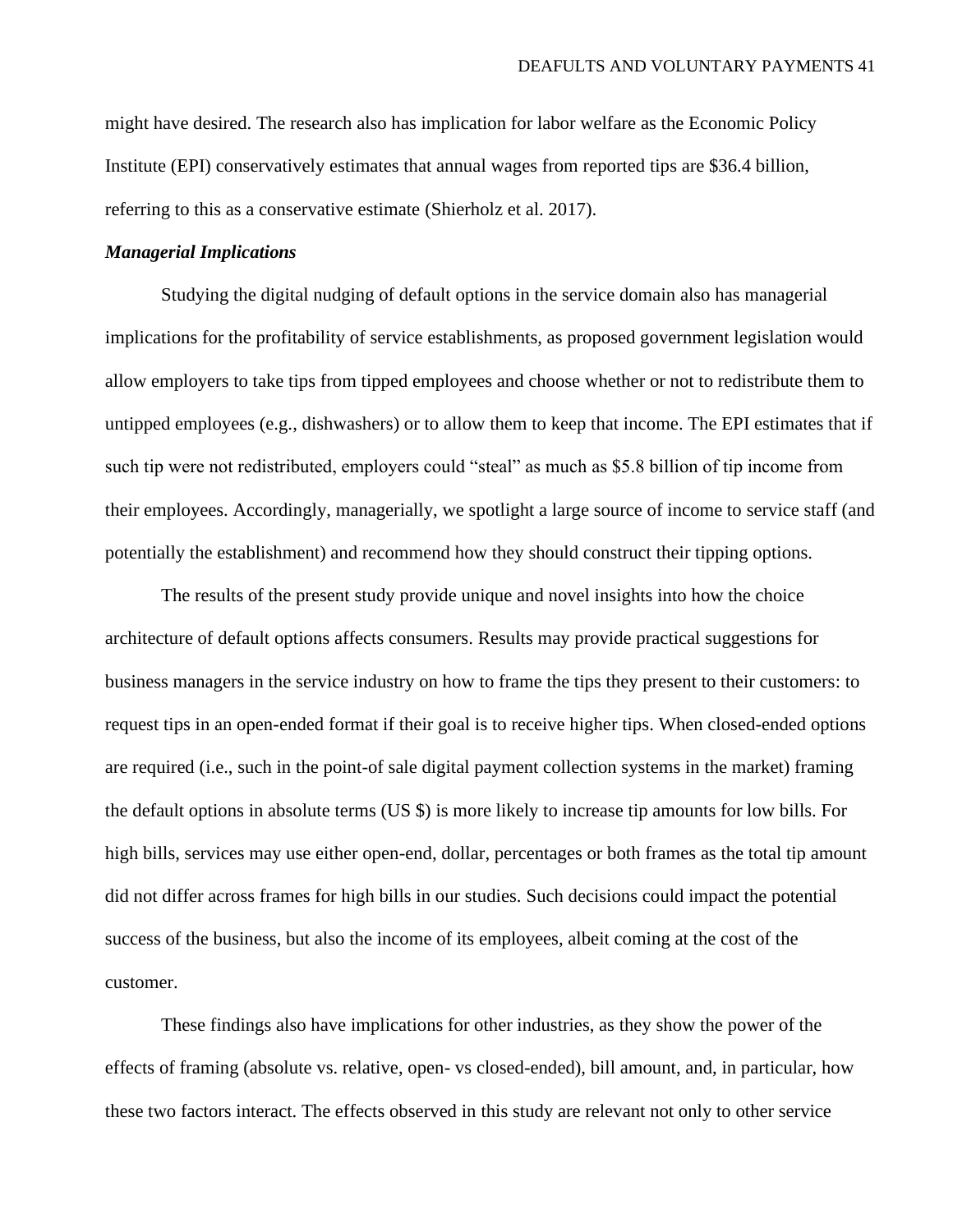industries with bills that range from small to large (e.g., ride sharing, coffee shops, delivery apps), but for other contexts such as charity events. People's decisions to give, whether a tip or donation, could be substantively influenced not only by how much the amount is, but by how the request is framed enriching the practical implication drawn from other research on default options in a donation context (Desmet and Feinberg 2003).

One of the practical applications of these findings is that coffee shops and other places that tend to have smaller bills would do well to frame their tip screens with dollar amounts, whereas restaurants and other places where the bill is greater would benefit from framing their tip options as percentages. We hope this work will promote future work in the field of digital nudging, an area which, according to researchers, will soon extend to other application areas as people will use digital devices to make decisions in more situations and sectors (Weinmann, Schneider & Vom Brocke 2016).

#### *Limitations and Areas for Future Research*

This paper examined a focused question of framing of tips options in the intrinsic context of tipping. However, those in the service industry have to make a number of decisions as to how to construct their tipping options: Should they be in ascending order or descending order if they are closed-ended? Should they include verbal anchors or not, and, of so, what should those verbal anchors say? Should they make explicit the option that a tip is not required to reduce reactance and increase tipping likelihood? Should they include "Recommended" or "Suggested" tip amounts or percentages or both? These unanswered questions, and the psychology behind them, we hope will inspire more research into the psychology of a consumer's tipping decision. As tipping is prosocial norm driven behavior different from other participating pricing mechanisms, other factors may influence consumers tipping decisions as a function of the scale used. Future research may examine how these effects evolve in time as consumers become familiar with these systems and establish norms toward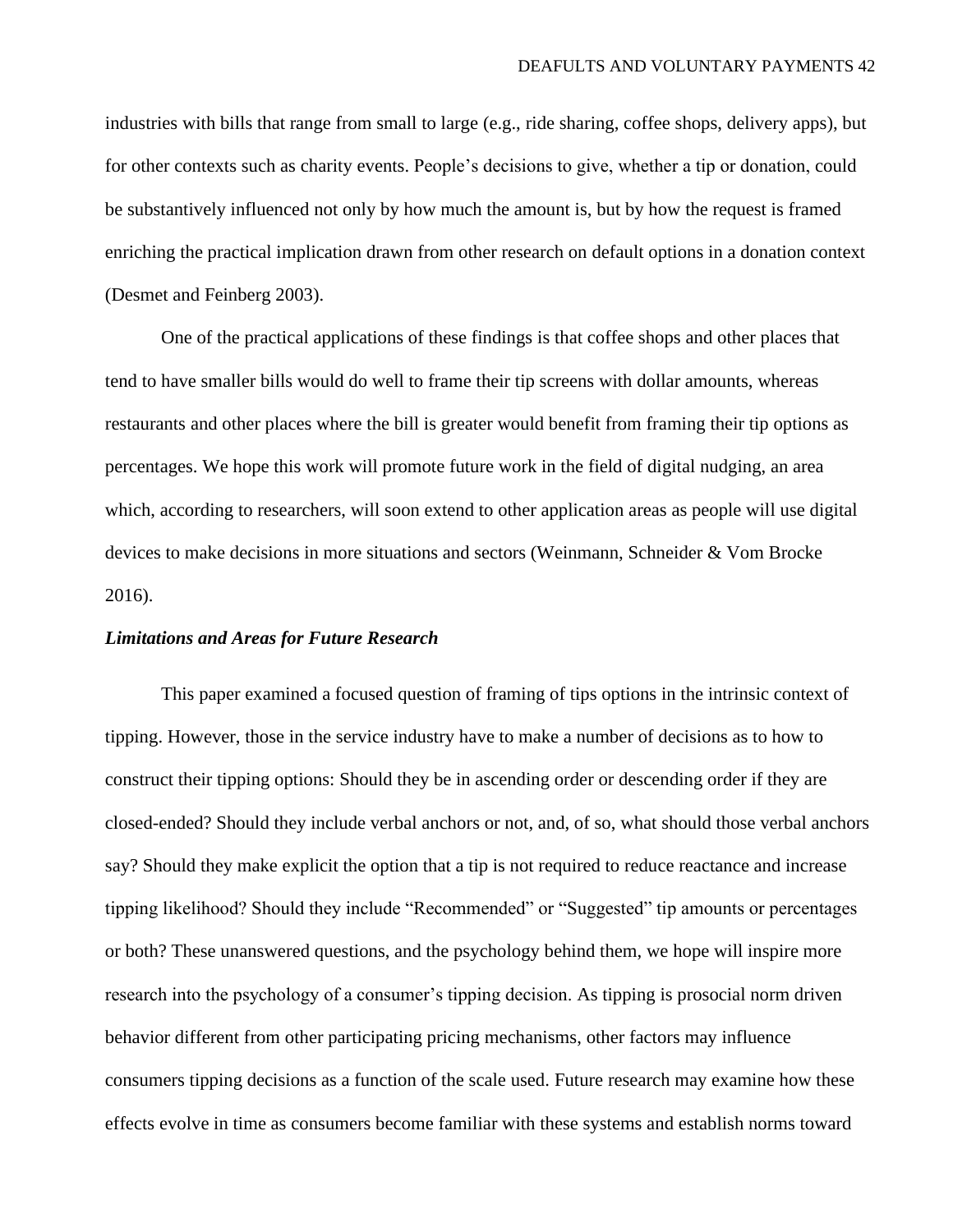these new payment contexts. By better understanding these effects and how translatable they are, we can better understand the technology dominant reality and how it affects consumers, better harness the buying power of people to better sustain employees, better support charities, and better improve our world.

# **References**

- Adroit Market Research (2019), "Online Food Delivery Market to Hit \$161.74 Billion by 2023 Global and Regional (US, UK, China, India, etc.) Industry Strategy and Statistic Analysis: Adroit Market Research," *GlobeNewswire News Room*, [available at [https://www.globenewswire.com/news-release/2019/04/16/1804428/0/en/Online-Food-](https://www.globenewswire.com/news-release/2019/04/16/1804428/0/en/Online-Food-Delivery-Market-to-Hit-161-74-Billion-by-2023-Global-and-Regional-US-UK-China-India-etc-Industry-Strategy-and-Statistic-Analysis-Adroit-Market-Research.html)[Delivery-Market-to-Hit-161-74-Billion-by-2023-Global-and-Regional-US-UK-China-India](https://www.globenewswire.com/news-release/2019/04/16/1804428/0/en/Online-Food-Delivery-Market-to-Hit-161-74-Billion-by-2023-Global-and-Regional-US-UK-China-India-etc-Industry-Strategy-and-Statistic-Analysis-Adroit-Market-Research.html)[etc-Industry-Strategy-and-Statistic-Analysis-Adroit-Market-Research.html\]](https://www.globenewswire.com/news-release/2019/04/16/1804428/0/en/Online-Food-Delivery-Market-to-Hit-161-74-Billion-by-2023-Global-and-Regional-US-UK-China-India-etc-Industry-Strategy-and-Statistic-Analysis-Adroit-Market-Research.html).
- Akerlof, G. A., and Kranton, R. E. (2000). Economics and identity. *The quarterly journal of economics*, *115*(3), 715-753.
- Andreoni, James (1989), "Giving with impure altruism: Applications to charity and Ricardian equivalence." *Journal of political Economy* 97 (6), 1447-1458.
- Andreoni, James and John Miller (2002), "Giving According to GARP: An Experimental Test of the Consistency of Preferences for Altruism," *Econometrica*, 70 (2), 737–53.
- Aronson, Elliot, Timothy D. Wilson, and Robin M. Akert (1999), *Social Psychology*, Longman, NY: Addison Wesley.
- Azar, Ofer H. (2003), "The implications of tipping for economics and management," *International Journal of Social Economics*, 30 (10), 1084–94.
- Azar, Ofer H. (2003). The social norm of tipping: a review. In *Behavioral Economics and Rationality,*  E.L. Khalil (Ed.).
- Azar, Ofer H (2004a), "What sustains social norms and how they evolve?," *Journal of Economic Behavior & Organization*, 54 (1), 49–64.
- Azar, Ofer H. (2004b), "The history of tipping—from sixteenth-century England to United States in the 1910s," *The Journal of Socio-Economics*, 33 (6), 745–64.
- Azar, Ofer H. (2005), "Who do we tip and why? An empirical investigation," *Applied Economics*, 37 (16), 1871–79.
- Azar, Ofer H. (2007a), "Why pay extra? Tipping and the importance of social norms and feelings in economic theory," *The Journal of Socio-Economics*, 36 (2), 250–65.
- Azar, Ofer H. (2007b), "Do people tip strategically, to improve future service? Theory and evidence," *Canadian Journal of Economics/Revue canadienne d'économique*, 40 (2), 515–27.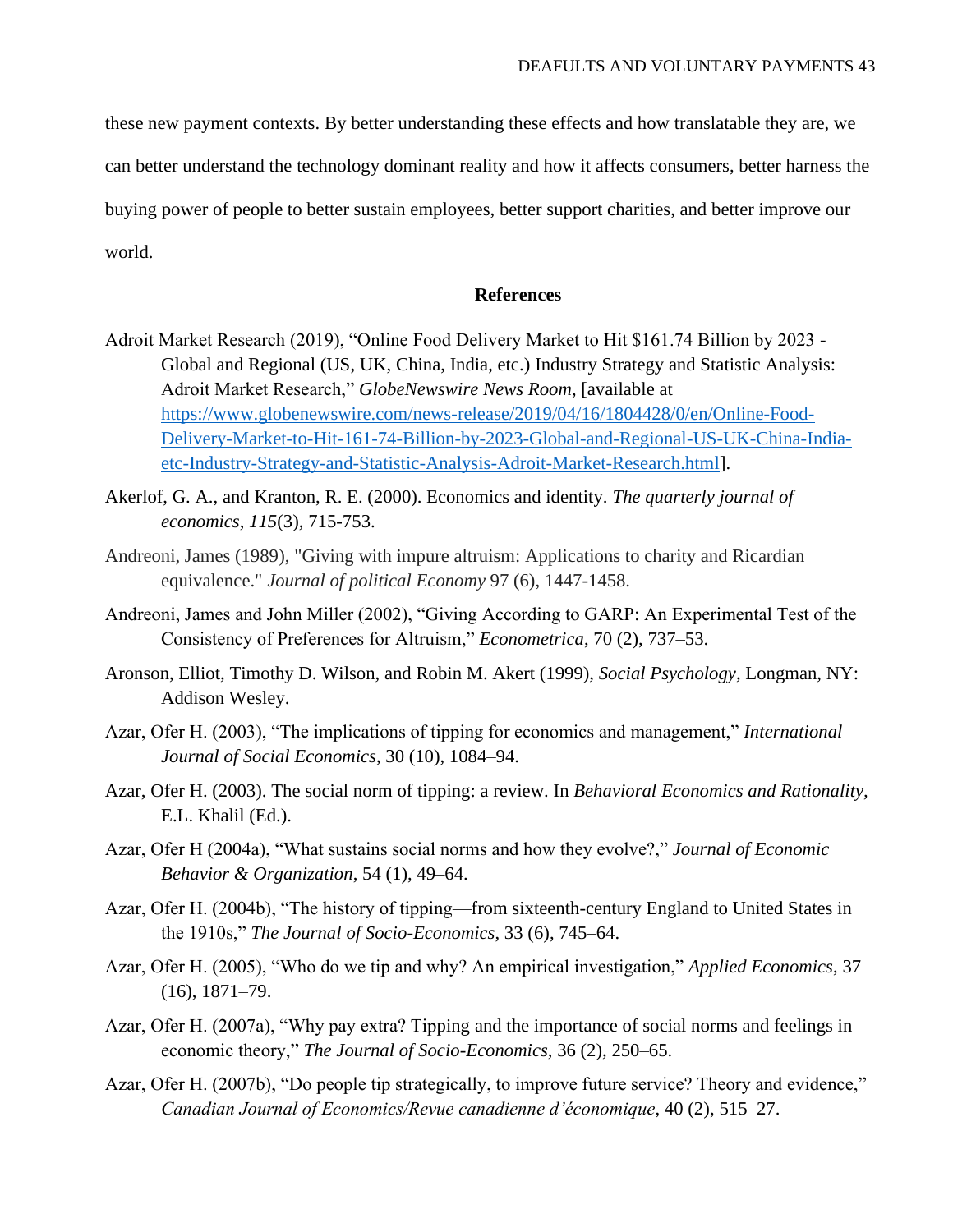- Azar, Ofer H. (2010), "Do people tip because of psychological or strategic motivations? An empirical analysis of restaurant tipping," *Applied Economics*, 42 (23), 3039–44.
- Azar, Ofer H. (2020), "The Economics of Tipping," *Journal of Economic Perspectives*, 34 (2), 215– 36.
- Basil, Debra Z., Nancy M. Ridgway, and Michael D. Basil (2007), "Guilt and giving: A process model of empathy and efficacy," *Psychology and Marketing*, 25 (1), 1–23.
- Berkowitz, Eric N., and John R. Walton (1980), "Contextual influences on consumer price responses: an experimental analysis." *Journal of Marketing Research* 17 (3), 349-358.
- Bluvstein Netter, Shirley and Priya Raghubir (2021), "Tip to Show Off: Impression Management Motivations Increase Consumers' Generosity," *Journal of the Association for Consumer Research,* 6(1), 120-129.
- Bodvarsson, Örn B., and William A. Gibson (1991), "Towards an Economic Theory of Tipping: Tipping of Restaurant Staff," paper presented at the Western Economic Association Meetings, Seattle
- Burson, Katherine A., Richard P. Larrick, and John G. Lynch (2009), "Six of One, Half Dozen of the Other," *Psychological Science*, 20 (9), 1074–78.
- Carr, Austin (2013), "How Square Register's UI Guilts You Into Leaving Tips," *Fast Company*, (accessed June 12, 2021), [available at https://www.fastcompany.com/3022182/how-squareregisters-ui-guilts-you-into-leaving-tips].
- Cavanaugh, Lisa A., James R. Bettman, and Mary Frances Luce (2015), "Feeling Love and Doing More for Distant Others: Specific Positive Emotions Differentially Affect Prosocial Consumption," *Journal of Marketing Research*, 52 (5), 657–73.
- Chandran, Sucharita and Vicki G. Morwitz (2005), "Effects of Participative Pricing on Consumers' Cognitions and Actions: A Goal Theoretic Perspective," *Journal of Consumer Research*, 32 (2), 249–59.
- Chang, Chun-Tuan (2008), "To donate or not to donate? Product characteristics and framing effects of cause-related marketing on consumer purchase behavior," *Psychology and Marketing*, 25 (12), 1089–1110.
- Chen, Shih-Fen S, Kent B Monroe, and Yung-Chien Lou (1998), "The effects of framing price promotion messages on consumers' perceptions and purchase intentions," *Journal of Retailing*, 74 (3), 353–72.
- Cunningham, Michael R. (1979), "Weather, mood, and helping behavior: Quasi experiments with the sunshine samaritan." *Journal of Personality and Social Psychology*, 37 (11), 1947–56.
- Dana, J., Cain, D. M., and Dawes, R. M. (2006). What you don't know won't hurt me: Costly (but quiet) exit in dictator games. *Organizational Behavior and Human Decision Processes*, *100*(2), 193-201.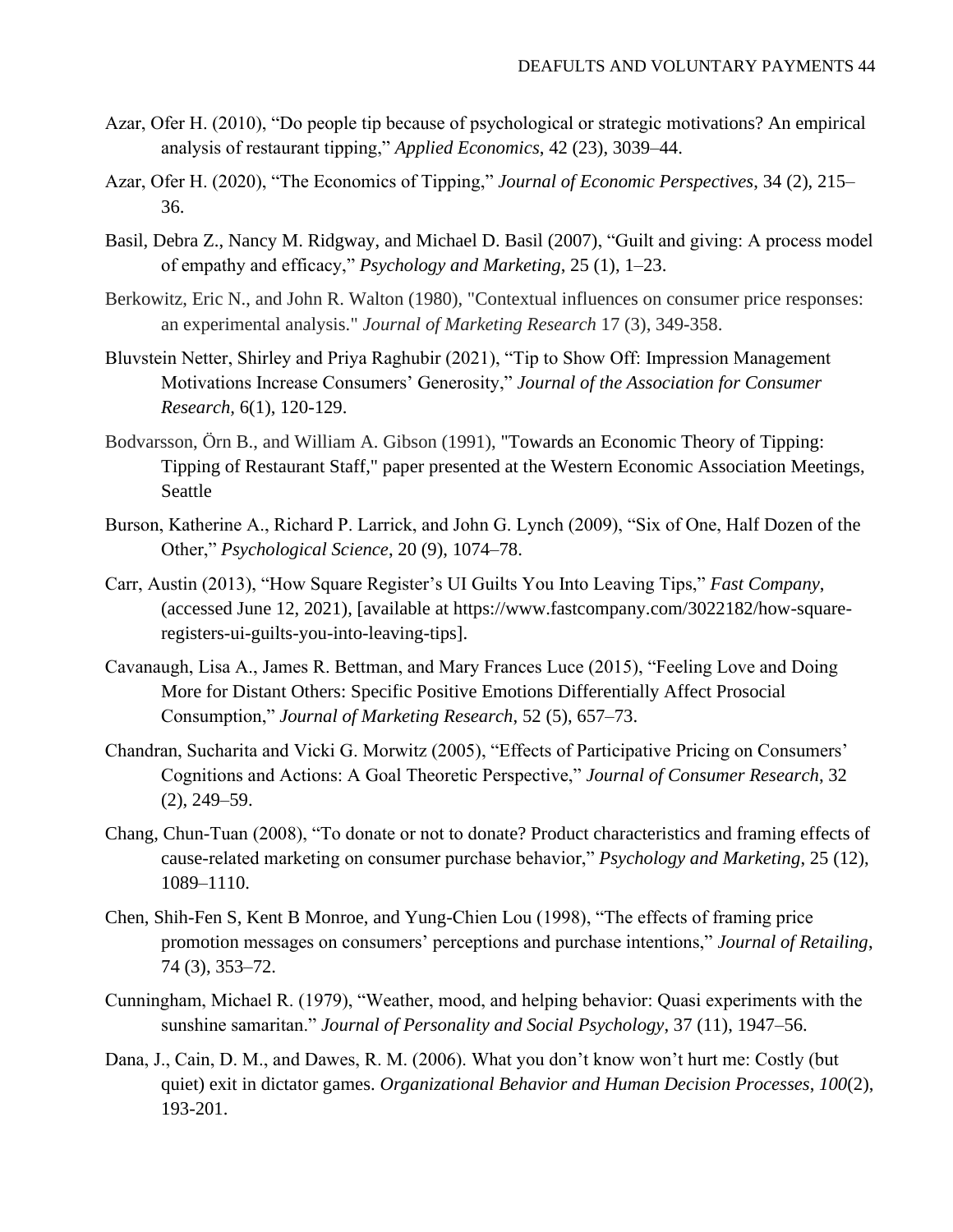- Dana, J., Weber, R. A., and Kuang, J. X. (2007). Exploiting moral wiggle room: experiments demonstrating an illusory preference for fairness. *Economic Theory*, *33*(1), 67-80.
- Darke, Peter R. and Jonathan L. Freedman (1993), "Deciding whether to seek a bargain: Effects of both amount and percentage off.," *Journal of Applied Psychology*, 78 (6), 960–65.
- Darke, Peter R. and Cindy M.Y. Chung (2005), "Effects of pricing and promotion on consumer perceptions: it depends on how you frame it," *Journal of Retailing*, 81 (1), 35–47.
- Darke, Peter R., Jonathan L. Freedman, and Shelly Chaiken (1995), "Percentage discounts, initial price, and bargain hunting: A heuristic-systematic approach to price search behavior." *Journal of Applied Psychology*, 80 (5), 580–86.
- Das, Priya Raghubir (1992). Semantic cues and buyer evaluation of promotion communication. In R. P. Leone & V. Kumar (Eds.), Enhancing knowledge development in marketing, (Vol. 3, pp. 12–17). Chicago: *American Marketing Association*.
- Della Bitta, Albert J., Kent B. Monroe, and John M. Mcginnis (1981), "Consumer Perceptions of Comparative Price Advertisements," *Journal of Marketing Research*, 18 (4), 416–27.
- Desmet, P., and Feinberg, F. M. (2003). Ask and ye shall receive: The effect of the appeals scale on consumers' donation behavior. *Journal of Economic Psychology 24*(3), 349–376.
- Duclos, Rod and Alixandra Barasch (2014), "Prosocial Behavior in Intergroup Relations: How Donor Self-Construal and Recipient Group-Membership Shape Generosity," *Journal of Consumer Research*, 41 (1), 93–108.
- Elster, Jon (1989), "Social Norms and Economic Theory," *Journal of Economic Perspectives*, 3 (4), 99–117.
- Elster, Jon (1998), "Emotions and Economic Theory," *Journal of Economic Literature*, 36 (1), 47–74.
- Faber, S. (1982). Social class, tipping and alcohol consumption. In C. P. Kottack (Ed.). *Researching American Culture.* Ann Arbor, MI: University of Michigan Press, 157-162.
- Falk, Armin and Urs Fischbacher (2006), "A theory of reciprocity," *Games and Economic Behavior*, 54 (2), 293–315.
- Fehr, Ernst, and Klaus M. Schmidt (1999), "A theory of fairness, competition, and cooperation" *The Quarterly Journal of Economics* ,114 (3), 817-868.
- Fehr, Ernst and Simon Gächter (2000), "Fairness and Retaliation: The Economics of Reciprocity," *Journal of Economic Perspectives*, 14 (3), 159–82.
- Feinberg, Richard A. (1986), "Credit Cards as Spending Facilitating Stimuli: A Conditioning Interpretation," *Journal of Consumer Research*, 13 (3), 348.
- Feldhaus, Christoph, Tassilo Sobotta, and Peter Werner (2019), "Norm uncertainty and voluntary payments in the field." *Management Science,* 65 (4),1855-1866.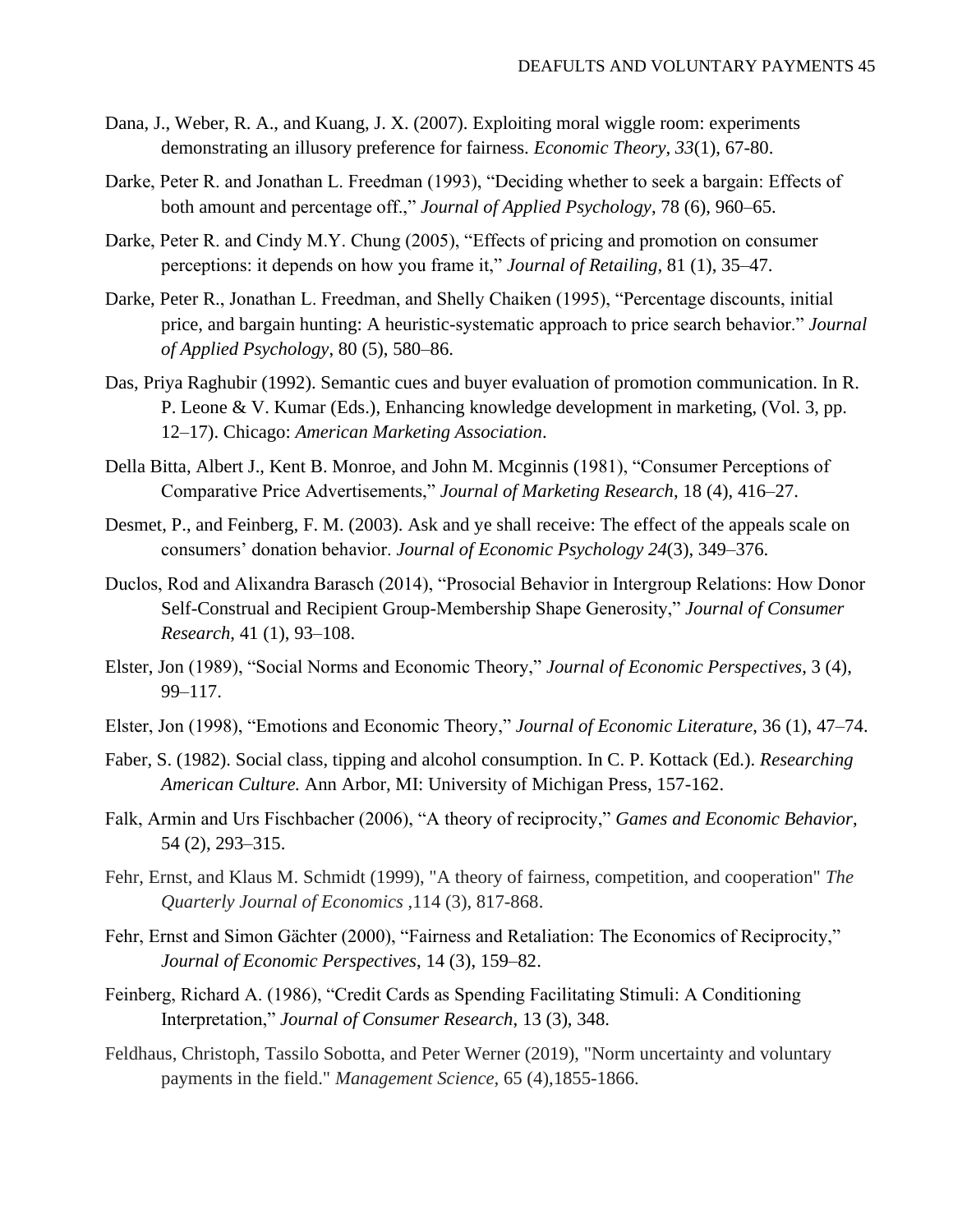- Freeman, R and B King (1975), "Analysis of results of catheter tip cultures in open-heart surgery patients." *Thorax*, 30 (1), 26–30.
- Futrell, G. D. (2015). Reciprocity as an antecedent of restaurant tipping: A look at gratitude and obligation. *American Journal of Tourism Research*, *4*(2), 44-51.
- Garrity, Kimberly and Douglas Degelman (1990), "Effect of Server Introduction on Restaurant Tipping1," *Journal of Applied Social Psychology*, 20 (2), 168–72.
- "General Tipping Guide" (n.d.), *Emily Post*, (accessed June 12, 2021), [available at https://emilypost.com/advice/general-tipping-guide].
- Gneezy, Ayelet, Uri Gneezy, Gerhard Riener, and Leif D. Nelson (2012), "Pay-what-you-want, identity, and self-signaling in markets," *Proceedings of the National Academy of Sciences*, 109 (19), 7236–40.
- Gneezy, Ayelet, Uri Gneezy, Leif D Nelson, and Amber Brown (2010), "Shared Social Responsibility: A Field Experiment in Pay-What-You-Want Pricing and Charitable Giving," *Science*, 329 (5989), 325–27.
- González, Eva M., Eduardo Esteva, Anne L. Roggeveen, and Dhruv Grewal (2016), "Amount off versus percentage off—when does it matter?" *Journal of Business Research*, 69 (3), 1022–27.
- Goh, Jin X., Judith A. Hall, and Robert Rosenthal (2016). "Mini meta-analysis of your own studies: Some arguments on why and a primer on how." *Social and Personality Psychology Compass* 10 (10), 535-549.
- Greenberg, Adam Eric (2014), "On the complementarity of prosocial norms: The case of restaurant tipping during the holidays," *Journal of Economic Behavior & Organization*, 97, 103–12.
- Guéguen, Nicolas, and Céline Jacob (2012), "Lipstick and tipping behavior: when red lipstick enhance waitresses tips." *International Journal of Hospitality Management* 31(4), 1333-1335.
- Haggag, Kareem and Giovanni Paci (2014), "Default Tips," *American Economic Journal: Applied Economics*, 6 (3), 1–19.
- Holloway, J. Christopher (1985), "Between Gratitude and Gratuity: Commentary on Shamir," *Annals of Tourism Research*, 12, 239-242.
- Haws, Kelly L. and William O. Bearden (2006), "Dynamic Pricing and Consumer Fairness Perceptions," *Journal of Consumer Research*, 33 (3), 304–11.
- Heath, Timothy B., Subimal Chatterjee, and Karen Russo France (1995), "Mental Accounting and Changes in Price: The Frame Dependence of Reference Dependence," *Journal of Consumer Research*, 22 (1), 90.
- Hoover, Hanna (2019), "Default Tip Suggestions in NYC Taxi Cabs," *SSRN Electronic Journal*.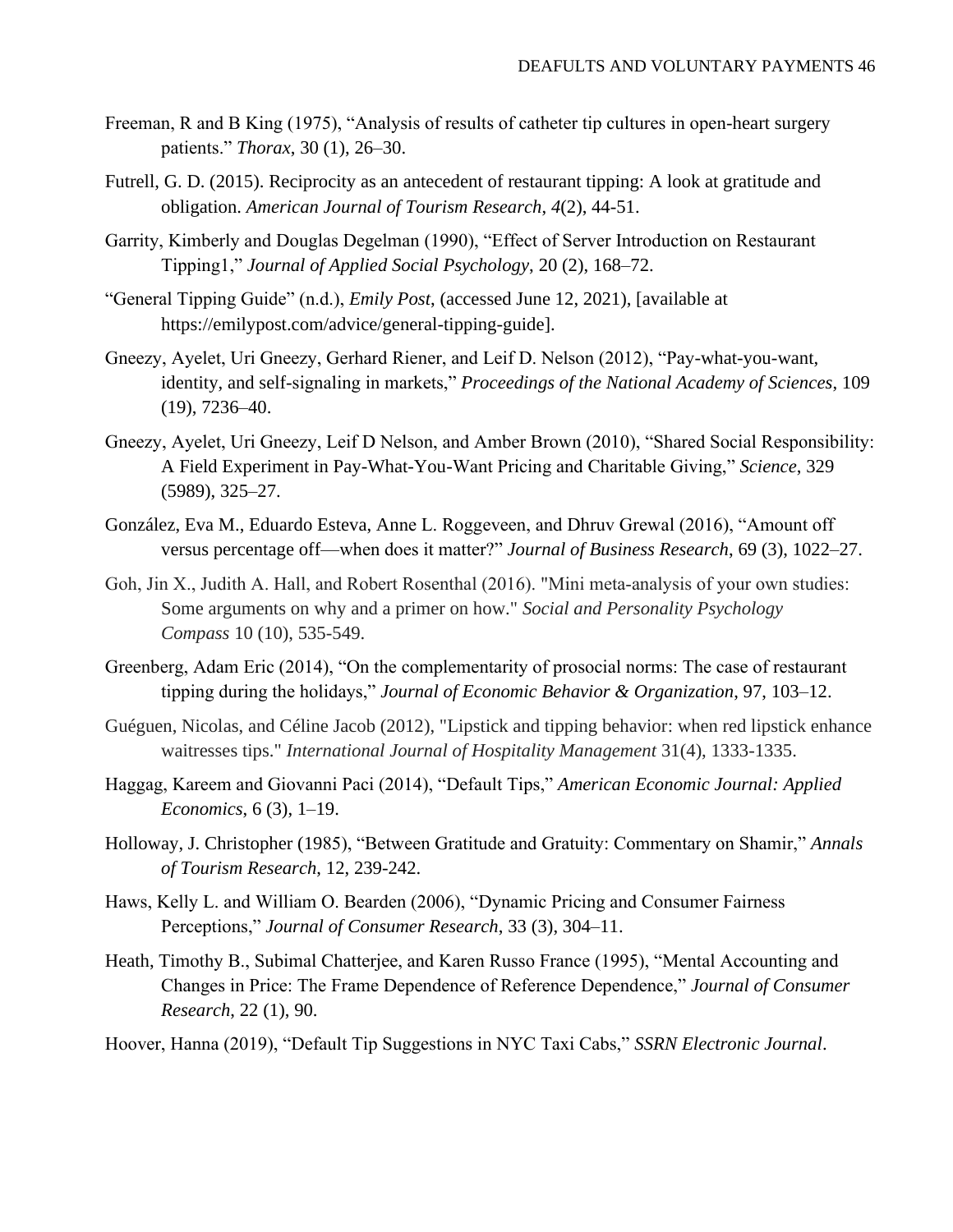- Huston, Caitlin (2017), "Ride-hailing industry expected to grow eightfold to \$285 billion by 2030," *MarketWatch*, [available at https://www.marketwatch.com/story/ride-hailing-industryexpected-to-grow-eightfold-to-285-billion-by-2030-2017-05-24].
- Isen, Alice M. and Paula F. Levin (1972), "Effect of feeling good on helping: Cookies and kindness." *Journal of Personality and Social Psychology*, 21 (3), 384–88.
- Jachimowicz, Jon M., Shannon Duncan, Elke U. Weber, and Eric J. Johnson (2019), "When and Why Defaults Influence decisions: a meta-analysis of Default Effects," *Behavioural Public Policy*, 3 (02), 159–86.
- Jacob, Céline, Nicolas Guéguen, and Gaëlle Boulbry (2010), "Effects of songs with prosocial lyrics on tipping behavior in a restaurant," *International Journal of Hospitality Management*, 29 (4), 761–63.
- Johnson, Eric J., Suzanne B. Shu, Benedict G. C. Dellaert, Craig Fox, Daniel G. Goldstein, Gerald Häubl, Richard P. Larrick, and John W. Payne (2012), "Beyond nudges: Tools of a choice architecture," *Marketing Letters*, 23 (2), 487–504.
- Johnson, Eric J., Ran Hassin, Tom Baker, Allison T. Bajger, and Galen Treuer (2013), "Can Consumers Make Affordable Care Affordable? The Value of Choice Architecture," *PLoS ONE*, (T. Boraud, ed.), 8 (12), e81521.
- Jung, Minah H., Leif D. Nelson, Ayelet Gneezy, and Uri Gneezy (2014), "Paying more when paying for others." *Journal of Personality and Social Psychology*, 107 (3), 414–31.
- Jung, Minah H., Hannah Perfecto, and Leif D. Nelson (2016), "Anchoring in payment: Evaluating a judgmental heuristic in field experimental settings." *Journal of Marketing Research* 53(3), 354-368.
- Jung, Minah H., Leif D. Nelson, Uri Gneezy, and Ayelet Gneezy (2017), "Signaling Virtue: Charitable Behavior Under Consumer Elective Pricing," *Marketing Science*, 36 (2), 187–94.
- Kahneman, Daniel, and Jack L. Knetsch (1992), "Valuing public goods: the purchase of moral satisfaction." *Journal of Environmental Economics and Management* 22 (1), 57-70.
- Kim, Ju-Young, Martin Natter, and Martin Spann (2009), "Pay what you Want: A New Participative Pricing Mechanism," *Journal of Marketing*, 73 (1), 44–58.
- Krishna, Aradhna, Richard Briesch, Donald R. Lehmann, and Hong Yuan (2002), "A meta-analysis of the impact of price presentation on perceived savings," *Journal of Retailing*, 78 (2), 101–18.
- Krosnick, Jon A. (1991), "Response strategies for coping with the cognitive demands of attitude measures in surveys," *Applied Cognitive Psychology*, 5 (3), 213–36.
- Kugel, Seth (2019), "Counter Service Tipping: Who Gives?" *The New York Times*.
- Lee, J., Aggarwal, A., Rafieian, H., & Korschun, D. (2020). Do consumers use tipping to monitor service? Role of power and embarrassment. *Journal of Retailing and Consumer Services*, *56*, 102159.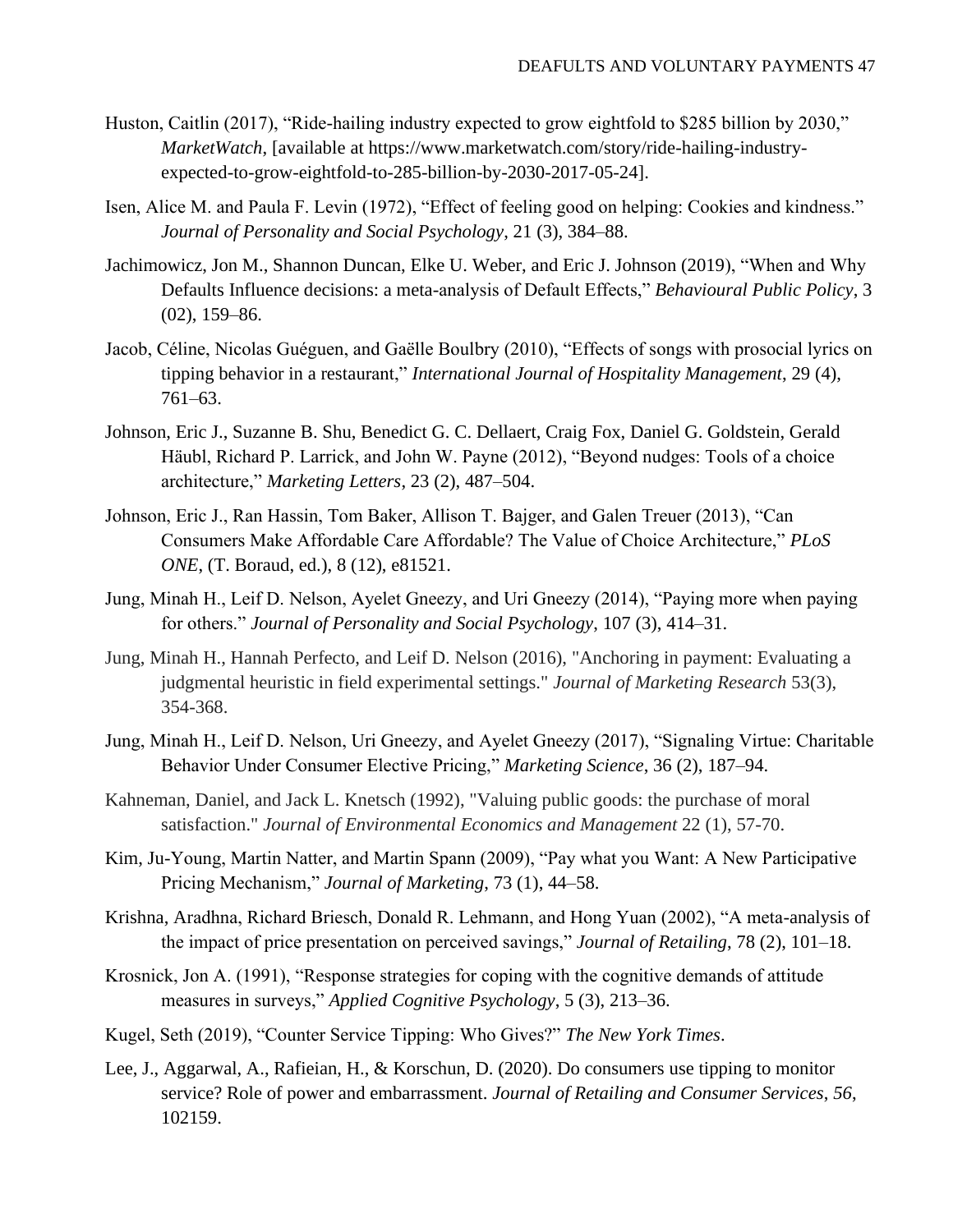- Levitz, Jennifer (2018), "You Want 20% for Handing Me a Muffin? The Awkward Etiquette of iPad Tipping," *Wall Street Journal*.
- Lock, S (2009), "Hospitality industry: employees US 2009-2018 | Statista," *Statista*, Statista, [available at https://www.statista.com/statistics/978503/hospitality-industry-employees-us/].
- Luangrath, Andrea Webb, Joann Peck, and Anders Gustafsson (2020), "Should I Touch the Customer? Rethinking Interpersonal Touch Effects from the Perspective of the Touch Initiator," *Journal of Consumer Research*, *47*(4), 588-607.
- Luce, Mary Frances (1998), "Choosing to Avoid: Coping with Negatively Emotion‐Laden Consumer Decisions," *Journal of Consumer Research*, 24 (4), 409–33.
- Lynn, Michael, and Jeffrey Graves (1996), "Tipping: an incentive/reward for service?" *Hospitality Research Journal* 20 (1), 1-14.
- Lynn, Michael (1996), "Seven Ways to Increase Servers' Tips," *Cornell Hotel and Restaurant Administration Quarterly*, 37 (3), 24–29.
- Lynn, Michael (2006), "Tipping in Restaurants and Around the Globe: An Interdisciplinary Review," *ecommons.cornell.edu*.
- Lynn, Michael (2009), "Individual differences in self-attributed motives for tipping: Antecedents, consequences, and implications," *International Journal of Hospitality Management*, 28 (3), 432–38.
- Lynn, Michael and Andrea Grassman (1990), "Restaurant tipping: an examination of three 'rational' explanations," *Journal of Economic Psychology*, 11 (2), 169–81.
- Lynn, Michael and Bibb Latane (1984), "The Psychology of Restaurant Tipping," *Journal of Applied Social Psychology*, 14 (6), 549–61.
- Lynn, Michael and Kirby Mynier (1993), "Effect of Server Posture on Restaurant Tipping," *Journal of Applied Social Psychology*, 23 (8), 678–85.
- Lynn, Michael, George M. Zinkhan, and Judy Harris (1993), "Consumer Tipping: A Cross-Country Study," *Journal of Consumer Research*, 20 (3), 478-488.
- Lynn, M. (2015), Service gratuities and tipping: A motivational framework. *Journal of Economic Psychology*, *46*, pp.74-88.
- McCarty, John A., L. J. Shrum, Tracey E. Conrad-Katz, and Zacho Kanne (1990), "Tipping as a consumer behavior: a qualitative investigation." *ACR North American Advances*.
- Menon, Geeta, Priya Raghubir, and Norbert Schwarz (1995), "Behavioral Frequency Judgments: An Accessibility-Diagnosticity Framework," *Journal of Consumer Research*, 22 (2), 212-228.
- Menon, Geeta, Priya Raghubir, and Norbert Schwarz (1997), "How much will I spend? Factors affecting consumers' estimates of future expense." *Journal of Consumer Psychology* 6(2), 141- 164.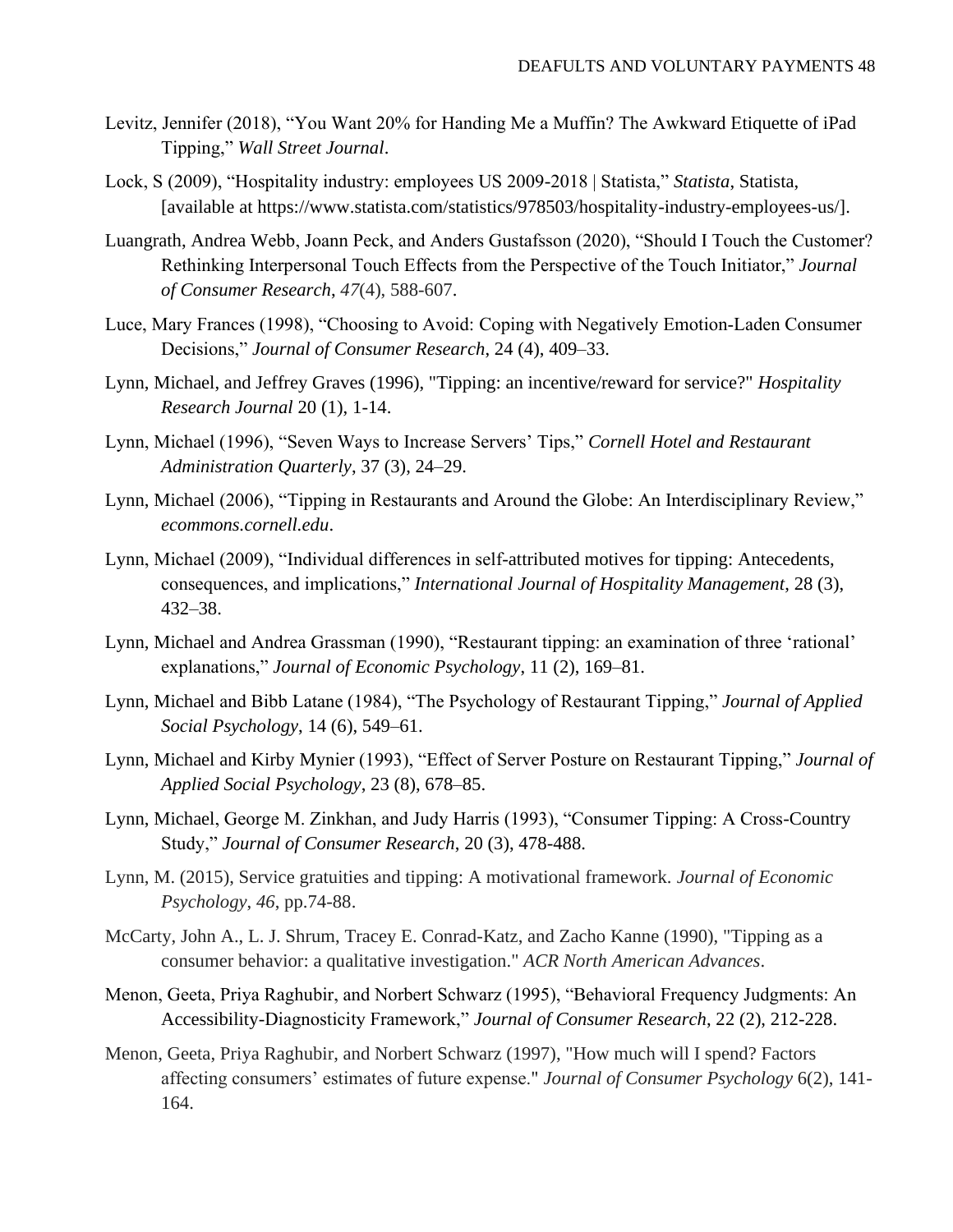- Monga, Ashwani and Rajesh Bagchi (2012), "Years, Months, and Days versus 1, 12, and 365: The Influence of Units versus Numbers," *Journal of Consumer Research*, 39 (1), 185–98.
- Morwitz, Vicki G., Eric A. Greenleaf, and Eric J. Johnson (1998). "Divide and prosper: consumers' reactions to partitioned prices." *Journal of Marketing Research* 35, (4), 453-463.
- National Restaurant Association (2017) *National Restaurant Association Restaurant Industry Outlook*.
- Pearl, Robert B (1985), "Tipping Practices of American Households: 1984." *final report to the Internal Revenue Service under contract TIR* 82 (21), 82-21.
- Pandelaere, Mario, Barbara Briers, and Christophe Lembregts (2011), "How to Make a 29% Increase Look Bigger: The Unit Effect in Option Comparisons," *Journal of Consumer Research*, 38 (2), 308–22.
- Rabin, Matthew (1998), "Psychology and Economics," *Journal of Economic Literature*, 36 (1), 11–46.
- Ruffle, Bradley J. (1999), "Gift giving with emotions." *Journal of Economic Behavior & Organization* 39 (4): 399-420.
- Schwarz, Norbert, Hans-J. Hippler, Brigitte Deutsch, and Fritz Strack (1985), "Response Scales: Effects of Category Range on Reported Behavior and Comparative Judgments," *Public Opinion Quarterly*, 49 (3), 388-395.
- Seiter, John S. (2007), "Ingratiation and gratuity: the effect of complimenting customers on tipping behavior in restaurants." *Journal of Applied Social Psychology* 37 (3), 478-485.
- Seiter, John S., and Harry Weger Jr. (2020), "If memory serves: The effect of restaurant servers' memorization and muddling of orders." *International Journal of Hospitality Management* 84: 102320.
- Shierholz, [Heidi,](https://www.epi.org/people/heidi-shierholz/) Cooper [David,](https://www.epi.org/people/david-cooper/) Wolfe [Julia,](https://www.epi.org/people/julia-wolfe/) and Zipperer [Ben \(2017\), "Employers would pocket \\$5.8](https://www.epi.org/people/ben-zipperer/)  [billion of workers' tips under Trump administration's proposed 'tip stealing' rule",](https://www.epi.org/people/ben-zipperer/) *Economic [Policy Institute](https://www.epi.org/people/ben-zipperer/)*.
- [Soule, Catherine A. Armstrong, and Robert Madrigal \(2015\), "Anchors and norms in anonymous pay](https://www.epi.org/people/ben-zipperer/)what-you-want pricing contexts." *[Journal of Behavioral and Experimental Economics](https://www.epi.org/people/ben-zipperer/)* 57, 167- [175.](https://www.epi.org/people/ben-zipperer/)
- Stout, Hilary (2015), "\$3 Tip on a \$4 Cup of Coffee? Gratuities Grow, Automatically," *The New York Times*.
- Team, Mintel Press (2017), "US coffee house sales expected to reach \$28.7 billion by 2021," *Mintel*, (accessed June 12, 2021), [available at https://www.mintel.com/press-centre/food-anddrink/us-coffee-house-sales-expected-to-reach-28-7-billion-by-2021].
- Thomas, Manoj, Ellie J. Kyung (2019), "Slider Scale or Text Box: How Response Format Shapes Responses," *Journal of Consumer Research*, 45(6), 1274–93.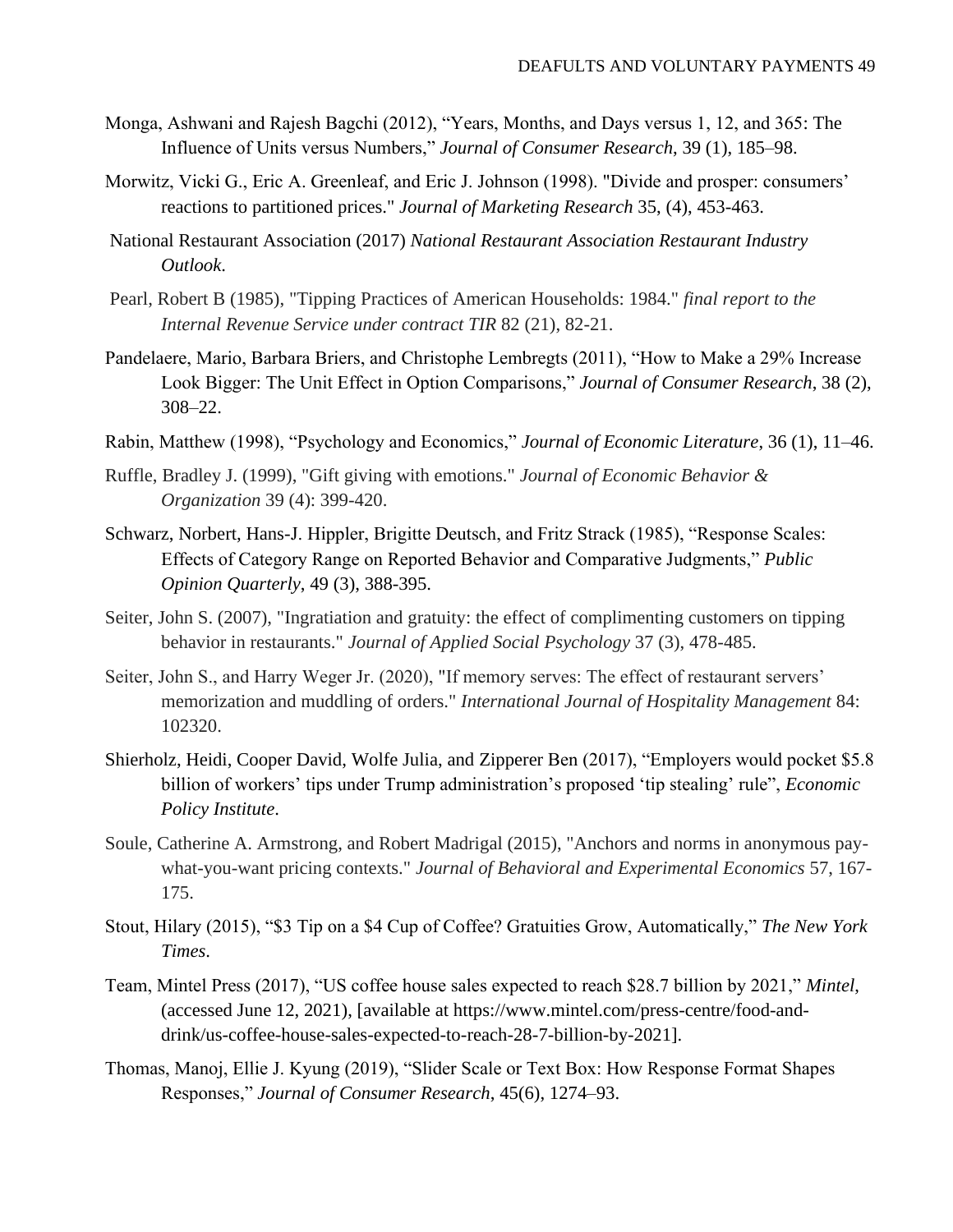- Treasury Inspector General for Tax Administration (2018), "Billions in Tip-Related Tax Noncompliance Are Not Fully Addressed and Tip Agreements Are Generally Not Enforced," *(Rep. No. 2018-30-081)*, [available at https://www.treasury.gov/tigta/auditreports/2018reports/201830081fr.pdf].
- Weinmann, Markus, Christoph Schneider, and Jan vom Brocke (2016), "Digital Nudging," *Business & Information Systems Engineering*, 58 (6), 433–36.
- White, Katherine and John Peloza (2009), "Self-Benefit versus Other-Benefit Marketing Appeals: Their Effectiveness in Generating Charitable Support," *Journal of Marketing*, 73 (4), 109–24.
- Zhang, Y. Charles and Norbert Schwarz (2012), "How and Why 1 Year Differs from 365 Days: A Conversational Logic Analysis of Inferences from the Granularity of Quantitative Expressions," *Journal of Consumer Research*, 39 (2), 248–59.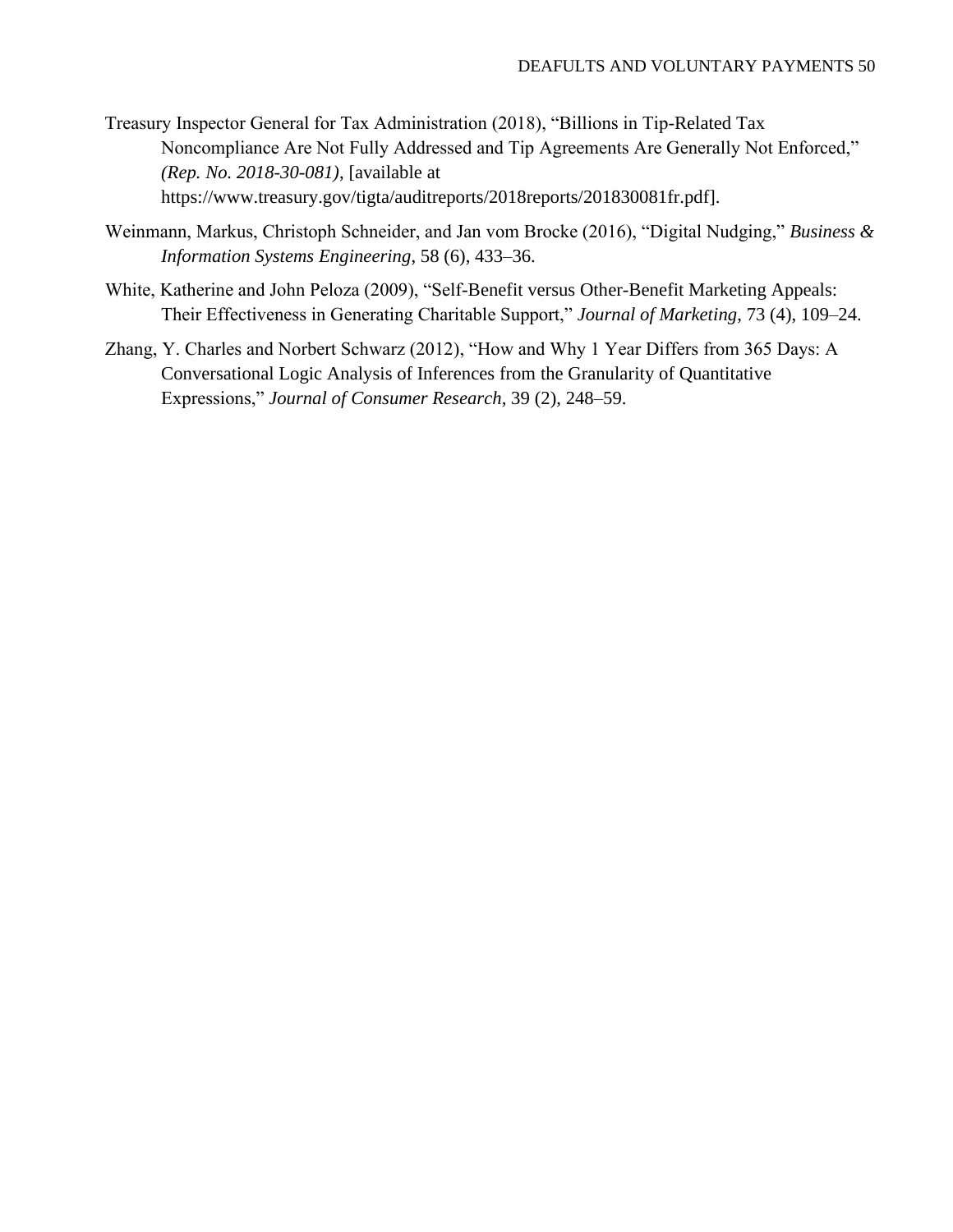# **Web Appendix**

# **When You Charge Less than a Jackson Greens Best Be Your Nudging Action:**

**Framing Choice Alternatives in the New Age of Voluntary Payments Economy**

# **This PDF file includes:**

Supplementary Results and Analyses for Studies 2, 3a, 4 and 5.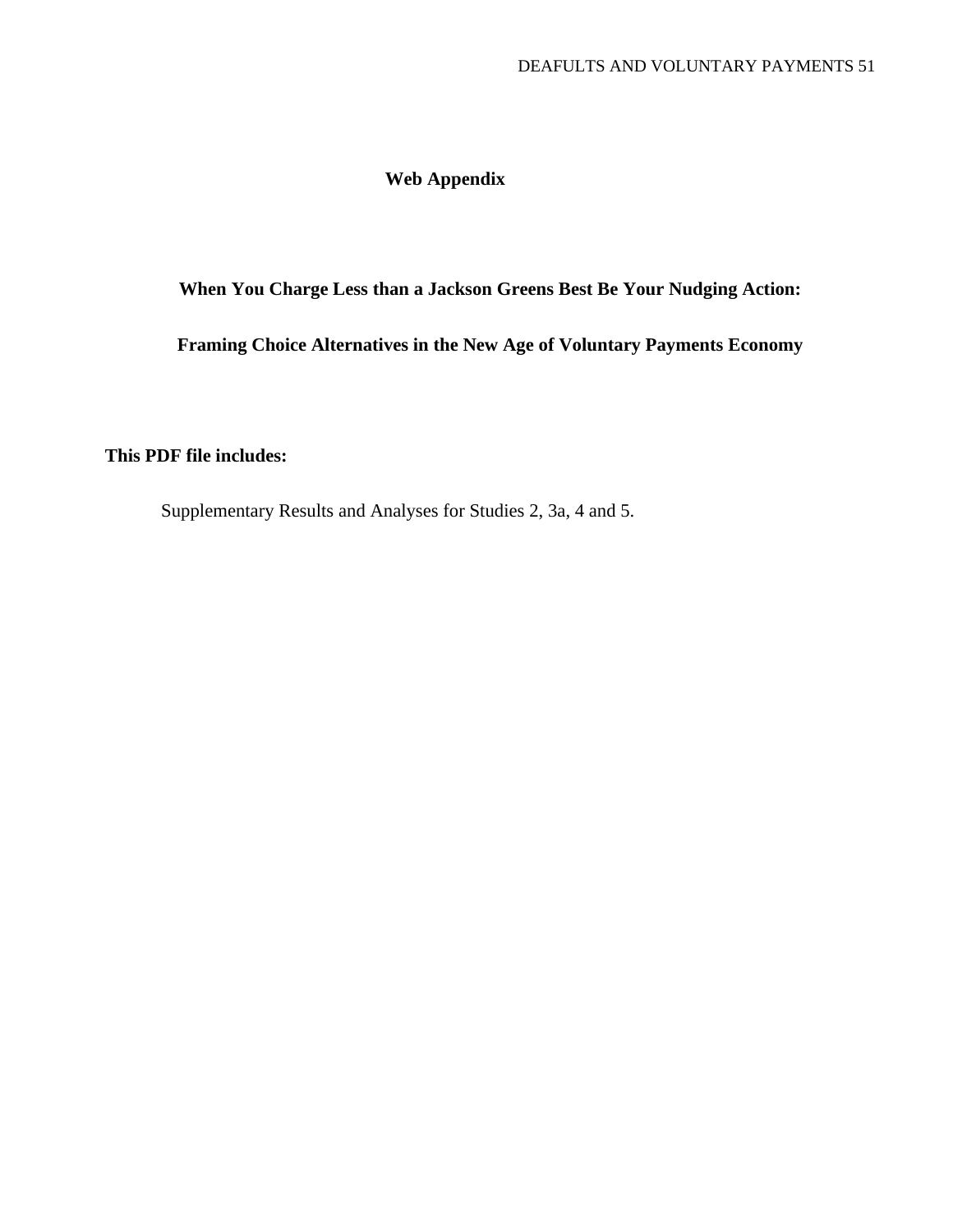#### *STUDY 2: DOLLAR VS. PERCENTAGES USING CLOSED END SLIDER SCALE*

Exploratory measures not reported in manuscript:

*Perceptions of Generosity and Impacts.* An ANOVA on the four-item generosity and impact scale revealed a significant main effect of framing (F(1, 207) = 4.80,  $p = .03$ ,  $n^2 = .023$ ), with generosity and impact ratings being higher in the dollar framing condition ( $M = 3.99$ ,  $SD = 1.41$ ) than the percent framing condition ( $M = 3.53$ ,  $SD = 1.63$ ). The main effect of total purchase amount was not significant (F(1, 207) = .08,  $p = .772$ ,  $\eta^2 < .001$ ), but the interaction was marginal (F(1, 189) = 3.53,  $p = .062$ ,  $\eta^2 = .017$ ). The interaction showed that the difference in ratings between dollar and percent framing was significant in the low purchase amount condition ( $\text{Ms} = 4.16$  versus 3.31 for dollar and percent, respectively;  $t(105) = 2.750$ ,  $p = .006$ ,  $d = .53$ ), but not in the high purchase amount condition (Ms = 3.83 versus 3.76 for dollar and percent, respectively;  $F < 1$ ).

*Mediation analyses.* In order to test whether the framing manipulation increased participants' self-reported generosity due to their tip amount, we conducted a moderated mediation analysis with 10,000 bootstrap samples (SPSS Macro PROCESS, Model 7). We defined the framing manipulation as the independent variable, total tip amount as the mediator, the total bill amount as the moderator and reported generosity as the dependent variable. As expected, tip amount mediated the relationship between the framing manipulation and participants' perceptions of self-generosity, indicating that framing of tip options as dollar (vs. percentages) led to higher tips, which in turn increased participants' generosity and impact perceptions and that this effect was moderated by total bill amount, occurring only for lower total bills  $b = .44$ ,  $SE = .22$ , 95% CI = [.02, .91]).

*Satisfaction.* There were no effects of the independent variables on how satisfied customers were with their tips  $(F < 1)$ .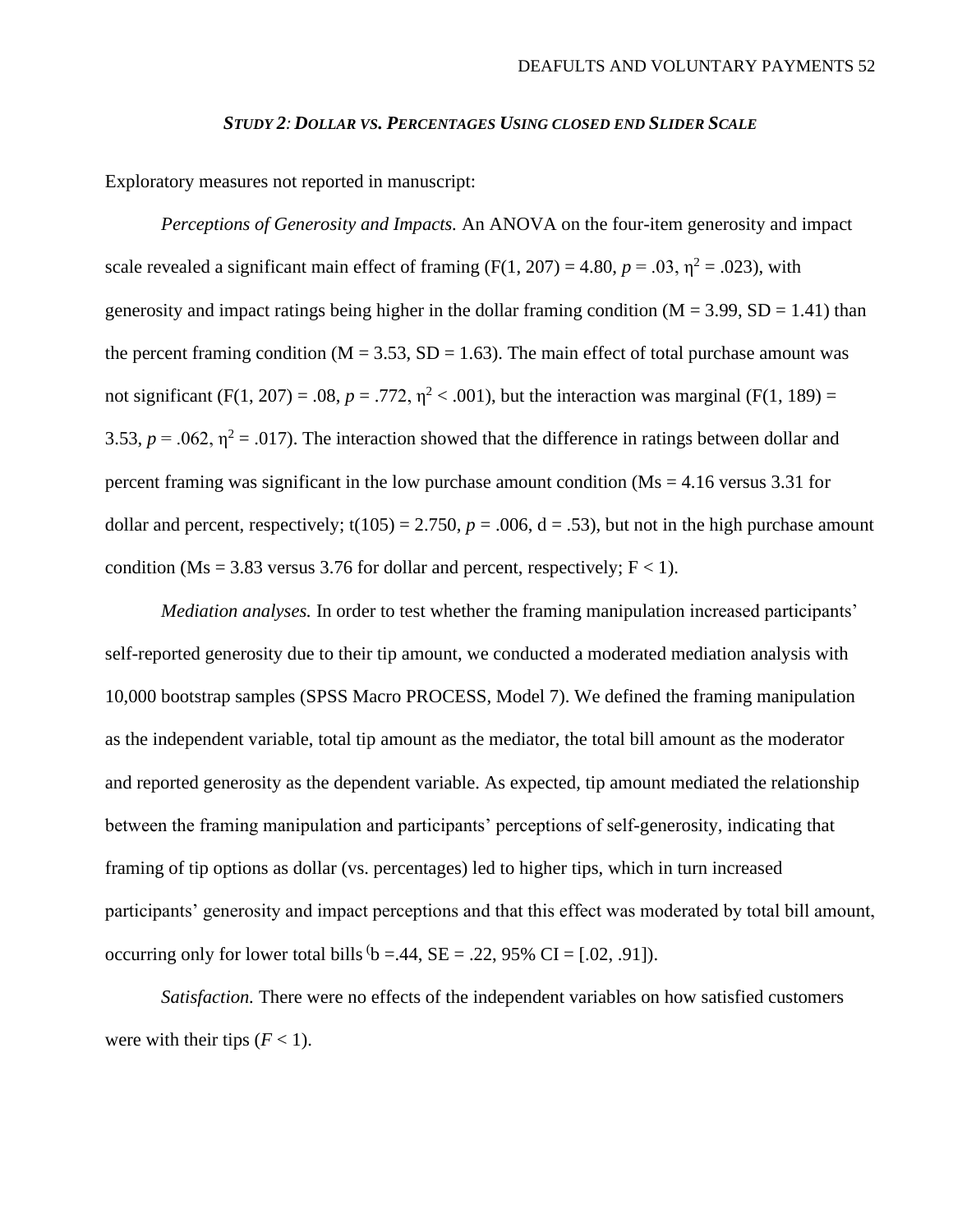*Calculation Difficulty.* We examined the robustness of our results to calculation and math difficulty to test whether the results can be explained by people's difficulty in calculating the absolute value of the tip in the percent condition across different bill amounts. We conducted an analysis of covariance (ANCOVA) controlling for calculation difficulty and participants' overall report of their ability in math.

# *STUDIES 3A: SECONDARY DATA ON DIGITAL DEFAULT OPTIONS*

# Additional information on data and system

# *Method*

*The System.* The system is programmed on tablet devices such that, at the moment of a credit or debit card sale, the system presents tipping options to the consumer. The point-of-sale system at this coffee shop shows tip options in one of two ways: The first is to show percentage only, whereby the business owner decides what tip percentages to present. The system allows for exactly three numerical choices, with default tipping options of 15%, 20%, and 25%, although those options can be changed, if desired. Additionally, a "No tip" and a "Custom tip" option (where a customer can include a preferred USD tip amount) are typically presented. This system uses relative framing (percentages) with a predominantly closed-ended response set.

The second tipping method is the "smart" tipping system which is their in-use system. In this method, for total bill under \$10, the system presents tip options in absolute dollar amounts (\$1, \$2, or \$3), and for total bill amounts that are over \$10, tip options in percentage form, specifically 15%, 20%, and 25%, along with a "No tip" and a "Custom tip" option. Note that at no bill amount are these options equivalent. For example, for a \$10 bill, the absolute bill amounts are 10%, 20% and 30%, with the same mean, but a higher range than the relative tip options of 15%, 20%, and 25%.

*The Coffee Shop.* The coffee shop offers drinks, meals, and snacks. Although consumers can dine in or take the order to go, the payment—including tip—is made at the time of placing the order.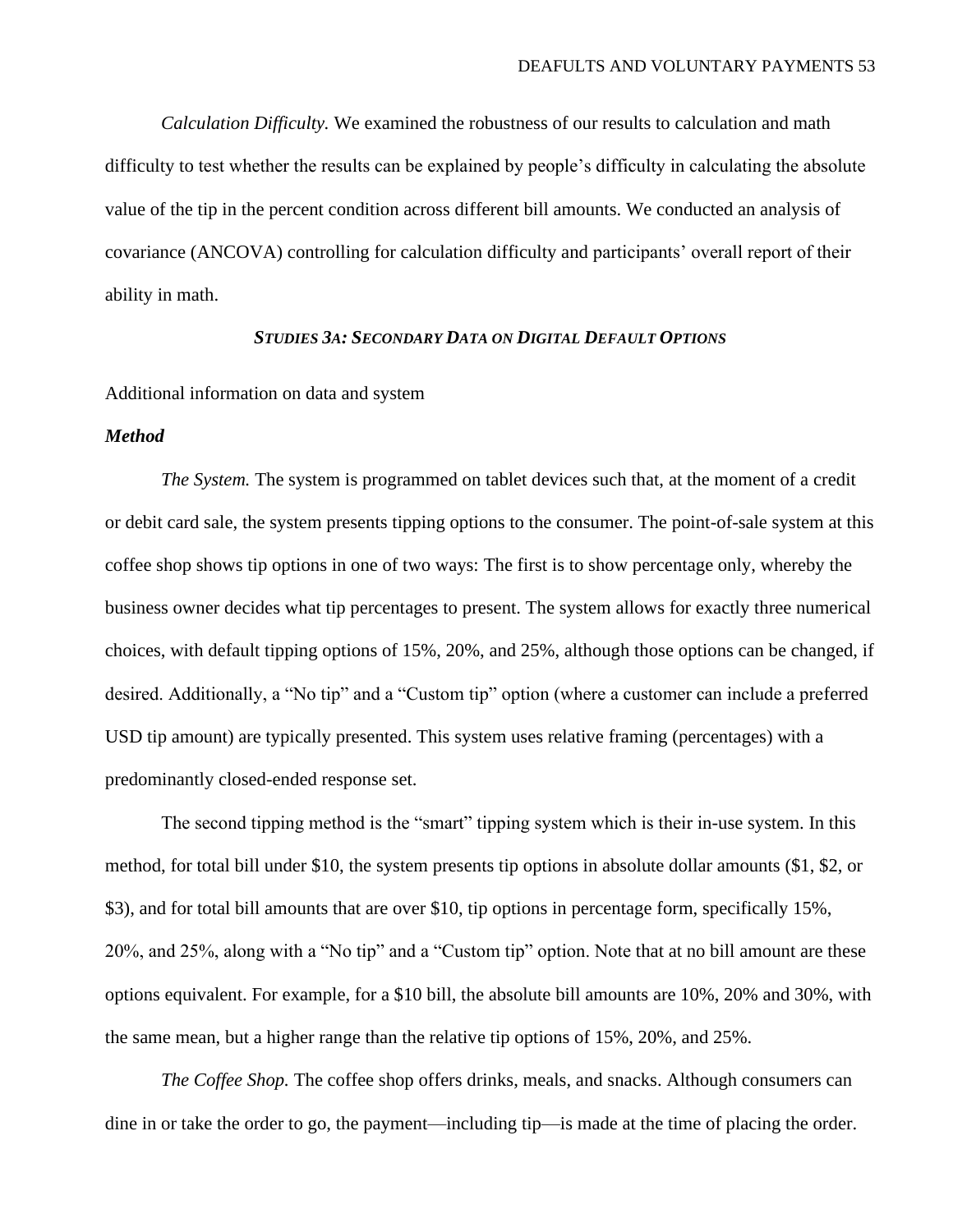The coffee shop uses the smart as its default tipping method for customer paying with a credit or debit card which account for roughly  $56\%$ <sup>11</sup> of the transaction in the coffee shop.

*The Data.* The data contain 51,825 observations of transactions that were made using credit or debit cards over 16 months, from January 1, 2016 to April 31, 2017. For every transaction, the data provide the date, time, net sale, gross sale, tax amount, tip amount, credit card brand (Visa  $= 74.1\%$  or 38,412), and a description of the items ordered. Over half the transactions did not include a tip ( $N =$ 29, 972 or 57.83%). Of those transactions that included a tip, the tip ranged from a dime to \$15.14, with the modal tip amount \$1 (M = \$1.37; Distribution:  $0.10¢-99¢ = 996$ ; \$1 = 14,758; \$1-\$1.99 = 1747;  $$2 = 1,583$ ;  $>$2 = 2,769$ ). The tip percentage was calculated on the basis of the tip amount divided by gross sale (including tax). Tip percentages varied widely for the 21,853 transactions where a tip was collected (M = 20.59%, *Range* = 0.4%-240%).

The average net sale of the coffee shop was  $$6.63$  (SD = 5.00; *Range* = \$1.00-\$188.96; Distribution: <\$3=8,883; \$3-\$4.99 = 15,573, \$5-\$9.99 = 18,656; \$10.00-\$14.99 = 5,777;  $\geq$ \$15 = 2,936). We coded approximately half of the observations ( $N = 27,596$ , or 53.2%) in terms of what was ordered. Hot and cold beverages (coffee/ tea: 22,124 or 80.17%), an over-the-counter (OTC) item (e.g., bagel, croissant, or muffin: 1,579 or 5.70%); or their combination: (1,674 or 6.10%), accounted for over 90% of all purchases. Thus, these low cost and low service requirement purchases accounted for the majority of transactions (under  $$10 = 43,112$ ). These are the transactions where tip options are presented in absolute USD amounts. If we find, as expected, that tip percentages are higher for lower bill amounts, it is unlikely that these tips would reflect service effort. Irrespective, for our examination we control for total bill amount.

<sup>&</sup>lt;sup>11</sup> Approximation based on examining two weeks of transactions during May 2017.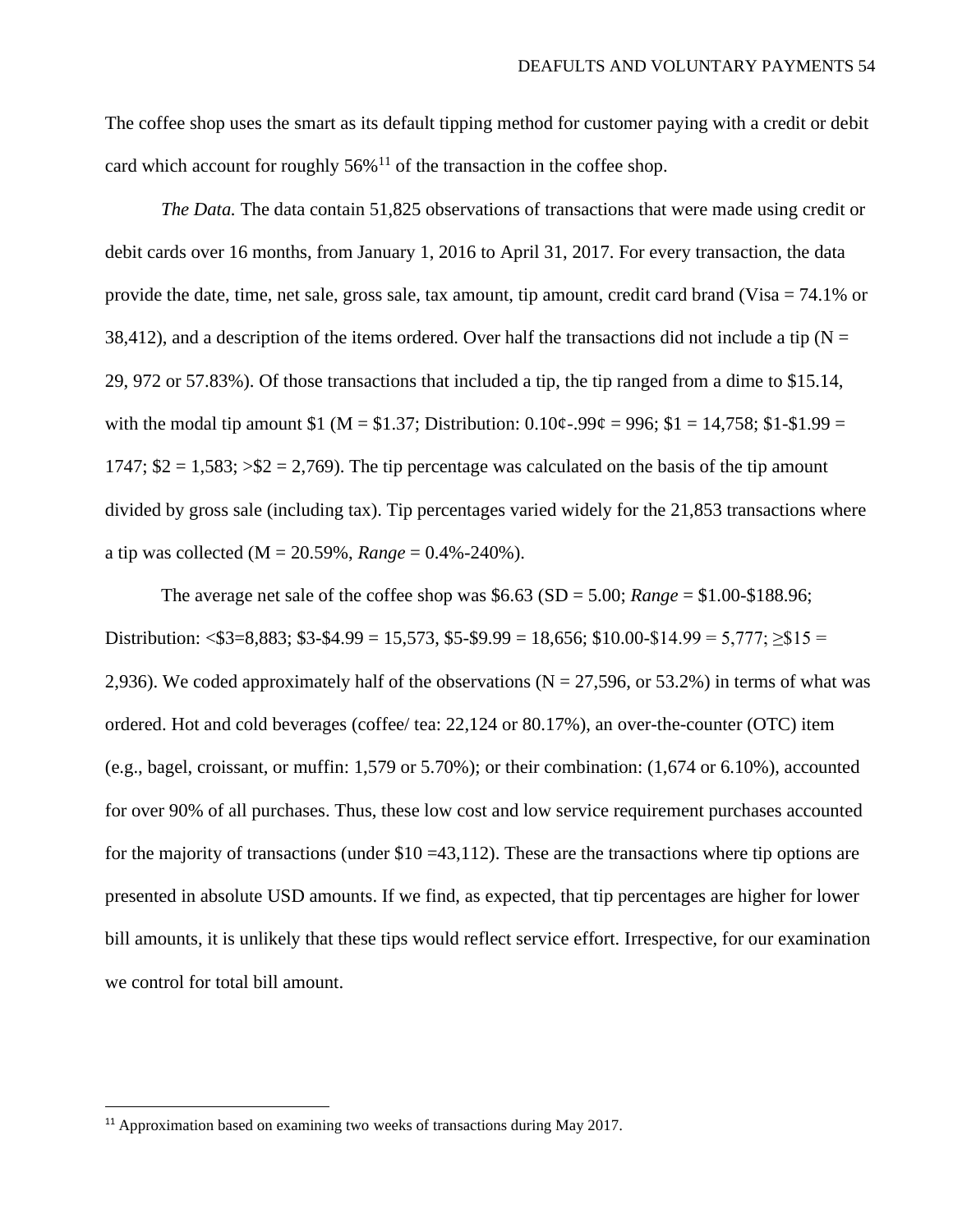*Dependent variables.* We looked at the likelihood to tip and the total tip percentage given as a function of presentation of absolute (\$1, \$2, \$3) vs. relative (15%, 20%, 25%) tipping options. To examine the effect of bill size, we conducted an ANCOVA controlling for net bill size in the analysis of tip percentage, as well as examined tip likelihood and tip percent as a function of three sizes of a bill for customers whose bill was < \$10; over 80% of the data set.

## Additional Results Not Reported in the Main Paper

*Tip Rate.* To get a better understanding of the customers whose total purchase was under \$10 (tip options: \$1, \$2, \$3), we divided the sample into three spending groups: under or equal \$3, \$3.01- \$4.99, and \$5-\$9.99 (Ns = 8,883, 15,573 and 18,656, respectively) and examined their likelihood to tip. Mirroring the results of the above analyses, as purchase size grew, so did the likelihood of tipping from 28.7% (N = 2,553) to 36.6% (N = 5,702), to 49.0% (N = 9142;  $\chi^2(2) = 1168.06$ ,  $p < .001$ ). These results are understandable, as the lowest tipping option (\$1) is  $\geq$ 33.3% for a bill size under \$3, 20%-33.33% for bills between \$3.01- \$4.99, and 10%-20% for bills between \$5-\$9.99.

We also analyzed tips for the subset of customers whose bill was within a 0.25 $\varsigma$ , 0.50 $\varsigma$  and \$1 of the \$10 inflexion point where tipping response formats change from absolute dollar levels to relative percentages and find preliminary effect of framing controlling for bill size.

# *STUDY 4: COMPARING OPEN-ENDED TO CLOSED-ENDED DEFAULT OPTIONS*

Exploratory Measures not Reported in Manuscript

*Rating of the Coffee shop.* A 4 (frame) x 2 (purchase amounts) ANOVA on respondents rating of the coffee shop revealed a non-significant main effect of frame (F(3, 847) = 1.76,  $p = .152$ ,  $\eta^2$  = .006), or purchase amount (F(1, 847) = 1.00,  $p = .316$ ,  $\eta^2$  < .001). The interaction term was not significant (F(3, 847) = 1.95,  $p = .120$ ,  $\eta^2 = .007$ ).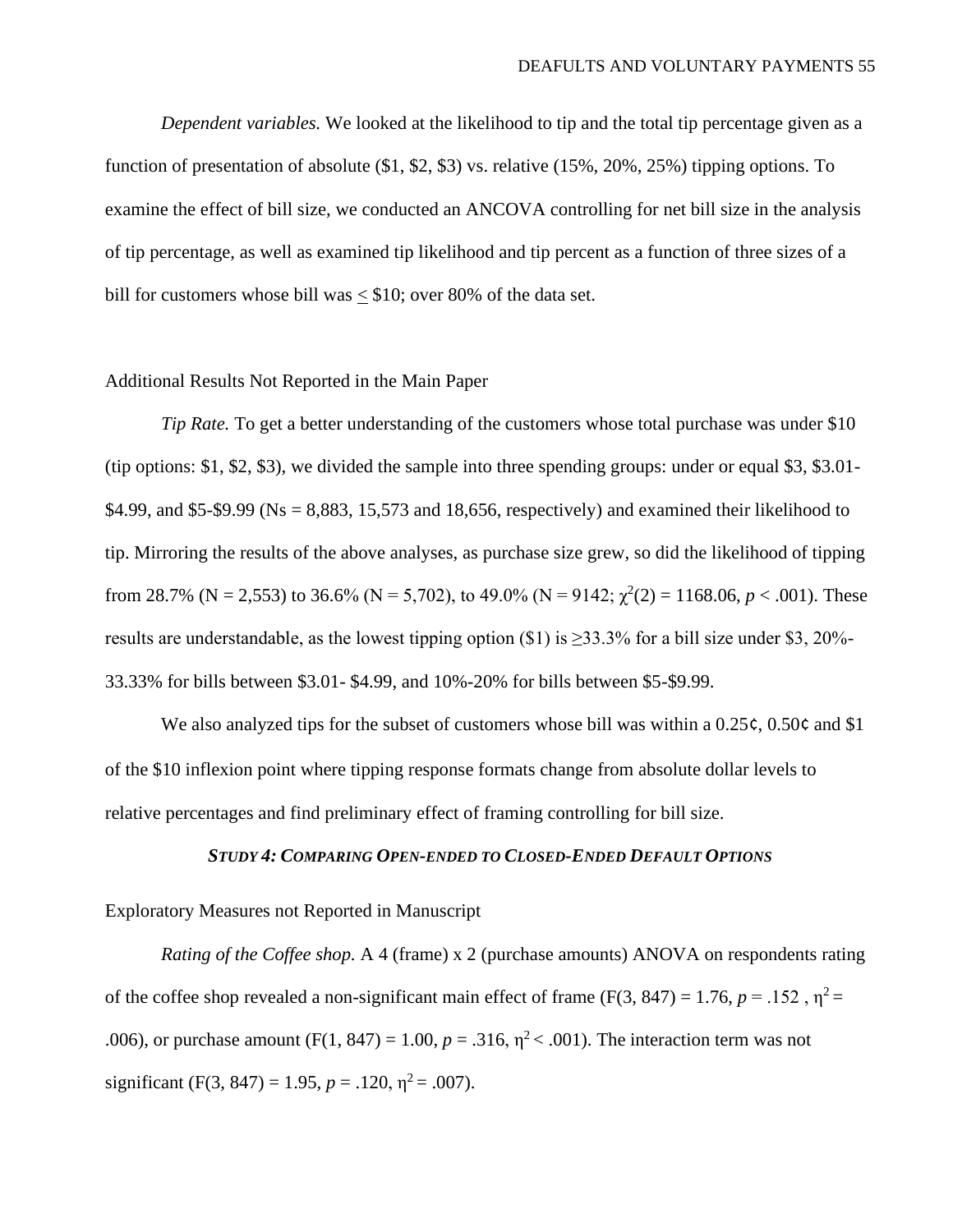#### *STUDY 5: THE EFFECT OF FRAME ON HIGH EXPENSES*

Exploratory Measures not Reported in Manuscript

Participants answered *Prepaid Tip Norms* scale ( $\alpha$  = .72), indicating the degree to which they agree/disagree with the statements: a. *I think it is wise to ask for the tips in advance* b. *The tip options presented to me were extremely high* c. *I do not like to prepay for tips*. d. *The event organizers should not have asked for tips at all* on a scale from 1*(completely disagree)* to 7 *(completely agree)*. Then participants answered questions about their *anticipated experience at the event*  $(\alpha = .88)$  a. *To what extent do you believe that you will enjoy the gala event?* b. *To what extent do you believe that you will have a good time at the event?* c. *To what extent do you believe that the event will meet your expectations?* d. *To what extent do you think it was a good decision to buy the ticket for the gala event?* 

# *Results*

*Prepaid Tip Norms Scale.* A 3 (frame) x 2 (purchase amounts) ANOVA on respondents perceptions of prepaid tips revealed a non-significant main effect of frame ( $F(2, 574) = .189$ ,  $p = .152$ ,  $η<sup>2</sup> = .007$ ), a significant effect of purchase amount (F(1, 574) = 13.41, *p* < .001,  $η<sup>2</sup> = .023$ ), with lower perceptions of prepaid tips in the high purchase amount condition ( $M = 4.60$ ,  $SD = 1.55$ ) compared to the lower purchase amount ( $M = 4.13$ ,  $SD = 1.57$ ). The interaction term was not significant ( $F(2, 574)$ )  $= .128, p = .880, \eta^2 < .001$ .

*Anticipated experience at the event.* A 3 (frame) x 2 (purchase amounts) ANOVA on respondents ratings of their anticipated experience a significant effect of frame ( $F(2, 573) = 4.13$ ,  $p =$ .016,  $\eta^2$  = .014), such that ratings were highest in the closed end dollar condition (M = 5.65, SD = .98), followed by the closed-end percentages condition ( $M = 5.40$ ,  $SD = 1.14$ ), and the open-end frame condition ( $M = 5.37$ ,  $SD = 1.09$ ). Pairwise comparison revealed that both the differences between the closed end dollar condition and the relative percentage condition  $(t(402) = -2.40, p = .017, d = .23)$  as